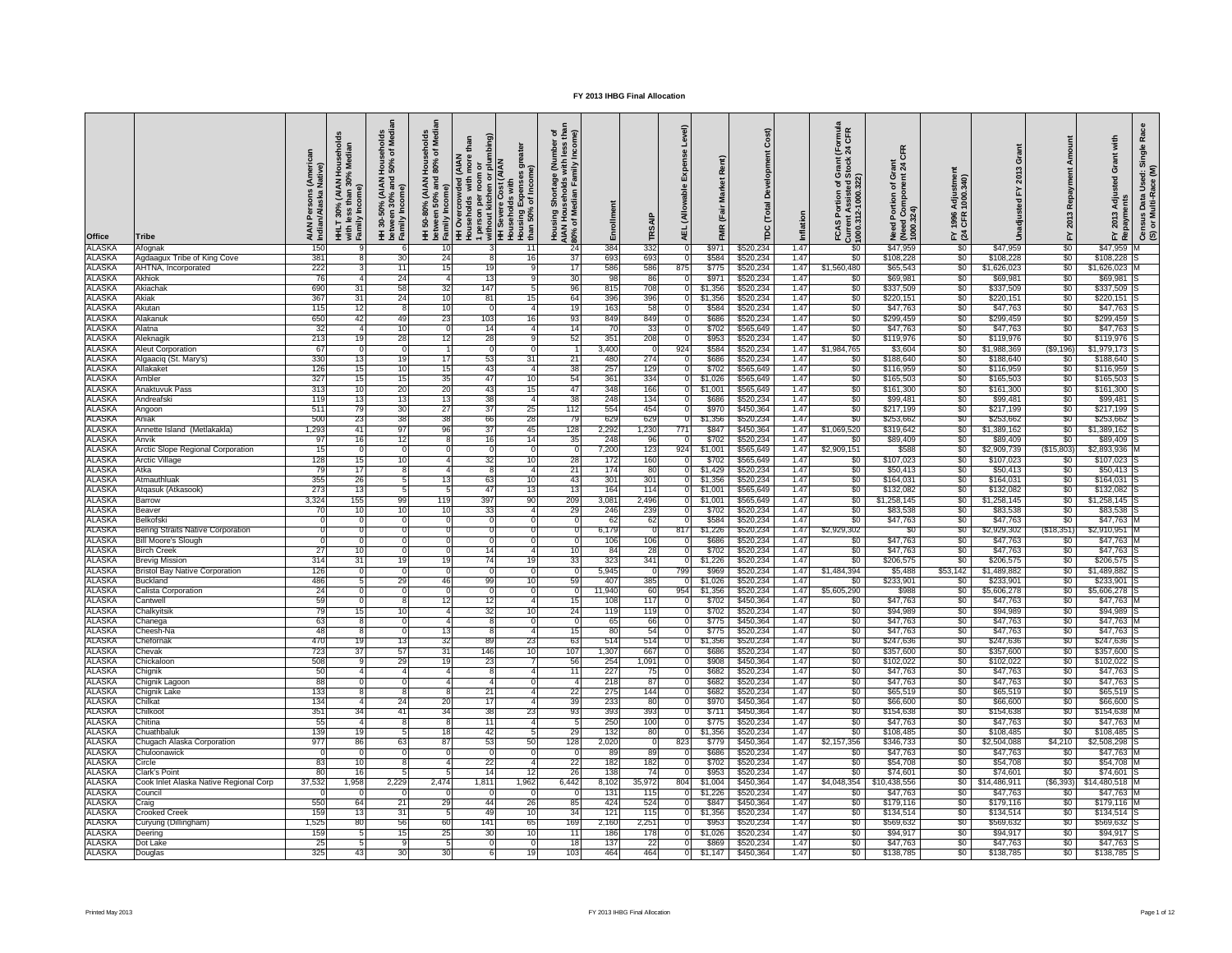| Office                         | <b>Tribe</b>                       | AIAN Persons (Americ<br>Indian/Alaska Native) | HHLT 30% (AIAN Households<br>with less than 30% Median<br>with less<br>Family Inc | HH 30-50% (AIAN Households<br>between 30% and 50% of Medi<br>Family Income) | F<br>HH 50-80% (AIAN Households<br>between 50% and 80% of Medi<br>Family Income) | 1 person per room or<br>without kitchen or plumbing)<br>HH Severe Cost (AIAN<br>with more than<br><b>AAIAN</b><br>Hiw spioussnop المادية<br>HH Overcrowded ( | Housing Expenses great<br>than 50% of Income)<br>Households with | Housing Shortage (Number of<br>AIAN Households with less tha<br>80% of Median Family Income) | Enrollment      | TRSAIP       | Level)<br>Exp<br>(Allowable<br>AEL. | Rent)              | TDC (Total Development Cost) | Inflation    | f Grant (Formula<br>1 Stock 24 CFR<br><b>Current Assisted S</b><br>1000.312-1000.322)<br><b>FCAS Portion of C</b><br>Current Assisted S | CFR<br>Need Portion of Grant<br>(Need Component 24 C<br>1000.324) | Adjustment<br>1000.340)<br>1996<br>CFR<br>≿ শ্র | Grāi<br>2013<br>Unadjusted | Repayment Amoun<br>2013<br>고 | Adjusted Grant with<br>Repayment<br>FY 2013 | Census Data Used: Single Race<br>(S) or Multi-Race (M) |
|--------------------------------|------------------------------------|-----------------------------------------------|-----------------------------------------------------------------------------------|-----------------------------------------------------------------------------|----------------------------------------------------------------------------------|--------------------------------------------------------------------------------------------------------------------------------------------------------------|------------------------------------------------------------------|----------------------------------------------------------------------------------------------|-----------------|--------------|-------------------------------------|--------------------|------------------------------|--------------|-----------------------------------------------------------------------------------------------------------------------------------------|-------------------------------------------------------------------|-------------------------------------------------|----------------------------|------------------------------|---------------------------------------------|--------------------------------------------------------|
| <b>ALASKA</b>                  | Doyon, Ltd.                        | 11,452                                        | 679                                                                               | 62                                                                          | 702                                                                              | 818                                                                                                                                                          | 52 <sub>°</sub>                                                  | 1,994                                                                                        | 6,97'           | 6,971        | 762                                 | \$1,004            | \$520,234                    | 1.47         | \$945,974                                                                                                                               | \$3,902,714                                                       | \$0                                             | \$4,848,688                | (\$124,022)                  | \$4,724,666                                 |                                                        |
| ALASKA                         | Eagle                              | 35                                            |                                                                                   |                                                                             |                                                                                  | 21                                                                                                                                                           |                                                                  | 20                                                                                           | 11:             | 30           |                                     | \$869              | \$520,234                    | 1.4          | \$0                                                                                                                                     | \$52,562                                                          | \$0                                             | \$52,562                   | \$0                          | \$52,562                                    |                                                        |
| ALASKA                         | Eek                                | 343                                           | 45                                                                                |                                                                             | 19                                                                               | 82                                                                                                                                                           | 31                                                               | 57                                                                                           | 37 <sub>5</sub> | 278          |                                     | \$1,356            | \$520,234                    | 1.4          | \$0                                                                                                                                     | \$256,116                                                         | \$0                                             | \$256,116                  | \$0                          | \$256,116                                   |                                                        |
| <b>ALASKA</b><br>ALASKA        | Egegik<br>Eklutna                  | 94<br>66                                      |                                                                                   |                                                                             | 19                                                                               | 17<br>16                                                                                                                                                     |                                                                  | 27<br>16                                                                                     | 326<br>246      | 109<br>191   |                                     | \$682<br>\$1,007   | \$520,234<br>\$450,364       | 1.47<br>1.4  | \$0<br>\$0                                                                                                                              | \$51,352<br>\$47,763                                              | \$0<br>\$0                                      | \$51,352<br>\$47,763       | \$0<br>\$0                   | \$51,352<br>\$47,763                        |                                                        |
| ALASKA                         | Ekuk                               | 0                                             |                                                                                   |                                                                             |                                                                                  |                                                                                                                                                              |                                                                  |                                                                                              | 6               |              |                                     | \$953              | \$520,234                    | 1.4          | \$0                                                                                                                                     | \$47,763                                                          | \$0                                             | \$47,763                   | \$0                          | \$47,763                                    |                                                        |
| ALASKA                         | Ekwok                              | 140                                           |                                                                                   |                                                                             |                                                                                  | 33                                                                                                                                                           |                                                                  | 44                                                                                           | 242             | 130          |                                     | \$953              | \$520,234                    | 1.4          | \$0                                                                                                                                     | \$118,098                                                         | \$0                                             | \$118,098                  | \$0                          | \$118,098                                   |                                                        |
| <b>ALASKA</b>                  | Elim                               | 539                                           |                                                                                   | 23                                                                          | 20                                                                               | 58                                                                                                                                                           |                                                                  | 58                                                                                           | 450             | 453          |                                     | \$1,226            | \$520,234                    | 1.47         | \$0                                                                                                                                     | \$185,432                                                         | \$0                                             | \$185,432                  | \$0                          | \$185,432                                   |                                                        |
| ALASKA                         | Emmonak                            | 731                                           | 33                                                                                | 39                                                                          | 56                                                                               | 101                                                                                                                                                          |                                                                  | 90                                                                                           | 984             | 984          |                                     | \$686              | \$520,234                    | 1.47         | \$0                                                                                                                                     | \$294,086                                                         | \$0                                             | \$294,086                  | \$0                          | \$294,086                                   |                                                        |
| ALASKA                         | Evansville (Bettles Field)         | 22                                            |                                                                                   |                                                                             |                                                                                  | 12                                                                                                                                                           |                                                                  | 12                                                                                           | -22             | 22           |                                     | \$702              | \$520,234                    | 1.47         | \$0                                                                                                                                     | \$47,763                                                          | \$0                                             | \$47,763                   | \$0                          | \$47,763                                    |                                                        |
| ALASKA<br><b>ALASKA</b>        | Eyak<br>False Pass                 | 387<br>41                                     | 26                                                                                | 26                                                                          | 27                                                                               | 16<br>12                                                                                                                                                     | 16                                                               | 79<br>8                                                                                      | 557<br>96       | 461<br>102   |                                     | \$775<br>\$584     | \$450,364<br>\$520,234       | 1.47<br>1.47 | \$0<br>\$0                                                                                                                              | \$106,656<br>\$47,763                                             | \$0<br>\$0                                      | \$106,656<br>\$47,763      | \$0<br>\$0                   | \$106,656<br>\$47,763 S                     |                                                        |
| <b>ALASKA</b>                  | Fort Yukon                         | 501                                           | 47                                                                                | 36                                                                          | 66                                                                               | 155                                                                                                                                                          | 22                                                               | 147                                                                                          | 581             | 512          |                                     | \$702              | \$520,234                    | 1.47         | \$0                                                                                                                                     | \$409,261                                                         | \$0                                             | \$409,26                   | \$0                          | \$409,261                                   |                                                        |
| <b>ALASKA</b>                  | Gakona                             | 16                                            |                                                                                   |                                                                             | 11                                                                               |                                                                                                                                                              |                                                                  |                                                                                              | 85              | 91           |                                     | \$775              | \$450,364                    | 1.47         | \$0                                                                                                                                     | \$47,763                                                          | \$0                                             | \$47,763                   | \$0                          | \$47,763                                    |                                                        |
| ALASKA                         | Galena                             | 419                                           | 22                                                                                |                                                                             | 14                                                                               | 70                                                                                                                                                           |                                                                  | 39                                                                                           | 652             | 428          |                                     | \$702              | \$520,234                    | 1.47         | \$0                                                                                                                                     | \$158,196                                                         | \$0                                             | \$158,196                  | \$0                          | \$158,196                                   |                                                        |
| <b>ALASKA</b>                  | Gambell                            | 779                                           | 34                                                                                | 40                                                                          | 60                                                                               | 123                                                                                                                                                          | 24                                                               | 114                                                                                          | 762             | 597          |                                     | \$1,226            | \$565,649                    | 1.47         | \$0                                                                                                                                     | \$393,477                                                         | \$0                                             | \$393,477                  | \$0                          | \$393,477                                   |                                                        |
| ALASKA                         | Georgetown                         |                                               |                                                                                   |                                                                             |                                                                                  | $^{\circ}$                                                                                                                                                   |                                                                  | $^{\circ}$                                                                                   | 113             | 112          |                                     | \$1,356            | \$520,234                    | 1.47         | \$0                                                                                                                                     | \$47,763                                                          | \$0                                             | \$47,763                   | \$0                          | \$47,763                                    |                                                        |
| <b>ALASKA</b><br>ALASKA        | Golovin (Chinik)<br>Goodnews Bay   | 152<br>272                                    | 10<br>38                                                                          | 5<br>19                                                                     | 19<br>19                                                                         | 41<br>82                                                                                                                                                     |                                                                  | 19<br>68                                                                                     | 293<br>344      | 285<br>338   |                                     | \$1,226<br>\$1,356 | \$520,234<br>\$520,234       | 1.47<br>1.47 | \$0<br>\$0                                                                                                                              | \$97,783<br>\$202,772                                             | \$0<br>\$0                                      | \$97,783<br>\$202,772      | \$0<br>\$0                   | \$97,783<br>\$202,772                       |                                                        |
| ALASKA                         | Grayling                           | 167                                           | 22                                                                                | 18                                                                          | 12                                                                               | 40                                                                                                                                                           |                                                                  | 52                                                                                           | 319             | 171          |                                     | \$702              | \$520,234                    | 1.47         | \$0                                                                                                                                     | \$140,692                                                         | \$0                                             | \$140,692                  | \$0                          | \$140,692                                   |                                                        |
| ALASKA                         | Gulkana                            | 68                                            | 15                                                                                |                                                                             |                                                                                  | 11                                                                                                                                                           |                                                                  | 14                                                                                           | 132             | 142          |                                     | \$775              | \$450,364                    | 1.47         | \$0                                                                                                                                     | \$47,763                                                          | \$0                                             | \$47,763                   | \$0                          | \$47,763                                    |                                                        |
| ALASKA                         | Hamilton                           | 0                                             | $\Omega$                                                                          |                                                                             |                                                                                  | $\overline{\phantom{0}}$                                                                                                                                     |                                                                  | $\Omega$                                                                                     | -29             | 21           |                                     | \$686              | \$520,234                    | 1.47         | \$0                                                                                                                                     | \$47,763                                                          | \$0                                             | \$47,763                   | \$0                          | \$47,763                                    |                                                        |
| ALASKA                         | Healy Lake                         | 31                                            | 5                                                                                 |                                                                             |                                                                                  | 18                                                                                                                                                           |                                                                  | 4                                                                                            | -34             | 27           |                                     | \$869              | \$520,234                    | 1.47         | \$0                                                                                                                                     | \$47,763                                                          | \$0                                             | \$47,763                   | \$0                          | \$47,763                                    |                                                        |
| ALASKA                         | Holy Cross                         | 214                                           | 26                                                                                | 12                                                                          | 12                                                                               | 31                                                                                                                                                           |                                                                  | 48                                                                                           | 528             | 219          |                                     | \$702              | \$520,234                    | 1.47         | \$0                                                                                                                                     | \$131,259                                                         | \$0                                             | \$131,259                  | \$0                          | \$131,259                                   |                                                        |
| <b>ALASKA</b><br>ALASKA        | Hoonah<br>Hooper Bay               | 568<br>992                                    | 49<br>68                                                                          | 34                                                                          | 47<br>52                                                                         | 47<br>214                                                                                                                                                    | 34<br>30                                                         | 103<br>140                                                                                   | 589<br>1,356    | 589<br>1,011 |                                     | \$970<br>\$686     | \$450,364<br>\$520,234       | 1.47<br>1.47 | \$0<br>\$0                                                                                                                              | \$234,657                                                         | \$0<br>\$0                                      | \$234,657                  | \$0<br>\$0                   | \$234,657                                   |                                                        |
| ALASKA                         | Hughes                             | 60                                            | 10                                                                                | 68<br>$\overline{4}$                                                        |                                                                                  | 22                                                                                                                                                           |                                                                  | 18                                                                                           | 13              | 61           |                                     | \$702              | \$565,649                    | 1.47         | \$0                                                                                                                                     | \$552,135<br>\$53,113                                             | \$0                                             | \$552,135<br>\$53,113      | \$0                          | \$552,135<br>\$53,113                       |                                                        |
| <b>ALASKA</b>                  | Huslia                             | 268                                           | 19                                                                                | 30                                                                          | 22                                                                               | 53                                                                                                                                                           |                                                                  | 47                                                                                           | 522             | 274          |                                     | \$702              | \$565,649                    | 1.47         | \$0                                                                                                                                     | \$168,317                                                         | \$0                                             | \$168,317                  | \$0                          | \$168,317                                   |                                                        |
| ALASKA                         | Hydaburg                           | 358                                           | 45                                                                                | 24                                                                          | 28                                                                               | 13                                                                                                                                                           | 26                                                               | 75                                                                                           | 341             | 274          |                                     | \$847              | \$450,364                    | 1.47         | \$0                                                                                                                                     | \$151,627                                                         | \$0                                             | \$151,627                  | \$0                          | \$151,627                                   |                                                        |
| ALASKA                         | lgiugig                            | 40                                            | $\overline{4}$                                                                    | $\overline{a}$                                                              |                                                                                  |                                                                                                                                                              |                                                                  | -8                                                                                           | 64              | 42           |                                     | \$682              | \$520,234                    | 1.47         | \$0                                                                                                                                     | \$47,763                                                          | \$0                                             | \$47,763                   | \$0                          | \$47,763                                    |                                                        |
| ALASKA                         | liamna                             | 54                                            | $\overline{a}$                                                                    | $\overline{4}$                                                              |                                                                                  | -8                                                                                                                                                           |                                                                  | -8                                                                                           | 128             | 91           |                                     | \$682              | \$520,234                    | 1.47         | \$0                                                                                                                                     | \$47,763                                                          | \$0                                             | \$47,763                   | \$0                          | \$47,763                                    |                                                        |
| ALASKA<br>ALASKA               | Inalik (Diomede)<br>lgurmuit       | 169<br>290                                    | 19<br>13                                                                          | 5<br>28                                                                     | 13<br>27                                                                         | 49<br>29                                                                                                                                                     | 10                                                               | 36<br>48                                                                                     | 248<br>374      | 249<br>278   | $\Omega$                            | \$1,226<br>\$686   | \$565,649<br>\$520,234       | 1.47<br>1.47 | \$0<br>\$0                                                                                                                              | \$141,337<br>\$103,659                                            | \$0<br>\$0                                      | \$141,337<br>\$103,659     | \$0<br>\$0                   | \$141,337<br>\$103,659                      |                                                        |
| ALASKA                         | Ivanof Bay                         | 22                                            | $\Omega$                                                                          | $\Omega$                                                                    |                                                                                  | ō                                                                                                                                                            |                                                                  | $\overline{\phantom{a}}$                                                                     | 15              |              |                                     | \$682              | \$520,234                    | 1.47         | \$0                                                                                                                                     | \$47,763                                                          | \$0                                             | \$47,763                   | \$0                          | \$47,763                                    |                                                        |
| ALASKA                         | Kaguyak                            |                                               |                                                                                   |                                                                             |                                                                                  | $\circ$                                                                                                                                                      |                                                                  |                                                                                              |                 |              |                                     | \$971              | \$520,234                    | 1.47         | \$0                                                                                                                                     | \$47,763                                                          | \$0                                             | \$47,763                   | \$0                          | \$47,763                                    |                                                        |
| ALASKA                         | Kake                               | 589                                           | 43                                                                                | 25                                                                          | 34                                                                               | 26                                                                                                                                                           | 51                                                               | 61                                                                                           | 465             | 465          |                                     | \$903              | \$450,364                    | 1.47         | \$0                                                                                                                                     | \$218,802                                                         | \$0                                             | \$218,802                  | \$0                          | \$218,802                                   |                                                        |
| ALASKA                         | Kaktovik                           | 280                                           |                                                                                   |                                                                             | 19                                                                               | 61                                                                                                                                                           |                                                                  | 24                                                                                           | 227             | 258          |                                     | \$1,001            | \$565,649                    | 1.47         | \$0                                                                                                                                     | \$151,366                                                         | \$0                                             | \$151,366                  | \$0                          | \$151,366                                   |                                                        |
| ALASKA                         | Kalskag                            | 252                                           | 23                                                                                | 28                                                                          | 15                                                                               | 56                                                                                                                                                           |                                                                  | 42                                                                                           | 220             | 226<br>194   |                                     | \$1,356<br>\$702   | \$520,234                    | 1.47         | \$0                                                                                                                                     | \$179,067                                                         | \$0                                             | \$179,067                  | \$0                          | \$179,067                                   |                                                        |
| <b>ALASKA</b><br>ALASKA        | Kaltag<br>Kanatak                  | 190.                                          | 20                                                                                | 18                                                                          | 16                                                                               | 45                                                                                                                                                           |                                                                  | 53                                                                                           | 404<br>133      | 57           |                                     |                    | \$520,234<br>\$520,234       | 1.47<br>1.47 | \$0<br>\$0                                                                                                                              | \$134,911<br>\$47,763                                             | \$0<br>\$0                                      | \$134,911<br>\$47,763      | \$0<br>\$0                   | \$134,911<br>\$47,763                       |                                                        |
| ALASKA                         | Karluk                             | 29                                            |                                                                                   |                                                                             |                                                                                  |                                                                                                                                                              |                                                                  |                                                                                              | -83             | 44           |                                     | \$971              | \$520,234                    | 1.47         | \$0                                                                                                                                     | \$47,763                                                          | \$0                                             | \$47,763                   | \$0                          | \$47,763                                    |                                                        |
| ALASKA                         | Kasigluk                           | 670                                           | 32                                                                                | 45                                                                          | 26                                                                               | 121                                                                                                                                                          |                                                                  | 96                                                                                           | 607             | 603          |                                     | \$1,356            | \$520,234                    | 1.47         | \$0                                                                                                                                     | \$322,684                                                         | \$0                                             | \$322,684                  | \$0                          | \$322,684                                   |                                                        |
| ALASKA                         | Kassan                             | 17                                            |                                                                                   |                                                                             |                                                                                  |                                                                                                                                                              |                                                                  | 12                                                                                           | $-28$           | 28           |                                     | \$847              | \$450,364                    | 1.47         | \$0                                                                                                                                     | \$47,763                                                          | \$0                                             | \$47,763                   | \$0                          | \$47,763                                    |                                                        |
| ALASKA                         | <b>Kenaitze</b>                    | 1,944                                         | 96                                                                                | 121                                                                         | 185                                                                              | 131                                                                                                                                                          |                                                                  | 378                                                                                          | 1,224           | 3,512        |                                     | \$779              | \$450,364                    | 1.47         | \$0                                                                                                                                     | \$664,153                                                         | \$0                                             | \$664,153                  | \$0                          | \$664,153                                   |                                                        |
| ALASKA<br><b>ALASKA</b>        | Ketchikan<br>∕iana                 | 2,833<br>448                                  | 133<br>27                                                                         | 179<br>27                                                                   | 236<br>27                                                                        | 133<br>72                                                                                                                                                    | 184<br>22                                                        | 548<br>66                                                                                    | 4,660<br>683    | 3,100<br>356 |                                     | \$899<br>\$1,026   | \$450,364<br>\$520,234       | 1.47<br>1.47 | \$0<br>\$0                                                                                                                              | \$865,652<br>\$235,640                                            | \$0<br>\$0                                      | \$865,652<br>\$235,640     | \$0<br>\$0                   | \$865,652<br>\$235,640                      |                                                        |
| ALASKA                         | King Island                        | 504                                           | 16                                                                                | 21                                                                          | 19                                                                               | 55                                                                                                                                                           | 13                                                               | 56                                                                                           | 490             | 424          |                                     | \$1,226            | \$520,234                    | 1.47         | \$0                                                                                                                                     | \$174,287                                                         | \$0                                             | \$174,287                  | \$0                          | \$174,287                                   |                                                        |
| ALASKA                         | King Salmon                        | 58                                            | $^{\circ}$                                                                        | 0                                                                           |                                                                                  | 0                                                                                                                                                            |                                                                  |                                                                                              | -85             | 85           |                                     | \$969              | \$520,234                    | 1.47         | \$0                                                                                                                                     | \$47,763                                                          | \$0                                             | \$47,763                   | \$0                          | \$47,763                                    |                                                        |
| ALASKA                         | Kipnuk                             | 795                                           | 38                                                                                | 45                                                                          | 58                                                                               | 184                                                                                                                                                          |                                                                  | 138                                                                                          | 80 <sup>c</sup> | 784          |                                     | \$1,356            | \$520,234                    | 1.47         | \$0                                                                                                                                     | \$415,921                                                         | \$0                                             | \$415,921                  | \$0                          | \$415,921                                   |                                                        |
| <b>ALASKA</b>                  | Kivalina                           | 455                                           | 25                                                                                | 25                                                                          | 12                                                                               | 87                                                                                                                                                           | 15                                                               | 61                                                                                           | 389             | 370          |                                     | \$1,026            | \$520,234                    | 1.47         | \$0                                                                                                                                     | \$228,425                                                         | \$0                                             | \$228,425                  | \$0                          | \$228,425                                   |                                                        |
| <b>ALASKA</b>                  | Klawock                            | 504                                           | 41                                                                                | 41                                                                          | 30                                                                               | 35                                                                                                                                                           | 20                                                               | 53<br>34                                                                                     | 497<br>302      | 497<br>326   |                                     | \$847<br>\$775     | \$450,364                    | 1.47         | \$0                                                                                                                                     | \$168,501                                                         | \$0                                             | \$168,501                  | \$0<br>\$0                   | \$168,501                                   |                                                        |
| <b>ALASKA</b><br><b>ALASKA</b> | Kluti Kaah (Copper Center)<br>Knik | 186<br>3,308                                  | 30<br>194                                                                         | 11<br>144                                                                   | 23<br>232                                                                        | 32<br>353                                                                                                                                                    | 11<br>181                                                        | 569                                                                                          | 1,654           | 4,228        |                                     | \$908              | \$450,364<br>\$450,364       | 1.47<br>1.47 | \$0<br>\$0                                                                                                                              | \$93,905<br>\$1,138,256                                           | \$0<br>\$0                                      | \$93,905<br>\$1,138,256    | \$0                          | \$93,905<br>\$1,138,256                     |                                                        |
| <b>ALASKA</b>                  | Kobuk                              | 127                                           | 15                                                                                | 10                                                                          | 10                                                                               | 35                                                                                                                                                           | 10                                                               | 30                                                                                           | 172             | 74           |                                     | \$1,026            | \$565,649                    | 1.47         | \$0                                                                                                                                     | \$115,104                                                         | \$0                                             | \$115,104                  | \$0                          | \$115,104                                   |                                                        |
| <b>ALASKA</b>                  | Kokhanok                           | 159                                           | 19                                                                                | 13                                                                          | 19                                                                               | 32                                                                                                                                                           | 15                                                               | 42                                                                                           | 190             | 174          |                                     | \$682              | \$520,234                    | 1.47         | \$0                                                                                                                                     | \$125,525                                                         | \$0                                             | \$125,525                  | \$0                          | \$125,525                                   |                                                        |
| ALASKA                         | Koliganel                          | 187                                           | 21                                                                                | 5                                                                           | 16                                                                               | 56                                                                                                                                                           |                                                                  | 17                                                                                           | 262             | 174          |                                     | \$953              | \$565,649                    | 1.47         | \$0                                                                                                                                     | \$135,836                                                         | \$0                                             | \$135,836                  | \$0                          | \$135,836                                   |                                                        |
| <b>ALASKA</b>                  | Kongiganak                         | 440                                           | 26                                                                                | 38                                                                          | 19                                                                               | 102                                                                                                                                                          | 5                                                                | 53                                                                                           | 490             | 349          |                                     | \$1,356            | \$520,234                    | 1.47         | \$0                                                                                                                                     | \$232,585                                                         | \$0                                             | \$232,585                  | \$0                          | \$232,585                                   |                                                        |
| <b>ALASKA</b>                  | Koniag, Incorporated               | 850                                           | 49                                                                                | 33                                                                          | 54                                                                               | 19                                                                                                                                                           | 62                                                               | 53                                                                                           | 3,300           | 1,882        | 802                                 | \$971              | \$520,234                    | 1.47         | \$3,057,409                                                                                                                             | \$244,923                                                         | $\overline{\$0}$                                | \$3,302,332                | \$317,044                    | \$3,619,376                                 |                                                        |
| <b>ALASKA</b><br><b>ALASKA</b> | Kotlik<br>Kotzebue                 | 577<br>2,740                                  | 26<br>111                                                                         | 10<br>112                                                                   | 52<br>136                                                                        | 110<br>306                                                                                                                                                   | 85                                                               | 70<br>259                                                                                    | 590<br>2,71     | 590<br>1,575 |                                     | \$686              | \$520,234<br>\$520,234       | 1.47<br>1.47 | \$0<br>\$0                                                                                                                              | \$251,290<br>\$1,000,471                                          | \$0<br>\$0                                      | \$251,290<br>\$1,000,471   | \$0<br>\$0                   | \$251,290<br>\$1,000,471                    |                                                        |
| ALASKA                         | Koyuk                              | 343                                           | 20                                                                                | 15                                                                          | 23                                                                               | 35                                                                                                                                                           |                                                                  | 29                                                                                           | 402             | 345          | $\sigma$                            | \$1,026<br>\$1,226 | \$520,234                    | 1.47         | \$0                                                                                                                                     | \$114,616                                                         | \$0                                             | \$114,616                  | \$0                          | \$114,616                                   |                                                        |
|                                |                                    |                                               |                                                                                   |                                                                             |                                                                                  |                                                                                                                                                              |                                                                  |                                                                                              |                 |              |                                     |                    |                              |              |                                                                                                                                         |                                                                   |                                                 |                            |                              |                                             |                                                        |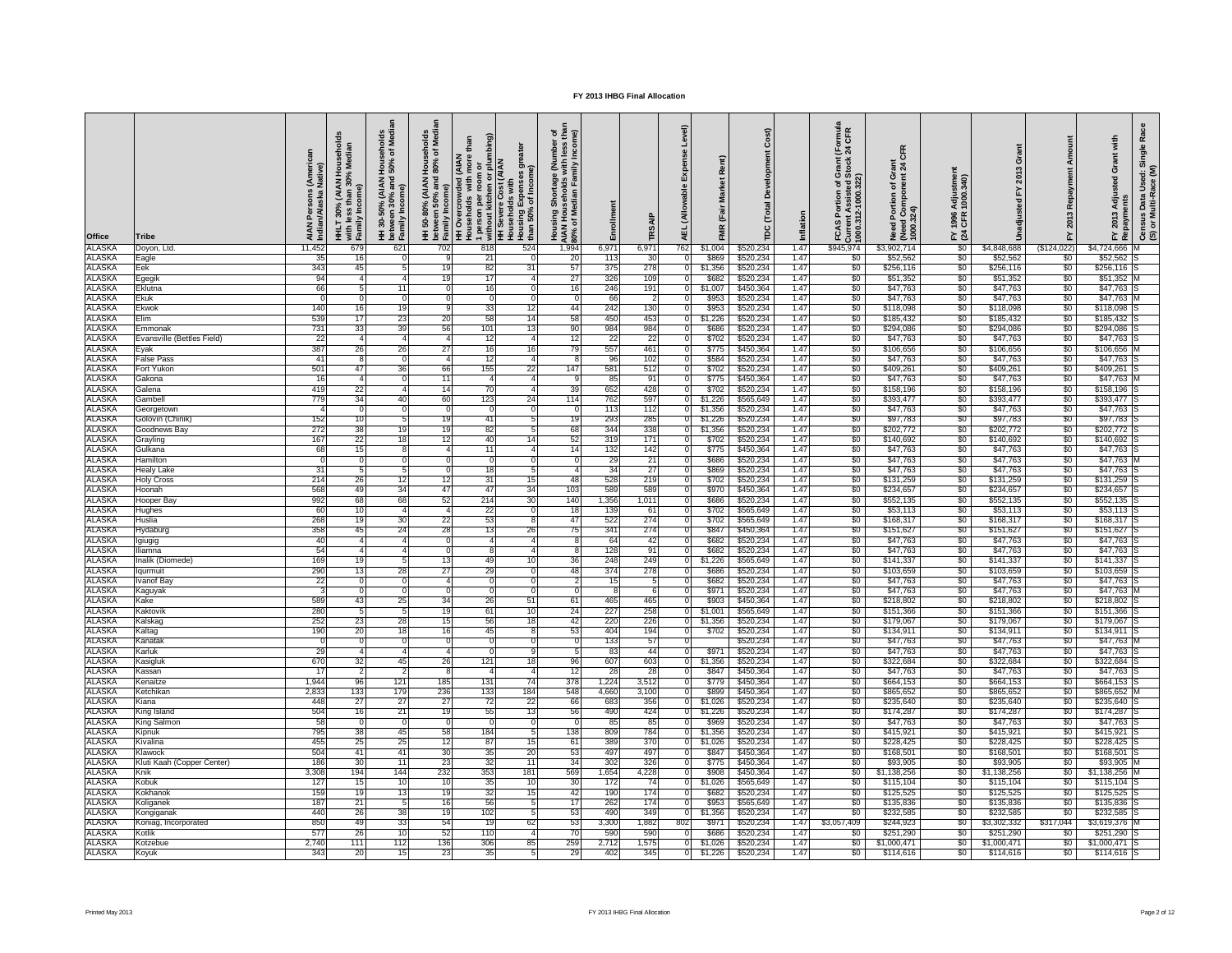| Office                         | Tribe                               | AIAN Persons (American<br>Indian/Alaska Native) | HHLT 30% (AIAN Households<br>with less than 30% Median<br>Family Income) | HH 30-50% (AIAN Households<br>between 30% and 50% of Medi<br>Family Income) | HH 50-80% (AIAN Households<br>between 50% and 80% of Medi<br>Family Income) | umbing)<br>HH Overcrowded (AIAN<br>Households  with more than<br>1 person per room or<br>ביל vithout kitchen or plumbing)<br>HH Severe Cost (AIAN | greater<br>Housing Expenses g<br>than 50% of Income)<br>Households with | Housing Shortage (Number of<br>AIAN Households with less tha<br>30% of Median Family Income) | Enrollment | న్<br>Ë    | Level)<br>Expense<br><b>AEL</b> (Allowable | Rent)<br><b>Market</b> | Development Cost)<br><b>TDC</b> (Total | Inflation    | f Grant (Formula<br>1 Stock 24 CFR<br><b>Current Assisted St<br/>1000.312-1000.322)</b><br>ិ ទី<br>Portion<br>FCASI | CFR<br>ಕ್ಷ ಸ<br>Need Portion of Gra<br>(Need Component 2)<br>100.324) | Adjustment<br>1000.340)<br>1996<br>CFR<br>$\geq \frac{3}{2}$ | òō<br>≧<br>Unadjusted  | FY 2013 Repayment Amount | Adjusted Grant with<br>Repayment<br>2013<br>고 | Census Data Used: Single Race<br>(S) or Multi-Race (M) |
|--------------------------------|-------------------------------------|-------------------------------------------------|--------------------------------------------------------------------------|-----------------------------------------------------------------------------|-----------------------------------------------------------------------------|---------------------------------------------------------------------------------------------------------------------------------------------------|-------------------------------------------------------------------------|----------------------------------------------------------------------------------------------|------------|------------|--------------------------------------------|------------------------|----------------------------------------|--------------|---------------------------------------------------------------------------------------------------------------------|-----------------------------------------------------------------------|--------------------------------------------------------------|------------------------|--------------------------|-----------------------------------------------|--------------------------------------------------------|
| <b>ALASKA</b>                  | Koyukuk                             |                                                 |                                                                          |                                                                             |                                                                             |                                                                                                                                                   |                                                                         |                                                                                              | 280        | 92         |                                            | \$702                  | \$520,234                              | 1.47         | \$0                                                                                                                 | \$82,553                                                              | \$0                                                          | \$82,553               | \$0                      | \$82,553                                      |                                                        |
| <b>ALASKA</b>                  | <b>Kwethluk</b>                     | 846                                             |                                                                          |                                                                             |                                                                             | 185                                                                                                                                               | 29                                                                      | 144                                                                                          | 881        | 881        |                                            | \$1,356                | \$520,234                              | 1.47         | \$0                                                                                                                 | \$500,145                                                             | \$0                                                          | \$500,145              | \$0                      | \$500,145                                     |                                                        |
| ALASKA                         | ≺wigillingok                        | 422                                             | 26                                                                       |                                                                             |                                                                             | 77                                                                                                                                                | 10                                                                      | 44                                                                                           | 408        | 266        |                                            | \$1,356                | \$520,234                              | 1.47         | \$0                                                                                                                 | \$195,629                                                             | \$0                                                          | \$195,629              | \$0                      | \$195,629                                     |                                                        |
| ALASKA<br>ALASKA               | Kwinhagak (Quinhagak)<br>Larsen Bay | 681<br>100                                      | 56                                                                       | 61                                                                          | 37                                                                          | 165                                                                                                                                               | 10                                                                      | 149<br>10                                                                                    | 808<br>484 | 51         |                                            | \$1,356<br>\$97        | \$520,234<br>\$520,234                 | 1.47<br>1.47 | \$0<br>\$0                                                                                                          | \$414,138<br>\$47,763                                                 | \$0<br>\$0                                                   | \$414,138<br>\$47,763  | \$0<br>\$0               | \$414,138<br>\$47,763                         |                                                        |
| ALASKA                         | esnoi (Woody Island).               | 23                                              |                                                                          |                                                                             |                                                                             |                                                                                                                                                   |                                                                         |                                                                                              | 314        | 50         |                                            | \$97                   | \$520,234                              | 1.47         | \$0                                                                                                                 | \$47,763                                                              | \$0                                                          | \$47,763               | \$0                      | \$47,763                                      |                                                        |
| ALASKA                         | _evelock                            | 115                                             |                                                                          |                                                                             |                                                                             | 23                                                                                                                                                |                                                                         | 32                                                                                           | 209        | 124        |                                            | \$68                   | \$520,234                              | 1.47         | \$0                                                                                                                 | \$86,233                                                              | \$0                                                          | \$86,233               | \$0                      | \$86,233                                      |                                                        |
| <b>ALASKA</b>                  | ∟ime Village                        | 41                                              |                                                                          |                                                                             |                                                                             | 18                                                                                                                                                |                                                                         | 11                                                                                           | 44         | 43         |                                            | \$1,356                | \$565,649                              | 1.47         | \$0                                                                                                                 | \$47,763                                                              | \$0                                                          | \$47,763               | \$0                      | \$47,763                                      |                                                        |
| ALASKA                         | ower.Kalskag                        | 303                                             | 29                                                                       | 15                                                                          |                                                                             | 70                                                                                                                                                |                                                                         | 81                                                                                           | 294        | 259        |                                            | \$1,356                | \$520,234                              | 1.47         | \$0                                                                                                                 | \$208,742                                                             | \$0                                                          | \$208,742              | \$0                      | \$208,742                                     |                                                        |
| ALASKA                         | Manley Hot Springs                  |                                                 |                                                                          |                                                                             |                                                                             | 16                                                                                                                                                |                                                                         | 12                                                                                           |            | 17         |                                            | \$702                  | \$520,234                              | 1.47         | \$0                                                                                                                 | \$47,763                                                              | \$0                                                          | \$47,763               | \$0                      | \$47,763                                      |                                                        |
| ALASKA                         | Manokotak                           | 445                                             | 45                                                                       | 22                                                                          | 1S                                                                          | 67                                                                                                                                                | 16                                                                      | 82                                                                                           | 515        | 404        |                                            | \$953                  | \$520,234                              | 1.47         | \$0                                                                                                                 | \$226,614                                                             | \$0                                                          | \$226,614              | \$0                      | \$226,614                                     |                                                        |
| ALASKA                         | Marshall                            | 350                                             | 24                                                                       | 15                                                                          | 29                                                                          | 70                                                                                                                                                | 15                                                                      | 52                                                                                           | 377        | 377        |                                            | \$686                  | \$520,234                              | 1.47         | \$0                                                                                                                 | \$196,913                                                             | \$0                                                          | \$196,913              | \$0                      | \$196,913                                     |                                                        |
| ALASKA                         | Mary's Igloo                        |                                                 |                                                                          |                                                                             |                                                                             | $\Omega$                                                                                                                                          |                                                                         |                                                                                              | 108        | 61         |                                            | \$1,226                | \$520,234                              | 1.47         | \$0                                                                                                                 | \$47,763                                                              | \$0                                                          | \$47,763               | \$0                      | \$47,763                                      |                                                        |
| <b>ALASKA</b><br><b>ALASKA</b> | McGrath<br>Mekoryuk                 | 214<br>243                                      | 22<br>15                                                                 | 12<br>28                                                                    | 18<br>35                                                                    | 27<br>38                                                                                                                                          | 16                                                                      | 48<br>40                                                                                     | 322<br>454 | 176<br>170 |                                            | \$702<br>\$1,356       | \$565,649<br>\$520,234                 | 1.47<br>1.47 | \$0<br>\$0                                                                                                          | \$118,635<br>\$115,925                                                | \$0<br>\$0                                                   | \$118,635<br>\$115,925 | \$0<br>\$0               | \$118,635<br>\$115,925                        |                                                        |
| <b>ALASKA</b>                  | Mentasta                            | 82                                              | 17                                                                       |                                                                             |                                                                             | 13                                                                                                                                                |                                                                         | 15                                                                                           | 500        | 90         |                                            | \$775                  | \$520,234                              | 1.47         | \$0                                                                                                                 | \$53,096                                                              | \$0                                                          | \$53,096               | \$0                      | \$53,096                                      |                                                        |
| <b>ALASKA</b>                  | Minto                               | 232                                             | 27                                                                       | 16                                                                          | 16                                                                          | 41                                                                                                                                                | 18                                                                      | 58                                                                                           | 424        | 237        |                                            | \$702                  | \$520,234                              | 1.47         | \$0                                                                                                                 | \$159,563                                                             | \$0                                                          | \$159,563              | \$0                      | \$159,563                                     |                                                        |
| <b>ALASKA</b>                  | Mountain Village (Asa'Carsarmiut)   | 713                                             | 39                                                                       | 45                                                                          | 34                                                                          | 92                                                                                                                                                |                                                                         | 114                                                                                          | 1,032      | 1,124      |                                            | \$686                  | \$520,234                              | 1.47         | \$0                                                                                                                 | \$268,984                                                             | \$0                                                          | \$268,984              | \$0                      | \$268,984                                     |                                                        |
| ALASKA                         | Vaknek                              | 343                                             | 13                                                                       |                                                                             | 31                                                                          | 13                                                                                                                                                | 13                                                                      | 52                                                                                           | 642        | 335        |                                            | \$969                  | \$520,234                              | 1.47         | \$0                                                                                                                 | \$108,339                                                             | \$0                                                          | \$108,339              | \$0                      | \$108,339                                     |                                                        |
| ALASKA                         | <b>VANA Corporation</b>             | 251                                             | 0                                                                        |                                                                             |                                                                             | 0                                                                                                                                                 |                                                                         |                                                                                              | 10,406     |            | 933                                        | \$1,026                | \$565,649                              | 1.47         | \$3,161,908                                                                                                         | \$11,383                                                              | \$0                                                          | \$3,173,291            | \$0                      | \$3,173,291                                   |                                                        |
| <b>ALASKA</b>                  | Nanwelek (English Bay)              | 184                                             | 14                                                                       | 14                                                                          |                                                                             | 42                                                                                                                                                |                                                                         | 33                                                                                           | 288        | 295        |                                            | \$779                  | \$450,364                              | 1.47         | \$0                                                                                                                 | \$94,837                                                              | \$0                                                          | \$94,837               | \$0                      | \$94,837                                      |                                                        |
| ALASKA                         | Vapaimute                           | -0                                              |                                                                          |                                                                             |                                                                             |                                                                                                                                                   |                                                                         |                                                                                              | -84        | 90         |                                            | \$1,356                | \$520,234                              | 1.47         | \$0                                                                                                                 | \$47,763                                                              | \$0                                                          | \$47,763               | \$0                      | \$47,763                                      |                                                        |
| <b>ALASKA</b><br>ALASKA        | Vapakiak<br>Napaskiak               | 433<br>486                                      | 26<br>32                                                                 | 43<br>26                                                                    | 37<br>37                                                                    | 111<br>114                                                                                                                                        |                                                                         | 82<br>82                                                                                     | 510<br>534 | 303<br>399 |                                            | \$1,356<br>\$1,356     | \$520,234<br>\$520,234                 | 1.47<br>1.47 | \$0<br>\$0                                                                                                          | \$264,818<br>\$265,497                                                | \$0<br>\$0                                                   | \$264,818<br>\$265,497 | \$0<br>\$0               | \$264,818<br>\$265,497                        |                                                        |
| ALASKA                         | <b>Velson Lagoon</b>                | 67                                              | $\Omega$                                                                 | 12                                                                          |                                                                             |                                                                                                                                                   |                                                                         | 13                                                                                           | 50         | 47         |                                            | \$584                  | \$520,234                              | 1.47         | \$0                                                                                                                 | \$47,763                                                              | \$0                                                          | \$47,763               | \$0                      | \$47,763                                      |                                                        |
| ALASKA                         | Venana                              | 161                                             | 30                                                                       | 10                                                                          | 19                                                                          | 20                                                                                                                                                | 14                                                                      | 42                                                                                           | 717        | 165        |                                            | \$702                  | \$520,234                              | 1.47         | \$0                                                                                                                 | \$113,333                                                             | \$0                                                          | \$113,333              | \$0                      | \$113,333                                     |                                                        |
| ALASKA                         | <b>Vew Stuyahol</b>                 | 514                                             | 34                                                                       | 44                                                                          | 28                                                                          | 80                                                                                                                                                | 21                                                                      | 100                                                                                          | 598        | 400        |                                            | \$95                   | \$565,649                              | 1.47         | \$0                                                                                                                 | \$294,821                                                             | \$0                                                          | \$294,82               | \$0                      | \$294,821                                     |                                                        |
| ALASKA                         | Vewhalen                            | 143                                             | $\overline{\mathbf{a}}$                                                  | 13                                                                          | R                                                                           | 21                                                                                                                                                |                                                                         | 21                                                                                           | 219        | 219        |                                            | \$682                  | \$520,234                              | 1.47         | \$0                                                                                                                 | \$67,833                                                              | \$0                                                          | \$67,833               | \$0                      | \$67,833                                      |                                                        |
| ALASKA                         | Newtok                              | 391                                             | 13                                                                       | 19                                                                          | 26                                                                          | 70                                                                                                                                                |                                                                         | 58                                                                                           | 429        | 421        |                                            | \$1,356                | \$520,234                              | 1.47         | \$0                                                                                                                 | \$172,866                                                             | \$0                                                          | \$172,866              | \$0                      | \$172,866                                     |                                                        |
| ALASKA                         | Nightmute                           | 244                                             | 10                                                                       | 20                                                                          | 26                                                                          | 54                                                                                                                                                |                                                                         | 47                                                                                           | 221        | 188        |                                            | \$1,356                | \$520,234                              | 1.47         | \$0                                                                                                                 | \$128,128                                                             | \$0                                                          | \$128,128              | \$0                      | \$128,128                                     |                                                        |
| ALASKA                         | Vikolai                             | 79                                              | 14                                                                       | 12                                                                          |                                                                             | 14                                                                                                                                                | 8                                                                       | 30                                                                                           | 167        | 81         |                                            | \$702                  | \$565,649                              | 1.47         | \$0                                                                                                                 | \$75,745                                                              | \$0                                                          | \$75,745               | \$0                      | \$75,745                                      |                                                        |
| <b>ALASKA</b><br>ALASKA        | Nikolski<br>Ninilchik               | 29<br>1,011                                     | $\overline{4}$<br>44                                                     | $\overline{4}$                                                              | $\overline{4}$<br>76                                                        | $\Omega$<br>84                                                                                                                                    | $\overline{4}$<br>47                                                    | $\overline{2}$<br>184                                                                        | 85<br>649  | 19<br>992  |                                            | \$1,429<br>\$779       | \$520,234<br>\$450,364                 | 1.47<br>1.47 | \$0<br>\$0                                                                                                          | \$47,763                                                              | \$0                                                          | \$47,763               | \$0<br>\$0               | \$47,763                                      |                                                        |
| ALASKA                         | Voatak                              | 501                                             | 22                                                                       | 74<br>25                                                                    | 20                                                                          | 80                                                                                                                                                | 22                                                                      | 44                                                                                           | 558        | 564        |                                            | \$1,026                | \$565,649                              | 1.47         | \$0                                                                                                                 | \$315,551<br>\$252,131                                                | \$0<br>\$0                                                   | \$315,551<br>\$252,131 | \$0                      | \$315,551<br>\$252,131                        |                                                        |
| ALASKA                         | Vome                                | 2,045                                           | 65                                                                       | 86                                                                          | 77                                                                          | 222                                                                                                                                               | 52                                                                      | 184                                                                                          | 2,229      | 1,720      |                                            | \$1,226                | \$520,234                              | 1.47         | \$0                                                                                                                 | \$688,746                                                             | \$0                                                          | \$688,746              | \$0                      | \$688,746                                     |                                                        |
| ALASKA                         | Vondalton                           | 207                                             | 24                                                                       | 17                                                                          | 19                                                                          | 25                                                                                                                                                | 25                                                                      | 52                                                                                           | 445        | 332        |                                            | \$682                  | \$520,234                              | 1.47         | \$0                                                                                                                 | \$151,938                                                             | \$0                                                          | \$151,938              | \$0                      | \$151,938                                     |                                                        |
| ALASKA                         | Noorvik                             | 713                                             | 15                                                                       | 27                                                                          | 49                                                                          | 109                                                                                                                                               | 5                                                                       | 62                                                                                           | 1,018      | 1,071      |                                            | \$1,026                | \$520,234                              | 1.47         | \$0                                                                                                                 | \$254,115                                                             | \$0                                                          | \$254,115              | \$0                      | \$254,115                                     |                                                        |
| ALASKA                         | Vorthway                            | 327                                             | 19                                                                       | 18                                                                          | 20                                                                          | 23                                                                                                                                                | 15                                                                      | 57                                                                                           | 199        | 199        |                                            | \$869                  | \$520,234                              | 1.47         | \$0                                                                                                                 | \$111,678                                                             | \$0                                                          | \$111,678              | \$0                      | \$111,678                                     |                                                        |
| ALASKA                         | Nuiqsut                             | 485                                             |                                                                          | 15                                                                          | 56                                                                          | 115                                                                                                                                               |                                                                         | 65                                                                                           | 349        | 419        |                                            | \$1,001                | \$565,649                              | 1.47         | \$0                                                                                                                 | \$290,551                                                             | \$0                                                          | \$290,551              | \$0                      | \$290,551                                     |                                                        |
| ALASKA                         | Vulato                              | 305                                             |                                                                          | 27                                                                          | 22                                                                          | 63                                                                                                                                                |                                                                         | 66                                                                                           | 769        | 672        |                                            | \$702                  | \$520,234                              | 1.47         | \$0                                                                                                                 | \$174,351                                                             | \$0                                                          | \$174,351              | \$0                      | \$174,351                                     |                                                        |
| ALASKA<br>ALASKA               | Nunapitchuŀ                         | 569                                             | 31                                                                       | 47                                                                          | 2 <sup>c</sup>                                                              | 102                                                                                                                                               |                                                                         | 92                                                                                           | 755<br>-80 | 480<br>81  |                                            | \$1,356<br>\$686       | \$520,234<br>\$520,234                 | 1.47<br>1.47 | \$0<br>\$0                                                                                                          | \$264,711<br>\$47,763                                                 | \$0<br>\$0                                                   | \$264,711<br>\$47,763  | \$0<br>\$0               | \$264,711<br>\$47,763                         |                                                        |
| ALASKA                         | Ohogamiut<br>Old Harbor             | 192                                             | 29                                                                       | 13                                                                          | 20                                                                          | 29                                                                                                                                                | 20                                                                      | 42                                                                                           | 606        | 618        |                                            | \$97                   | \$520,234                              | 1.47         | \$0                                                                                                                 | \$142,340                                                             | \$0                                                          | \$142,340              | \$0                      | \$142,340                                     |                                                        |
| ALASKA                         | Orutsararmuit (Bethel)              | 4,321                                           | 222                                                                      | 139                                                                         | 203                                                                         | 433                                                                                                                                               | 152                                                                     | 502                                                                                          | 2,454      | 3,631      |                                            | \$1,356                | \$520,234                              | 1.47         | \$0                                                                                                                 | \$1,595,965                                                           | \$0                                                          | \$1,595,965            | \$0                      | \$1,595,965                                   |                                                        |
| ALASKA                         | Oscarville                          | 77                                              | 13                                                                       |                                                                             |                                                                             | 23                                                                                                                                                |                                                                         |                                                                                              | -54        | 59         |                                            | \$1,356                | \$520,234                              | 1.47         | \$0                                                                                                                 | \$66,413                                                              | \$0                                                          | \$66,413               | \$0                      | \$66,413                                      |                                                        |
| ALASKA                         | Ouzinkie                            | 218                                             |                                                                          | 13                                                                          | 24                                                                          | 29                                                                                                                                                |                                                                         | 34                                                                                           | 562        | 428        |                                            | \$971                  | \$520,234                              | 1.47         | \$0                                                                                                                 | \$81,573                                                              | \$0                                                          | \$81,573               | \$0                      | \$81,573                                      |                                                        |
| ALASKA                         | Paimiut                             |                                                 |                                                                          |                                                                             |                                                                             | $\Omega$                                                                                                                                          |                                                                         |                                                                                              | -78        | 78         |                                            | \$686                  | \$520,234                              | 1.47         | \$0                                                                                                                 | \$47,763                                                              | \$0                                                          | \$47,763               | \$0                      | \$47,763                                      |                                                        |
| ALASKA                         | Pauloff Harbor Village              | 25                                              |                                                                          |                                                                             |                                                                             |                                                                                                                                                   |                                                                         |                                                                                              | 51         | 51         |                                            | \$584                  | \$520,234                              | 1.47         | \$0                                                                                                                 | \$47,763                                                              | \$0                                                          | \$47,763               | \$0                      | \$47,763                                      |                                                        |
| ALASKA                         | Pedro Bay                           | 34                                              |                                                                          |                                                                             |                                                                             |                                                                                                                                                   |                                                                         |                                                                                              | 135        | 130        |                                            | \$682                  | \$520,234                              | 1.47         | \$0                                                                                                                 | \$47,763                                                              | \$0                                                          | \$47,763               | \$0                      | \$47,763                                      |                                                        |
| <b>ALASKA</b><br>ALASKA        | Perryville<br>Petersburg            | 109<br>422                                      | 56                                                                       | 19                                                                          | 13<br>26                                                                    | 32<br>18                                                                                                                                          |                                                                         | 20<br>84                                                                                     | 269<br>417 | 110<br>417 |                                            | \$682<br>\$903         | \$520,234<br>\$450,364                 | 1.47<br>1.47 | \$0<br>\$0                                                                                                          | \$75,209<br>\$151,671                                                 | \$0<br>\$0                                                   | \$75,209<br>\$151,67   | \$0<br>\$0               | \$75,209<br>\$151,671                         |                                                        |
| ALASKA                         | Pilot Point                         | 132                                             | 13                                                                       |                                                                             | 13                                                                          | 13                                                                                                                                                |                                                                         | 27                                                                                           | 156        | 96         |                                            | \$682                  | \$520,234                              | 1.47         | \$0                                                                                                                 | \$58,596                                                              | \$0                                                          | \$58,596               | \$0                      | \$58,596                                      |                                                        |
| ALASKA                         | <b>Pilot Station</b>                | 557                                             | 28                                                                       | 39                                                                          | 30                                                                          | 89                                                                                                                                                |                                                                         | 97                                                                                           | 711        | 663        |                                            | \$686                  | \$520,234                              | 1.47         | \$0                                                                                                                 | \$249,147                                                             | \$0                                                          | \$249,147              | \$0                      | \$249,147                                     |                                                        |
| ALASKA                         | Pitka's Point                       | 119                                             | 10                                                                       |                                                                             | 10                                                                          | 29                                                                                                                                                |                                                                         |                                                                                              | 137        | 136        |                                            | \$686                  | \$520,234                              | 1.47         | \$0                                                                                                                 | \$61,759                                                              | \$0                                                          | \$61,759               | \$0                      | \$61,759                                      |                                                        |
| ALASKA                         | Platinum                            | 47                                              | 13                                                                       |                                                                             | 10                                                                          | 18                                                                                                                                                |                                                                         | 21                                                                                           | 70         | -71        |                                            | \$1,356                | \$520,234                              | 1.47         | \$0                                                                                                                 | \$50,091                                                              | \$0                                                          | \$50,091               | \$0                      | \$50,091                                      |                                                        |
| ALASKA                         | Point Hope                          | 836                                             | 36                                                                       | 28                                                                          | 23                                                                          | 146                                                                                                                                               | 24                                                                      | 64                                                                                           | 873        | 859        |                                            | \$1,00                 | \$565,649                              | 1.47         | \$0                                                                                                                 | \$388,277                                                             | \$0                                                          | \$388,277              | \$0                      | \$388,277                                     |                                                        |
| <b>ALASKA</b>                  | Point Lay                           | 277                                             | 13                                                                       | 5                                                                           | 15                                                                          | 86                                                                                                                                                |                                                                         | 28                                                                                           | 184        | 184        |                                            | \$1,00'                | \$565,649                              | 1.47         | \$0                                                                                                                 | \$164,195                                                             | \$0                                                          | \$164,195              | \$0                      | \$164,195                                     |                                                        |
| ALASKA                         | Port Graham                         | 169                                             | 19                                                                       |                                                                             | q                                                                           | 19                                                                                                                                                |                                                                         | 5                                                                                            | 296        | 99         |                                            | \$779                  | \$450,364                              | 1.47         | \$0                                                                                                                 | \$64,296                                                              | \$0                                                          | \$64,296               | \$0                      | \$64,296                                      |                                                        |
| ALASKA                         | Port Heider                         | 82                                              | $\overline{4}$                                                           | 13                                                                          | 13                                                                          |                                                                                                                                                   |                                                                         | 22                                                                                           | 118        | 116        |                                            | \$682                  | \$520,234                              | 1.47         | \$0                                                                                                                 | \$47,840                                                              | \$0                                                          | \$47,840               | \$0                      | \$47,840                                      |                                                        |
| ALASKA<br>ALASKA               | Port Lions                          | 179<br>36                                       | 16                                                                       | 20                                                                          | 17                                                                          |                                                                                                                                                   | 13                                                                      | 47                                                                                           | 354<br>60  | 139<br>33  |                                            | \$97'<br>\$953         | \$520,234<br>\$520,234                 | 1.47<br>1.47 | \$0<br>\$0                                                                                                          | \$88,819<br>\$47,763                                                  | \$0<br>\$0                                                   | \$88,819<br>\$47,763   | \$0<br>\$0               | \$88,819<br>\$47,763                          |                                                        |
|                                | Portage Cree                        |                                                 |                                                                          |                                                                             |                                                                             |                                                                                                                                                   |                                                                         |                                                                                              |            |            |                                            |                        |                                        |              |                                                                                                                     |                                                                       |                                                              |                        |                          |                                               |                                                        |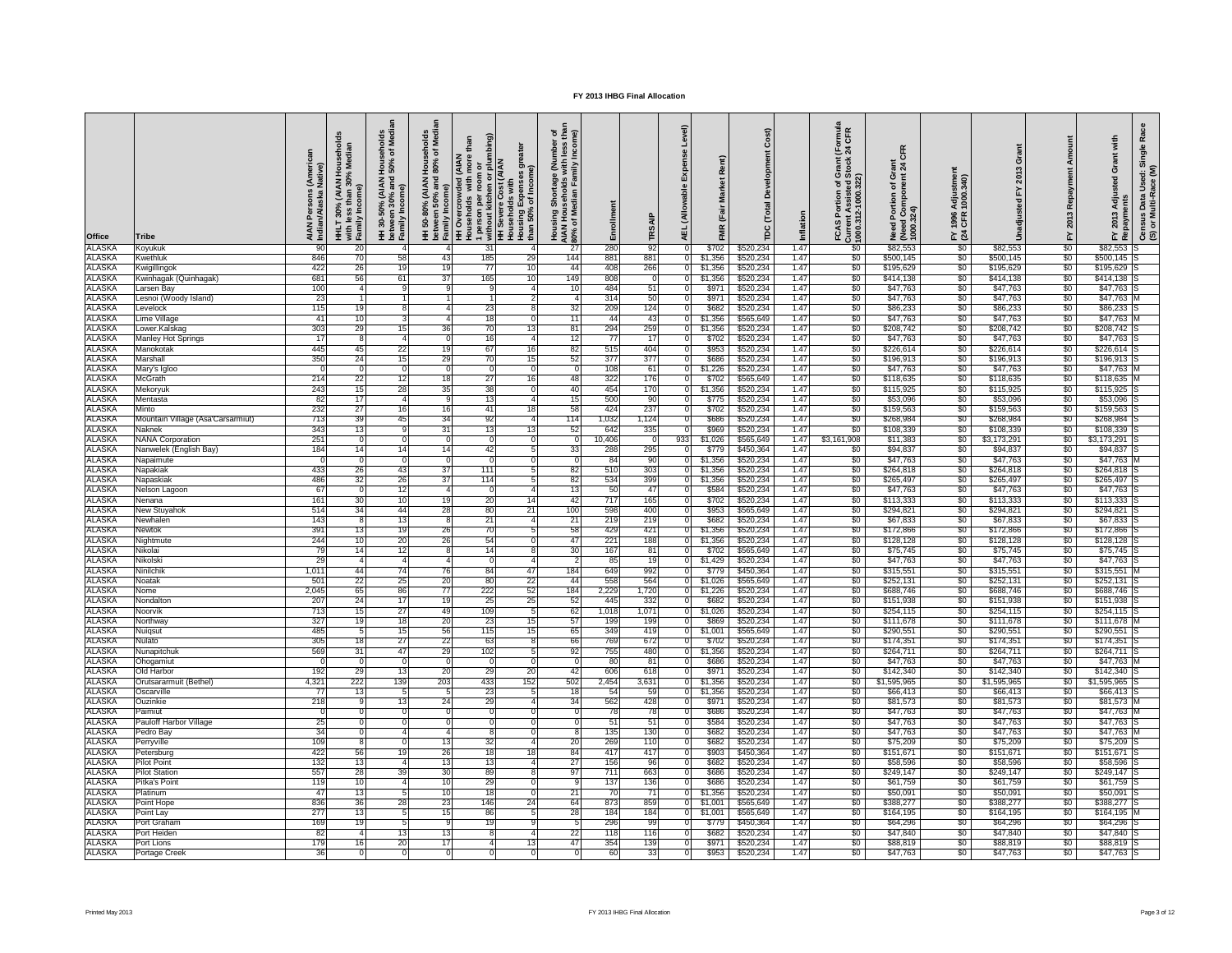| <b>ALASKA</b><br>415<br>703<br>\$122,558<br>\$0<br>\$122,558<br>Qagan Tayagungin (Sand Point)<br>32<br>21<br>629<br>\$584<br>\$520,234<br>1.47<br>\$0<br>\$0<br>\$122,558<br>12<br>ALASKA<br>421<br>30<br>657<br>659<br>\$0<br>\$95,511<br>\$0<br>\$95,51'<br>\$0<br>\$95,511<br>23<br>\$1,429<br>\$520,234<br>1.47<br>Qawalangin (Unalaska)<br>13<br>13<br>ALASKA<br>\$47,763<br>\$0<br>\$47,763<br>\$0<br>\$47,763<br>\$702<br>\$520,234<br>\$0<br>Rampart<br>39<br>10<br>18<br>21<br>40<br>1.47<br><b>ALASKA</b><br>27<br>22<br>\$1,356<br>\$520,234<br>\$0<br>\$47,942<br>\$0<br>\$47,942<br>\$0<br>\$47,942<br>Red Devi<br>13<br>13<br>26<br>1.47<br>18<br>156<br>\$0<br>\$0<br>ALASKA<br>\$702<br>\$565,649<br>1.47<br>\$0<br>\$144,717<br>\$144,717<br>\$144,717<br>₹uby<br>153<br>44<br>418<br>31<br><b>ALASKA</b><br>\$58,452<br>\$58,452<br>\$0<br>\$58,452<br>\$0<br>Saint George<br>149<br>131<br>110<br>\$1,429<br>\$520,234<br>1.47<br>SO.<br>13<br>11<br>8<br>ALASKA<br>428<br>\$204,586<br>\$204,586<br>\$0<br>\$204,586<br>Saint Michae<br>94<br>43<br>430<br>429<br>\$1,226<br>\$520,234<br>1.47<br>\$0<br>\$0<br>19<br>19<br>25<br>ALASKA<br>\$0<br>608<br>653<br>450<br>\$265,670<br>\$0<br>\$265,670<br>\$265,670<br>93<br>56<br>\$1,429<br>\$520,234<br>\$0<br>Saint Pau<br>22<br>30<br>46<br>20<br>1.47<br>ALASKA<br>221<br>\$0<br>19<br>149<br>149<br>\$779<br>\$450,364<br>1.47<br>SO.<br>\$47,763<br>\$0<br>\$47,763<br>\$47,763<br>Salamatof<br>q<br>5<br>5<br>$\Omega$<br>ALASKA<br>769<br>815<br>\$489,708<br>\$0<br>\$489,708<br>\$0<br>\$489,708<br>65<br>54<br>174<br>19<br>140<br>803<br>\$565,649<br>1.47<br>\$0<br>40<br>\$1,226<br>Savoonga<br>\$82,406<br>\$0<br>\$82,406<br>\$0<br>\$82,406<br><b>ALASKA</b><br>338<br>23<br>21<br>26<br>203<br>203<br>\$899<br>\$450,364<br>1.47<br>\$0<br>Saxman<br>19<br>17<br>5<br>ALASKA<br>467<br>619<br>\$210,559<br>\$0<br>Scammon Bay<br>29<br>28<br>62<br>23<br>40<br>619<br>\$686<br>\$520,234<br>1.47<br>\$0<br>\$210,559<br>\$0<br>\$210,559<br>17<br>ALASKA<br>914<br>121<br>109<br>1,05<br>1,057<br>\$520,234<br>\$0<br>\$366,380<br>\$0<br>\$366,380<br>\$0<br>\$366,380<br>Selawik<br>46<br>32<br>\$1,026<br>1.47<br>70<br>17<br>\$57,585<br>\$0<br>\$0<br><b>ALASKA</b><br>Seldovia<br>120<br>26<br>12<br>24<br>427<br>110<br>\$779<br>\$450,364<br>1.47<br>\$0<br>\$57,585<br>\$57,585<br>5<br>5<br>\$0<br>\$0<br>ALASKA<br>122<br>38<br>249<br>125<br>\$702<br>\$520,234<br>1.47<br>\$0<br>\$87,825<br>\$87,825<br>\$87,825<br><b>Shageluk</b><br>10<br>15<br>34<br>10<br>272<br><b>ALASKA</b><br>380<br>338<br>\$520,234<br>\$115,388<br>\$0<br>\$115,388<br>\$0<br>\$115,388<br>Shaktoolik<br>10<br>23<br>23<br>38<br>38<br>\$1,226<br>1.47<br>\$0<br><b>ALASKA</b><br>Sheldon's Point<br>155<br>39<br>263<br>198<br>\$686<br>\$520,234<br>1.47<br>\$0<br>\$96,970<br>\$0<br>\$96,970<br>\$0<br>\$96,970<br>16<br>10<br>24<br><b>ALASKA</b><br>658<br>162<br>698<br>\$520,234<br>\$400,644<br>\$0<br>\$400,644<br>\$0<br>\$400,644<br>103<br>729<br>\$0<br>Shishmare<br>31<br>43<br>50<br>24<br>\$1,226<br>1.47<br><b>ALASKA</b><br>\$0<br>302<br>253<br>\$0<br>\$137,182<br>Shungnak<br>20<br>20<br>47<br>37<br>266<br>\$1,026<br>\$565,649<br>1.47<br>\$0<br>\$137,182<br>\$137,182<br>5<br>ALASKA<br>1,979<br>100<br>165<br>98<br>3,834<br>\$450,364<br>\$0<br>\$1,242,176<br>Sitka Tribe (was Baranof Island)<br>113<br>80<br>320<br>4,006<br>\$1,008<br>1.47<br>\$631,843<br>\$610,332<br>$($ \$40,753)<br>\$1,201,423<br>1,000<br>26<br>\$54,511<br>\$0<br>\$54,51<br>\$54,511<br>ALASKA<br>155<br>24<br>\$97<br>\$450,364<br>\$0<br>1.47<br>\$0<br>Skagway<br>41<br>83<br>ALASKA<br>\$86,835<br>\$86,835<br>\$0<br>Sleetmute<br>114<br>24<br>29<br>126<br>111<br>\$1,356<br>\$520,234<br>1.47<br>\$0<br>\$0<br>\$86,835<br>10<br>26<br>ALASKA<br>\$47,763<br>\$1,226<br>\$520,234<br>\$0<br>\$47,763<br>\$0<br>\$0<br>\$47,763<br>Solomon<br>80<br>68<br>1.47<br>$\Omega$<br>\$65,344<br>\$0<br>ALASKA<br>245<br>137<br>\$969<br>\$0<br>\$65,344<br>\$0<br>\$65,344<br>129<br>29<br>\$520,234<br>1.47<br>South Naknek<br>18<br>13<br><b>ALASKA</b><br>645<br>138<br>749<br>701<br>\$520,234<br>1.47<br>\$0<br>\$354,031<br>\$0<br>\$354,031<br>\$0<br>\$354,031<br><b>Stebbins</b><br>50<br>50<br>83<br>\$1,226<br>25<br>18<br>27<br>\$0<br>\$0<br><b>ALASKA</b><br>20<br>196<br>109<br>\$702<br>\$520,234<br>1.47<br>\$0<br>\$76,937<br>\$76,937<br>\$76,937<br>81<br>27<br>Stevens Village<br><b>ALASKA</b><br>\$565,649<br>\$80,670<br>\$0<br>\$80,670<br>\$0<br>\$80,670<br><b>Stony River</b><br>23<br>28<br>63<br>39<br>\$1,356<br>1.47<br>\$0<br>61<br>13<br>10<br>\$0<br><b>ALASKA</b><br>854<br>54<br>19<br>137<br>1,379<br>1,892<br>\$97'<br>\$450,364<br>\$0<br>\$234,487<br>\$0<br>\$234,487<br>\$234,487<br>Sun'aq Tribe of Kodial<br>49<br>33<br>62<br>1.47<br>ALASKA<br>\$0<br>\$702<br>\$565,649<br>\$0<br>\$47,763<br>\$0<br>\$47,763<br>\$47,763<br>Takotna<br>21<br>12<br>42<br>21<br>1.47<br>$\overline{4}$<br>ALASKA<br>49<br>\$0<br>\$0<br>143<br>14<br>169<br>124<br>\$869<br>\$520,234<br>1.47<br>SO.<br>\$131,483<br>\$131,483<br>\$131,483<br>Tanacross<br>25<br>14<br>51<br>241<br>\$0<br>\$0<br>ALASKA<br>23<br>18<br>73<br>69<br>183<br>\$702<br>\$565,649<br>1.47<br>\$0<br>\$215,021<br>\$215,021<br>\$215,021<br>28<br>12<br>1,014<br>Tanana<br>\$0<br>\$0<br><b>ALASKA</b><br>84<br>85<br>\$775<br>\$450,364<br>1.47<br>\$0<br>\$47,763<br>\$47,763<br>\$47,763<br>Tatitlek<br>11<br>8<br>13<br>8<br>18<br>90<br>ALASKA<br>147<br>159<br>\$450,364<br>\$47,763<br>\$0<br>\$47,763<br>\$0<br>Tazlina<br>82<br>\$775<br>1.47<br>\$0<br>\$47,763<br>$\mathbf{g}$<br>ALASKA<br>\$702<br>\$565,649<br>\$0<br>\$47,763<br>\$0<br>\$47,763<br>\$0<br>\$47,763<br>Telida<br>1.47<br><b>ALASKA</b><br>\$0<br>202<br>312<br>\$520,234<br>\$0<br>\$189,654<br>\$0<br>\$189,654<br>\$189,654<br>eller<br>311<br>19<br>24<br>74<br>13<br>42<br>\$1,226<br>1.47<br>19<br>ALASKA<br>281<br>\$0<br>\$0<br>129<br>22<br>47<br>35<br>109<br>\$869<br>\$520,234<br>1.47<br>\$0<br>\$131,315<br>\$131,315<br>\$131,315<br>"etlin<br>21<br><b>ALASKA</b><br>481<br>447<br>286<br>195<br>435<br>25,949<br>13,255<br>757<br>\$450,364<br>1.47<br>\$0<br>\$5,821,806<br>(\$139,261<br>\$5,682,545<br>Tlingit-Haida Central Council<br>6,130<br>\$1,147<br>\$3,929,606<br>\$1,892,200<br>1,163<br><b>ALASKA</b><br>\$551,963<br>821<br>89<br>55<br>146<br>67<br>915<br>808<br>\$953<br>\$520,234<br>1.47<br>\$551,963<br>\$0<br>\$551,963<br>\$0<br>Togiak<br>42<br>171<br>\$0<br><b>ALASKA</b><br>642<br>104<br>567<br>\$520,234<br>\$270,890<br>\$0<br>\$270,890<br>\$0<br>\$270,890<br>42<br>24<br>732<br>1.47<br>\$0<br>Toksook Bay-Nunakauyarmuit Tribe<br>35<br>101<br>\$1,356<br><b>ALASKA</b><br>515<br>95<br>\$239,373<br>\$0<br>\$0<br>\$239,373<br>Tuluksal<br>19<br>38<br>32<br>89<br>464<br>504<br>\$1,356<br>\$520,234<br>1.47<br>\$0<br>\$239,373<br>ALASKA<br>468<br>24<br>29<br>89<br>425<br>\$220,910<br>\$0<br>\$220,910<br>\$0<br>\$220,910<br>23<br>602<br>\$1,356<br>\$520,234<br>1.47<br>\$0<br>Tuntutulial<br>76<br>35<br>ALASKA<br>394<br>37<br>82<br>350<br>350<br>\$241,589<br>\$0<br>\$241,589<br>\$0<br>\$241,589<br>28<br>100<br>\$1,356<br>\$520,234<br>1.47<br>10<br>\$0<br>Tununak<br>ALASKA<br>\$0<br>Twin Hills<br>68<br>19<br>96<br>70<br>\$953<br>\$520,234<br>1.47<br>\$47,763<br>\$0<br>\$47,763<br>\$47,763<br>10<br>\$0<br>5<br>9<br>ALASKA<br>\$0<br>214<br>66<br>674<br>185<br>\$779<br>\$520,234<br>1.47<br>\$0<br>\$110,823<br>\$0<br>\$110,823<br>\$110,823<br>Tyonek<br>21<br>29<br>22<br>12<br>ALASKA<br>\$0<br>\$682<br>\$520,234<br>\$0<br>\$47,763<br>\$0<br>\$47,763<br>-81<br>1.47<br>\$47,763<br>Jgashik<br>12<br>-9<br>\$0<br>\$0<br>ALASKA<br>24<br>60<br>\$520,234<br>\$0<br>\$47,763<br>\$47,763<br>\$47,763<br>Umkumiute<br>61<br>\$1,356<br>1.47<br>$\Omega$<br>$\Omega$<br>ALASKA<br>799<br>\$0<br>\$328,922<br>\$0<br>\$328,922<br>104<br>868<br>\$1,226<br>\$520,234<br>1.47<br>\$0<br>\$328,922<br>Jnalakleet<br>48<br>39<br>54<br>19<br>1,185<br>104<br><b>ALASKA</b><br>\$584<br>\$520,234<br>\$47,763<br>\$0<br>\$47,763<br>\$0<br>\$47,763<br>Jnga<br>43<br>87<br>1.47<br>\$0<br>87<br>ALASKA<br>389<br>28<br>\$520,234<br>\$132,900<br>\$0<br>\$132,900<br>\$0<br>\$132,900<br>√enetie<br>23<br>21<br>24<br>18<br>68<br>237<br>237<br>\$702<br>1.47<br>\$0<br>ALASKA<br>\$0<br>625<br>131<br>593<br>\$565,649<br>\$0<br>\$321,598<br>\$0<br>\$321,598<br>\$321,598<br>Wainwright<br>30<br>23<br>29<br>10<br>613<br>\$1,00<br>1.47<br>71<br>ALASKA<br>Wales<br>159<br>13<br>49<br>10<br>236<br>215<br>\$1,226<br>\$520,234<br>1.47<br>\$124,346<br>\$0<br>\$124,346<br>\$0<br>\$124,346<br>5<br>19<br>27<br>\$0<br>ALASKA<br>White Mountain<br>213<br>29<br>28<br>51<br>58<br>316<br>316<br>\$1,226<br>\$520,234<br>1.47<br>\$179,623<br>\$0<br>\$179,623<br>\$0<br>\$179,623<br>15<br>18<br>\$0<br>514<br>29<br>20<br>538<br>\$0<br>\$138,507<br>\$0<br>\$138,507<br><b>ALASKA</b><br>Wrange<br>37<br>57<br>105<br>538<br>\$903<br>\$450,364<br>1.47<br>\$0<br>\$138,507<br><b>ALASKA</b><br>366<br>46<br>435<br>352<br>\$0<br>\$130,770<br>\$0<br>Yakutat<br>27<br>19<br>26<br>60<br>\$922<br>\$450,364<br>1.47<br>\$0<br>\$130,770<br>\$130,770<br>16<br><b>ALASKA</b><br>94,843<br> 48,006<br>$($ \$32,525)<br>TOTAL<br>40,141<br>8,567<br>8,146<br>8,926<br>14,610<br>6,152<br>22,455<br>\$35,475,350<br>\$56,214,075<br>\$53,142<br>\$91,689,417<br>\$91,656,892 | Office | <b>Tribe</b> | Persons (Americ<br>AIAN Persons (Ameri<br>Indian/Alaska Native) | HHLT 30% (AIAN Households<br>with less than 30% Median<br>with less t<br>Family Inc | Households<br>I 50% of Media<br>HH 30-50% (AIAN<br>between 30% and<br>Income)<br>between<br>Family In | Median<br><b>olds</b><br>HH 50-80% (AIAN Househo<br>between 50% and 80% of M<br>} Family Income) | 1 person per room or<br>without kitchen or plumbing)<br>HH Severe Cost (AIAN<br>than<br>HH Overcrowded (AIAN<br>Households with more | Housing Expenses greater<br>than 50% of Income)<br>with<br>Households | Housing Shortage (Number of<br>AIAN Households with less tha<br>80% of Median Family Income) | Enrollment | TRSA | Level)<br>Expense<br>AEL (Allowable | Rent)<br>Market<br>(Fair<br>FMR | Cost)<br><b>Development</b><br>Total<br>ě | Inflation | (Formula<br>24 CFR<br><b>Stock</b><br>ဖ<br>Current Assisted S<br>1000.312-1000.322)<br>৳<br>Portion<br>CAS | CFR<br>Need Portion of Grant<br>(Need Component 24 C<br>1000.324) | Adjustment<br>1000.340)<br>FY 1996<br>(24 CFR | Grant<br>2013<br>Unadjusted | Repayment Amoun<br>2013<br>놊 | with<br>Grant<br>2013 Adjusted<br>도 흢 | Race<br>Census Data Used: Single<br>(S) or Multi-Race (M) |
|-------------------------------------------------------------------------------------------------------------------------------------------------------------------------------------------------------------------------------------------------------------------------------------------------------------------------------------------------------------------------------------------------------------------------------------------------------------------------------------------------------------------------------------------------------------------------------------------------------------------------------------------------------------------------------------------------------------------------------------------------------------------------------------------------------------------------------------------------------------------------------------------------------------------------------------------------------------------------------------------------------------------------------------------------------------------------------------------------------------------------------------------------------------------------------------------------------------------------------------------------------------------------------------------------------------------------------------------------------------------------------------------------------------------------------------------------------------------------------------------------------------------------------------------------------------------------------------------------------------------------------------------------------------------------------------------------------------------------------------------------------------------------------------------------------------------------------------------------------------------------------------------------------------------------------------------------------------------------------------------------------------------------------------------------------------------------------------------------------------------------------------------------------------------------------------------------------------------------------------------------------------------------------------------------------------------------------------------------------------------------------------------------------------------------------------------------------------------------------------------------------------------------------------------------------------------------------------------------------------------------------------------------------------------------------------------------------------------------------------------------------------------------------------------------------------------------------------------------------------------------------------------------------------------------------------------------------------------------------------------------------------------------------------------------------------------------------------------------------------------------------------------------------------------------------------------------------------------------------------------------------------------------------------------------------------------------------------------------------------------------------------------------------------------------------------------------------------------------------------------------------------------------------------------------------------------------------------------------------------------------------------------------------------------------------------------------------------------------------------------------------------------------------------------------------------------------------------------------------------------------------------------------------------------------------------------------------------------------------------------------------------------------------------------------------------------------------------------------------------------------------------------------------------------------------------------------------------------------------------------------------------------------------------------------------------------------------------------------------------------------------------------------------------------------------------------------------------------------------------------------------------------------------------------------------------------------------------------------------------------------------------------------------------------------------------------------------------------------------------------------------------------------------------------------------------------------------------------------------------------------------------------------------------------------------------------------------------------------------------------------------------------------------------------------------------------------------------------------------------------------------------------------------------------------------------------------------------------------------------------------------------------------------------------------------------------------------------------------------------------------------------------------------------------------------------------------------------------------------------------------------------------------------------------------------------------------------------------------------------------------------------------------------------------------------------------------------------------------------------------------------------------------------------------------------------------------------------------------------------------------------------------------------------------------------------------------------------------------------------------------------------------------------------------------------------------------------------------------------------------------------------------------------------------------------------------------------------------------------------------------------------------------------------------------------------------------------------------------------------------------------------------------------------------------------------------------------------------------------------------------------------------------------------------------------------------------------------------------------------------------------------------------------------------------------------------------------------------------------------------------------------------------------------------------------------------------------------------------------------------------------------------------------------------------------------------------------------------------------------------------------------------------------------------------------------------------------------------------------------------------------------------------------------------------------------------------------------------------------------------------------------------------------------------------------------------------------------------------------------------------------------------------------------------------------------------------------------------------------------------------------------------------------------------------------------------------------------------------------------------------------------------------------------------------------------------------------------------------------------------------------------------------------------------------------------------------------------------------------------------------------------------------------------------------------------------------------------------------------------------------------------------------------------------------------------------------------------------------------------------------------------------------------------------------------------------------------------------------------------------------------------------------------------------------------------------------------------------------------------------------------------------------------------------------------------------------------------------------------------------------------------------------------------------------------------------------------------------------------------------------------------------------------------------------------------------------------------------------------------------------------------------------------------------------------------------------------------------------------------------------------------------------------------------------------------------------------------------------------------------------------------------------------------------------------------------------------------------------------------------------------------------------------------------------------------------------------------------------------------------------------------------------------------------------------------------------------------------------------------------------------------------------------------------------------------------------------------------------------------------------------------------------------------------------------|--------|--------------|-----------------------------------------------------------------|-------------------------------------------------------------------------------------|-------------------------------------------------------------------------------------------------------|--------------------------------------------------------------------------------------------------|--------------------------------------------------------------------------------------------------------------------------------------|-----------------------------------------------------------------------|----------------------------------------------------------------------------------------------|------------|------|-------------------------------------|---------------------------------|-------------------------------------------|-----------|------------------------------------------------------------------------------------------------------------|-------------------------------------------------------------------|-----------------------------------------------|-----------------------------|------------------------------|---------------------------------------|-----------------------------------------------------------|
|                                                                                                                                                                                                                                                                                                                                                                                                                                                                                                                                                                                                                                                                                                                                                                                                                                                                                                                                                                                                                                                                                                                                                                                                                                                                                                                                                                                                                                                                                                                                                                                                                                                                                                                                                                                                                                                                                                                                                                                                                                                                                                                                                                                                                                                                                                                                                                                                                                                                                                                                                                                                                                                                                                                                                                                                                                                                                                                                                                                                                                                                                                                                                                                                                                                                                                                                                                                                                                                                                                                                                                                                                                                                                                                                                                                                                                                                                                                                                                                                                                                                                                                                                                                                                                                                                                                                                                                                                                                                                                                                                                                                                                                                                                                                                                                                                                                                                                                                                                                                                                                                                                                                                                                                                                                                                                                                                                                                                                                                                                                                                                                                                                                                                                                                                                                                                                                                                                                                                                                                                                                                                                                                                                                                                                                                                                                                                                                                                                                                                                                                                                                                                                                                                                                                                                                                                                                                                                                                                                                                                                                                                                                                                                                                                                                                                                                                                                                                                                                                                                                                                                                                                                                                                                                                                                                                                                                                                                                                                                                                                                                                                                                                                                                                                                                                                                                                                                                                                                                                                                                                                                                                                                                                                                                                                                                                                                                                                                                                                                                                                                                                                                                                                                                                                                                                                                                                                                                                                                                                                                                                                       |        |              |                                                                 |                                                                                     |                                                                                                       |                                                                                                  |                                                                                                                                      |                                                                       |                                                                                              |            |      |                                     |                                 |                                           |           |                                                                                                            |                                                                   |                                               |                             |                              |                                       |                                                           |
|                                                                                                                                                                                                                                                                                                                                                                                                                                                                                                                                                                                                                                                                                                                                                                                                                                                                                                                                                                                                                                                                                                                                                                                                                                                                                                                                                                                                                                                                                                                                                                                                                                                                                                                                                                                                                                                                                                                                                                                                                                                                                                                                                                                                                                                                                                                                                                                                                                                                                                                                                                                                                                                                                                                                                                                                                                                                                                                                                                                                                                                                                                                                                                                                                                                                                                                                                                                                                                                                                                                                                                                                                                                                                                                                                                                                                                                                                                                                                                                                                                                                                                                                                                                                                                                                                                                                                                                                                                                                                                                                                                                                                                                                                                                                                                                                                                                                                                                                                                                                                                                                                                                                                                                                                                                                                                                                                                                                                                                                                                                                                                                                                                                                                                                                                                                                                                                                                                                                                                                                                                                                                                                                                                                                                                                                                                                                                                                                                                                                                                                                                                                                                                                                                                                                                                                                                                                                                                                                                                                                                                                                                                                                                                                                                                                                                                                                                                                                                                                                                                                                                                                                                                                                                                                                                                                                                                                                                                                                                                                                                                                                                                                                                                                                                                                                                                                                                                                                                                                                                                                                                                                                                                                                                                                                                                                                                                                                                                                                                                                                                                                                                                                                                                                                                                                                                                                                                                                                                                                                                                                                                       |        |              |                                                                 |                                                                                     |                                                                                                       |                                                                                                  |                                                                                                                                      |                                                                       |                                                                                              |            |      |                                     |                                 |                                           |           |                                                                                                            |                                                                   |                                               |                             |                              |                                       |                                                           |
|                                                                                                                                                                                                                                                                                                                                                                                                                                                                                                                                                                                                                                                                                                                                                                                                                                                                                                                                                                                                                                                                                                                                                                                                                                                                                                                                                                                                                                                                                                                                                                                                                                                                                                                                                                                                                                                                                                                                                                                                                                                                                                                                                                                                                                                                                                                                                                                                                                                                                                                                                                                                                                                                                                                                                                                                                                                                                                                                                                                                                                                                                                                                                                                                                                                                                                                                                                                                                                                                                                                                                                                                                                                                                                                                                                                                                                                                                                                                                                                                                                                                                                                                                                                                                                                                                                                                                                                                                                                                                                                                                                                                                                                                                                                                                                                                                                                                                                                                                                                                                                                                                                                                                                                                                                                                                                                                                                                                                                                                                                                                                                                                                                                                                                                                                                                                                                                                                                                                                                                                                                                                                                                                                                                                                                                                                                                                                                                                                                                                                                                                                                                                                                                                                                                                                                                                                                                                                                                                                                                                                                                                                                                                                                                                                                                                                                                                                                                                                                                                                                                                                                                                                                                                                                                                                                                                                                                                                                                                                                                                                                                                                                                                                                                                                                                                                                                                                                                                                                                                                                                                                                                                                                                                                                                                                                                                                                                                                                                                                                                                                                                                                                                                                                                                                                                                                                                                                                                                                                                                                                                                                       |        |              |                                                                 |                                                                                     |                                                                                                       |                                                                                                  |                                                                                                                                      |                                                                       |                                                                                              |            |      |                                     |                                 |                                           |           |                                                                                                            |                                                                   |                                               |                             |                              |                                       |                                                           |
|                                                                                                                                                                                                                                                                                                                                                                                                                                                                                                                                                                                                                                                                                                                                                                                                                                                                                                                                                                                                                                                                                                                                                                                                                                                                                                                                                                                                                                                                                                                                                                                                                                                                                                                                                                                                                                                                                                                                                                                                                                                                                                                                                                                                                                                                                                                                                                                                                                                                                                                                                                                                                                                                                                                                                                                                                                                                                                                                                                                                                                                                                                                                                                                                                                                                                                                                                                                                                                                                                                                                                                                                                                                                                                                                                                                                                                                                                                                                                                                                                                                                                                                                                                                                                                                                                                                                                                                                                                                                                                                                                                                                                                                                                                                                                                                                                                                                                                                                                                                                                                                                                                                                                                                                                                                                                                                                                                                                                                                                                                                                                                                                                                                                                                                                                                                                                                                                                                                                                                                                                                                                                                                                                                                                                                                                                                                                                                                                                                                                                                                                                                                                                                                                                                                                                                                                                                                                                                                                                                                                                                                                                                                                                                                                                                                                                                                                                                                                                                                                                                                                                                                                                                                                                                                                                                                                                                                                                                                                                                                                                                                                                                                                                                                                                                                                                                                                                                                                                                                                                                                                                                                                                                                                                                                                                                                                                                                                                                                                                                                                                                                                                                                                                                                                                                                                                                                                                                                                                                                                                                                                                       |        |              |                                                                 |                                                                                     |                                                                                                       |                                                                                                  |                                                                                                                                      |                                                                       |                                                                                              |            |      |                                     |                                 |                                           |           |                                                                                                            |                                                                   |                                               |                             |                              |                                       |                                                           |
|                                                                                                                                                                                                                                                                                                                                                                                                                                                                                                                                                                                                                                                                                                                                                                                                                                                                                                                                                                                                                                                                                                                                                                                                                                                                                                                                                                                                                                                                                                                                                                                                                                                                                                                                                                                                                                                                                                                                                                                                                                                                                                                                                                                                                                                                                                                                                                                                                                                                                                                                                                                                                                                                                                                                                                                                                                                                                                                                                                                                                                                                                                                                                                                                                                                                                                                                                                                                                                                                                                                                                                                                                                                                                                                                                                                                                                                                                                                                                                                                                                                                                                                                                                                                                                                                                                                                                                                                                                                                                                                                                                                                                                                                                                                                                                                                                                                                                                                                                                                                                                                                                                                                                                                                                                                                                                                                                                                                                                                                                                                                                                                                                                                                                                                                                                                                                                                                                                                                                                                                                                                                                                                                                                                                                                                                                                                                                                                                                                                                                                                                                                                                                                                                                                                                                                                                                                                                                                                                                                                                                                                                                                                                                                                                                                                                                                                                                                                                                                                                                                                                                                                                                                                                                                                                                                                                                                                                                                                                                                                                                                                                                                                                                                                                                                                                                                                                                                                                                                                                                                                                                                                                                                                                                                                                                                                                                                                                                                                                                                                                                                                                                                                                                                                                                                                                                                                                                                                                                                                                                                                                                       |        |              |                                                                 |                                                                                     |                                                                                                       |                                                                                                  |                                                                                                                                      |                                                                       |                                                                                              |            |      |                                     |                                 |                                           |           |                                                                                                            |                                                                   |                                               |                             |                              |                                       |                                                           |
|                                                                                                                                                                                                                                                                                                                                                                                                                                                                                                                                                                                                                                                                                                                                                                                                                                                                                                                                                                                                                                                                                                                                                                                                                                                                                                                                                                                                                                                                                                                                                                                                                                                                                                                                                                                                                                                                                                                                                                                                                                                                                                                                                                                                                                                                                                                                                                                                                                                                                                                                                                                                                                                                                                                                                                                                                                                                                                                                                                                                                                                                                                                                                                                                                                                                                                                                                                                                                                                                                                                                                                                                                                                                                                                                                                                                                                                                                                                                                                                                                                                                                                                                                                                                                                                                                                                                                                                                                                                                                                                                                                                                                                                                                                                                                                                                                                                                                                                                                                                                                                                                                                                                                                                                                                                                                                                                                                                                                                                                                                                                                                                                                                                                                                                                                                                                                                                                                                                                                                                                                                                                                                                                                                                                                                                                                                                                                                                                                                                                                                                                                                                                                                                                                                                                                                                                                                                                                                                                                                                                                                                                                                                                                                                                                                                                                                                                                                                                                                                                                                                                                                                                                                                                                                                                                                                                                                                                                                                                                                                                                                                                                                                                                                                                                                                                                                                                                                                                                                                                                                                                                                                                                                                                                                                                                                                                                                                                                                                                                                                                                                                                                                                                                                                                                                                                                                                                                                                                                                                                                                                                                       |        |              |                                                                 |                                                                                     |                                                                                                       |                                                                                                  |                                                                                                                                      |                                                                       |                                                                                              |            |      |                                     |                                 |                                           |           |                                                                                                            |                                                                   |                                               |                             |                              |                                       |                                                           |
|                                                                                                                                                                                                                                                                                                                                                                                                                                                                                                                                                                                                                                                                                                                                                                                                                                                                                                                                                                                                                                                                                                                                                                                                                                                                                                                                                                                                                                                                                                                                                                                                                                                                                                                                                                                                                                                                                                                                                                                                                                                                                                                                                                                                                                                                                                                                                                                                                                                                                                                                                                                                                                                                                                                                                                                                                                                                                                                                                                                                                                                                                                                                                                                                                                                                                                                                                                                                                                                                                                                                                                                                                                                                                                                                                                                                                                                                                                                                                                                                                                                                                                                                                                                                                                                                                                                                                                                                                                                                                                                                                                                                                                                                                                                                                                                                                                                                                                                                                                                                                                                                                                                                                                                                                                                                                                                                                                                                                                                                                                                                                                                                                                                                                                                                                                                                                                                                                                                                                                                                                                                                                                                                                                                                                                                                                                                                                                                                                                                                                                                                                                                                                                                                                                                                                                                                                                                                                                                                                                                                                                                                                                                                                                                                                                                                                                                                                                                                                                                                                                                                                                                                                                                                                                                                                                                                                                                                                                                                                                                                                                                                                                                                                                                                                                                                                                                                                                                                                                                                                                                                                                                                                                                                                                                                                                                                                                                                                                                                                                                                                                                                                                                                                                                                                                                                                                                                                                                                                                                                                                                                                       |        |              |                                                                 |                                                                                     |                                                                                                       |                                                                                                  |                                                                                                                                      |                                                                       |                                                                                              |            |      |                                     |                                 |                                           |           |                                                                                                            |                                                                   |                                               |                             |                              |                                       |                                                           |
|                                                                                                                                                                                                                                                                                                                                                                                                                                                                                                                                                                                                                                                                                                                                                                                                                                                                                                                                                                                                                                                                                                                                                                                                                                                                                                                                                                                                                                                                                                                                                                                                                                                                                                                                                                                                                                                                                                                                                                                                                                                                                                                                                                                                                                                                                                                                                                                                                                                                                                                                                                                                                                                                                                                                                                                                                                                                                                                                                                                                                                                                                                                                                                                                                                                                                                                                                                                                                                                                                                                                                                                                                                                                                                                                                                                                                                                                                                                                                                                                                                                                                                                                                                                                                                                                                                                                                                                                                                                                                                                                                                                                                                                                                                                                                                                                                                                                                                                                                                                                                                                                                                                                                                                                                                                                                                                                                                                                                                                                                                                                                                                                                                                                                                                                                                                                                                                                                                                                                                                                                                                                                                                                                                                                                                                                                                                                                                                                                                                                                                                                                                                                                                                                                                                                                                                                                                                                                                                                                                                                                                                                                                                                                                                                                                                                                                                                                                                                                                                                                                                                                                                                                                                                                                                                                                                                                                                                                                                                                                                                                                                                                                                                                                                                                                                                                                                                                                                                                                                                                                                                                                                                                                                                                                                                                                                                                                                                                                                                                                                                                                                                                                                                                                                                                                                                                                                                                                                                                                                                                                                                                       |        |              |                                                                 |                                                                                     |                                                                                                       |                                                                                                  |                                                                                                                                      |                                                                       |                                                                                              |            |      |                                     |                                 |                                           |           |                                                                                                            |                                                                   |                                               |                             |                              |                                       |                                                           |
|                                                                                                                                                                                                                                                                                                                                                                                                                                                                                                                                                                                                                                                                                                                                                                                                                                                                                                                                                                                                                                                                                                                                                                                                                                                                                                                                                                                                                                                                                                                                                                                                                                                                                                                                                                                                                                                                                                                                                                                                                                                                                                                                                                                                                                                                                                                                                                                                                                                                                                                                                                                                                                                                                                                                                                                                                                                                                                                                                                                                                                                                                                                                                                                                                                                                                                                                                                                                                                                                                                                                                                                                                                                                                                                                                                                                                                                                                                                                                                                                                                                                                                                                                                                                                                                                                                                                                                                                                                                                                                                                                                                                                                                                                                                                                                                                                                                                                                                                                                                                                                                                                                                                                                                                                                                                                                                                                                                                                                                                                                                                                                                                                                                                                                                                                                                                                                                                                                                                                                                                                                                                                                                                                                                                                                                                                                                                                                                                                                                                                                                                                                                                                                                                                                                                                                                                                                                                                                                                                                                                                                                                                                                                                                                                                                                                                                                                                                                                                                                                                                                                                                                                                                                                                                                                                                                                                                                                                                                                                                                                                                                                                                                                                                                                                                                                                                                                                                                                                                                                                                                                                                                                                                                                                                                                                                                                                                                                                                                                                                                                                                                                                                                                                                                                                                                                                                                                                                                                                                                                                                                                                       |        |              |                                                                 |                                                                                     |                                                                                                       |                                                                                                  |                                                                                                                                      |                                                                       |                                                                                              |            |      |                                     |                                 |                                           |           |                                                                                                            |                                                                   |                                               |                             |                              |                                       |                                                           |
|                                                                                                                                                                                                                                                                                                                                                                                                                                                                                                                                                                                                                                                                                                                                                                                                                                                                                                                                                                                                                                                                                                                                                                                                                                                                                                                                                                                                                                                                                                                                                                                                                                                                                                                                                                                                                                                                                                                                                                                                                                                                                                                                                                                                                                                                                                                                                                                                                                                                                                                                                                                                                                                                                                                                                                                                                                                                                                                                                                                                                                                                                                                                                                                                                                                                                                                                                                                                                                                                                                                                                                                                                                                                                                                                                                                                                                                                                                                                                                                                                                                                                                                                                                                                                                                                                                                                                                                                                                                                                                                                                                                                                                                                                                                                                                                                                                                                                                                                                                                                                                                                                                                                                                                                                                                                                                                                                                                                                                                                                                                                                                                                                                                                                                                                                                                                                                                                                                                                                                                                                                                                                                                                                                                                                                                                                                                                                                                                                                                                                                                                                                                                                                                                                                                                                                                                                                                                                                                                                                                                                                                                                                                                                                                                                                                                                                                                                                                                                                                                                                                                                                                                                                                                                                                                                                                                                                                                                                                                                                                                                                                                                                                                                                                                                                                                                                                                                                                                                                                                                                                                                                                                                                                                                                                                                                                                                                                                                                                                                                                                                                                                                                                                                                                                                                                                                                                                                                                                                                                                                                                                                       |        |              |                                                                 |                                                                                     |                                                                                                       |                                                                                                  |                                                                                                                                      |                                                                       |                                                                                              |            |      |                                     |                                 |                                           |           |                                                                                                            |                                                                   |                                               |                             |                              |                                       |                                                           |
|                                                                                                                                                                                                                                                                                                                                                                                                                                                                                                                                                                                                                                                                                                                                                                                                                                                                                                                                                                                                                                                                                                                                                                                                                                                                                                                                                                                                                                                                                                                                                                                                                                                                                                                                                                                                                                                                                                                                                                                                                                                                                                                                                                                                                                                                                                                                                                                                                                                                                                                                                                                                                                                                                                                                                                                                                                                                                                                                                                                                                                                                                                                                                                                                                                                                                                                                                                                                                                                                                                                                                                                                                                                                                                                                                                                                                                                                                                                                                                                                                                                                                                                                                                                                                                                                                                                                                                                                                                                                                                                                                                                                                                                                                                                                                                                                                                                                                                                                                                                                                                                                                                                                                                                                                                                                                                                                                                                                                                                                                                                                                                                                                                                                                                                                                                                                                                                                                                                                                                                                                                                                                                                                                                                                                                                                                                                                                                                                                                                                                                                                                                                                                                                                                                                                                                                                                                                                                                                                                                                                                                                                                                                                                                                                                                                                                                                                                                                                                                                                                                                                                                                                                                                                                                                                                                                                                                                                                                                                                                                                                                                                                                                                                                                                                                                                                                                                                                                                                                                                                                                                                                                                                                                                                                                                                                                                                                                                                                                                                                                                                                                                                                                                                                                                                                                                                                                                                                                                                                                                                                                                                       |        |              |                                                                 |                                                                                     |                                                                                                       |                                                                                                  |                                                                                                                                      |                                                                       |                                                                                              |            |      |                                     |                                 |                                           |           |                                                                                                            |                                                                   |                                               |                             |                              |                                       |                                                           |
|                                                                                                                                                                                                                                                                                                                                                                                                                                                                                                                                                                                                                                                                                                                                                                                                                                                                                                                                                                                                                                                                                                                                                                                                                                                                                                                                                                                                                                                                                                                                                                                                                                                                                                                                                                                                                                                                                                                                                                                                                                                                                                                                                                                                                                                                                                                                                                                                                                                                                                                                                                                                                                                                                                                                                                                                                                                                                                                                                                                                                                                                                                                                                                                                                                                                                                                                                                                                                                                                                                                                                                                                                                                                                                                                                                                                                                                                                                                                                                                                                                                                                                                                                                                                                                                                                                                                                                                                                                                                                                                                                                                                                                                                                                                                                                                                                                                                                                                                                                                                                                                                                                                                                                                                                                                                                                                                                                                                                                                                                                                                                                                                                                                                                                                                                                                                                                                                                                                                                                                                                                                                                                                                                                                                                                                                                                                                                                                                                                                                                                                                                                                                                                                                                                                                                                                                                                                                                                                                                                                                                                                                                                                                                                                                                                                                                                                                                                                                                                                                                                                                                                                                                                                                                                                                                                                                                                                                                                                                                                                                                                                                                                                                                                                                                                                                                                                                                                                                                                                                                                                                                                                                                                                                                                                                                                                                                                                                                                                                                                                                                                                                                                                                                                                                                                                                                                                                                                                                                                                                                                                                                       |        |              |                                                                 |                                                                                     |                                                                                                       |                                                                                                  |                                                                                                                                      |                                                                       |                                                                                              |            |      |                                     |                                 |                                           |           |                                                                                                            |                                                                   |                                               |                             |                              |                                       |                                                           |
|                                                                                                                                                                                                                                                                                                                                                                                                                                                                                                                                                                                                                                                                                                                                                                                                                                                                                                                                                                                                                                                                                                                                                                                                                                                                                                                                                                                                                                                                                                                                                                                                                                                                                                                                                                                                                                                                                                                                                                                                                                                                                                                                                                                                                                                                                                                                                                                                                                                                                                                                                                                                                                                                                                                                                                                                                                                                                                                                                                                                                                                                                                                                                                                                                                                                                                                                                                                                                                                                                                                                                                                                                                                                                                                                                                                                                                                                                                                                                                                                                                                                                                                                                                                                                                                                                                                                                                                                                                                                                                                                                                                                                                                                                                                                                                                                                                                                                                                                                                                                                                                                                                                                                                                                                                                                                                                                                                                                                                                                                                                                                                                                                                                                                                                                                                                                                                                                                                                                                                                                                                                                                                                                                                                                                                                                                                                                                                                                                                                                                                                                                                                                                                                                                                                                                                                                                                                                                                                                                                                                                                                                                                                                                                                                                                                                                                                                                                                                                                                                                                                                                                                                                                                                                                                                                                                                                                                                                                                                                                                                                                                                                                                                                                                                                                                                                                                                                                                                                                                                                                                                                                                                                                                                                                                                                                                                                                                                                                                                                                                                                                                                                                                                                                                                                                                                                                                                                                                                                                                                                                                                                       |        |              |                                                                 |                                                                                     |                                                                                                       |                                                                                                  |                                                                                                                                      |                                                                       |                                                                                              |            |      |                                     |                                 |                                           |           |                                                                                                            |                                                                   |                                               |                             |                              |                                       |                                                           |
|                                                                                                                                                                                                                                                                                                                                                                                                                                                                                                                                                                                                                                                                                                                                                                                                                                                                                                                                                                                                                                                                                                                                                                                                                                                                                                                                                                                                                                                                                                                                                                                                                                                                                                                                                                                                                                                                                                                                                                                                                                                                                                                                                                                                                                                                                                                                                                                                                                                                                                                                                                                                                                                                                                                                                                                                                                                                                                                                                                                                                                                                                                                                                                                                                                                                                                                                                                                                                                                                                                                                                                                                                                                                                                                                                                                                                                                                                                                                                                                                                                                                                                                                                                                                                                                                                                                                                                                                                                                                                                                                                                                                                                                                                                                                                                                                                                                                                                                                                                                                                                                                                                                                                                                                                                                                                                                                                                                                                                                                                                                                                                                                                                                                                                                                                                                                                                                                                                                                                                                                                                                                                                                                                                                                                                                                                                                                                                                                                                                                                                                                                                                                                                                                                                                                                                                                                                                                                                                                                                                                                                                                                                                                                                                                                                                                                                                                                                                                                                                                                                                                                                                                                                                                                                                                                                                                                                                                                                                                                                                                                                                                                                                                                                                                                                                                                                                                                                                                                                                                                                                                                                                                                                                                                                                                                                                                                                                                                                                                                                                                                                                                                                                                                                                                                                                                                                                                                                                                                                                                                                                                                       |        |              |                                                                 |                                                                                     |                                                                                                       |                                                                                                  |                                                                                                                                      |                                                                       |                                                                                              |            |      |                                     |                                 |                                           |           |                                                                                                            |                                                                   |                                               |                             |                              |                                       |                                                           |
|                                                                                                                                                                                                                                                                                                                                                                                                                                                                                                                                                                                                                                                                                                                                                                                                                                                                                                                                                                                                                                                                                                                                                                                                                                                                                                                                                                                                                                                                                                                                                                                                                                                                                                                                                                                                                                                                                                                                                                                                                                                                                                                                                                                                                                                                                                                                                                                                                                                                                                                                                                                                                                                                                                                                                                                                                                                                                                                                                                                                                                                                                                                                                                                                                                                                                                                                                                                                                                                                                                                                                                                                                                                                                                                                                                                                                                                                                                                                                                                                                                                                                                                                                                                                                                                                                                                                                                                                                                                                                                                                                                                                                                                                                                                                                                                                                                                                                                                                                                                                                                                                                                                                                                                                                                                                                                                                                                                                                                                                                                                                                                                                                                                                                                                                                                                                                                                                                                                                                                                                                                                                                                                                                                                                                                                                                                                                                                                                                                                                                                                                                                                                                                                                                                                                                                                                                                                                                                                                                                                                                                                                                                                                                                                                                                                                                                                                                                                                                                                                                                                                                                                                                                                                                                                                                                                                                                                                                                                                                                                                                                                                                                                                                                                                                                                                                                                                                                                                                                                                                                                                                                                                                                                                                                                                                                                                                                                                                                                                                                                                                                                                                                                                                                                                                                                                                                                                                                                                                                                                                                                                                       |        |              |                                                                 |                                                                                     |                                                                                                       |                                                                                                  |                                                                                                                                      |                                                                       |                                                                                              |            |      |                                     |                                 |                                           |           |                                                                                                            |                                                                   |                                               |                             |                              |                                       |                                                           |
|                                                                                                                                                                                                                                                                                                                                                                                                                                                                                                                                                                                                                                                                                                                                                                                                                                                                                                                                                                                                                                                                                                                                                                                                                                                                                                                                                                                                                                                                                                                                                                                                                                                                                                                                                                                                                                                                                                                                                                                                                                                                                                                                                                                                                                                                                                                                                                                                                                                                                                                                                                                                                                                                                                                                                                                                                                                                                                                                                                                                                                                                                                                                                                                                                                                                                                                                                                                                                                                                                                                                                                                                                                                                                                                                                                                                                                                                                                                                                                                                                                                                                                                                                                                                                                                                                                                                                                                                                                                                                                                                                                                                                                                                                                                                                                                                                                                                                                                                                                                                                                                                                                                                                                                                                                                                                                                                                                                                                                                                                                                                                                                                                                                                                                                                                                                                                                                                                                                                                                                                                                                                                                                                                                                                                                                                                                                                                                                                                                                                                                                                                                                                                                                                                                                                                                                                                                                                                                                                                                                                                                                                                                                                                                                                                                                                                                                                                                                                                                                                                                                                                                                                                                                                                                                                                                                                                                                                                                                                                                                                                                                                                                                                                                                                                                                                                                                                                                                                                                                                                                                                                                                                                                                                                                                                                                                                                                                                                                                                                                                                                                                                                                                                                                                                                                                                                                                                                                                                                                                                                                                                                       |        |              |                                                                 |                                                                                     |                                                                                                       |                                                                                                  |                                                                                                                                      |                                                                       |                                                                                              |            |      |                                     |                                 |                                           |           |                                                                                                            |                                                                   |                                               |                             |                              |                                       |                                                           |
|                                                                                                                                                                                                                                                                                                                                                                                                                                                                                                                                                                                                                                                                                                                                                                                                                                                                                                                                                                                                                                                                                                                                                                                                                                                                                                                                                                                                                                                                                                                                                                                                                                                                                                                                                                                                                                                                                                                                                                                                                                                                                                                                                                                                                                                                                                                                                                                                                                                                                                                                                                                                                                                                                                                                                                                                                                                                                                                                                                                                                                                                                                                                                                                                                                                                                                                                                                                                                                                                                                                                                                                                                                                                                                                                                                                                                                                                                                                                                                                                                                                                                                                                                                                                                                                                                                                                                                                                                                                                                                                                                                                                                                                                                                                                                                                                                                                                                                                                                                                                                                                                                                                                                                                                                                                                                                                                                                                                                                                                                                                                                                                                                                                                                                                                                                                                                                                                                                                                                                                                                                                                                                                                                                                                                                                                                                                                                                                                                                                                                                                                                                                                                                                                                                                                                                                                                                                                                                                                                                                                                                                                                                                                                                                                                                                                                                                                                                                                                                                                                                                                                                                                                                                                                                                                                                                                                                                                                                                                                                                                                                                                                                                                                                                                                                                                                                                                                                                                                                                                                                                                                                                                                                                                                                                                                                                                                                                                                                                                                                                                                                                                                                                                                                                                                                                                                                                                                                                                                                                                                                                                                       |        |              |                                                                 |                                                                                     |                                                                                                       |                                                                                                  |                                                                                                                                      |                                                                       |                                                                                              |            |      |                                     |                                 |                                           |           |                                                                                                            |                                                                   |                                               |                             |                              |                                       |                                                           |
|                                                                                                                                                                                                                                                                                                                                                                                                                                                                                                                                                                                                                                                                                                                                                                                                                                                                                                                                                                                                                                                                                                                                                                                                                                                                                                                                                                                                                                                                                                                                                                                                                                                                                                                                                                                                                                                                                                                                                                                                                                                                                                                                                                                                                                                                                                                                                                                                                                                                                                                                                                                                                                                                                                                                                                                                                                                                                                                                                                                                                                                                                                                                                                                                                                                                                                                                                                                                                                                                                                                                                                                                                                                                                                                                                                                                                                                                                                                                                                                                                                                                                                                                                                                                                                                                                                                                                                                                                                                                                                                                                                                                                                                                                                                                                                                                                                                                                                                                                                                                                                                                                                                                                                                                                                                                                                                                                                                                                                                                                                                                                                                                                                                                                                                                                                                                                                                                                                                                                                                                                                                                                                                                                                                                                                                                                                                                                                                                                                                                                                                                                                                                                                                                                                                                                                                                                                                                                                                                                                                                                                                                                                                                                                                                                                                                                                                                                                                                                                                                                                                                                                                                                                                                                                                                                                                                                                                                                                                                                                                                                                                                                                                                                                                                                                                                                                                                                                                                                                                                                                                                                                                                                                                                                                                                                                                                                                                                                                                                                                                                                                                                                                                                                                                                                                                                                                                                                                                                                                                                                                                                                       |        |              |                                                                 |                                                                                     |                                                                                                       |                                                                                                  |                                                                                                                                      |                                                                       |                                                                                              |            |      |                                     |                                 |                                           |           |                                                                                                            |                                                                   |                                               |                             |                              |                                       |                                                           |
|                                                                                                                                                                                                                                                                                                                                                                                                                                                                                                                                                                                                                                                                                                                                                                                                                                                                                                                                                                                                                                                                                                                                                                                                                                                                                                                                                                                                                                                                                                                                                                                                                                                                                                                                                                                                                                                                                                                                                                                                                                                                                                                                                                                                                                                                                                                                                                                                                                                                                                                                                                                                                                                                                                                                                                                                                                                                                                                                                                                                                                                                                                                                                                                                                                                                                                                                                                                                                                                                                                                                                                                                                                                                                                                                                                                                                                                                                                                                                                                                                                                                                                                                                                                                                                                                                                                                                                                                                                                                                                                                                                                                                                                                                                                                                                                                                                                                                                                                                                                                                                                                                                                                                                                                                                                                                                                                                                                                                                                                                                                                                                                                                                                                                                                                                                                                                                                                                                                                                                                                                                                                                                                                                                                                                                                                                                                                                                                                                                                                                                                                                                                                                                                                                                                                                                                                                                                                                                                                                                                                                                                                                                                                                                                                                                                                                                                                                                                                                                                                                                                                                                                                                                                                                                                                                                                                                                                                                                                                                                                                                                                                                                                                                                                                                                                                                                                                                                                                                                                                                                                                                                                                                                                                                                                                                                                                                                                                                                                                                                                                                                                                                                                                                                                                                                                                                                                                                                                                                                                                                                                                                       |        |              |                                                                 |                                                                                     |                                                                                                       |                                                                                                  |                                                                                                                                      |                                                                       |                                                                                              |            |      |                                     |                                 |                                           |           |                                                                                                            |                                                                   |                                               |                             |                              |                                       |                                                           |
|                                                                                                                                                                                                                                                                                                                                                                                                                                                                                                                                                                                                                                                                                                                                                                                                                                                                                                                                                                                                                                                                                                                                                                                                                                                                                                                                                                                                                                                                                                                                                                                                                                                                                                                                                                                                                                                                                                                                                                                                                                                                                                                                                                                                                                                                                                                                                                                                                                                                                                                                                                                                                                                                                                                                                                                                                                                                                                                                                                                                                                                                                                                                                                                                                                                                                                                                                                                                                                                                                                                                                                                                                                                                                                                                                                                                                                                                                                                                                                                                                                                                                                                                                                                                                                                                                                                                                                                                                                                                                                                                                                                                                                                                                                                                                                                                                                                                                                                                                                                                                                                                                                                                                                                                                                                                                                                                                                                                                                                                                                                                                                                                                                                                                                                                                                                                                                                                                                                                                                                                                                                                                                                                                                                                                                                                                                                                                                                                                                                                                                                                                                                                                                                                                                                                                                                                                                                                                                                                                                                                                                                                                                                                                                                                                                                                                                                                                                                                                                                                                                                                                                                                                                                                                                                                                                                                                                                                                                                                                                                                                                                                                                                                                                                                                                                                                                                                                                                                                                                                                                                                                                                                                                                                                                                                                                                                                                                                                                                                                                                                                                                                                                                                                                                                                                                                                                                                                                                                                                                                                                                                                       |        |              |                                                                 |                                                                                     |                                                                                                       |                                                                                                  |                                                                                                                                      |                                                                       |                                                                                              |            |      |                                     |                                 |                                           |           |                                                                                                            |                                                                   |                                               |                             |                              |                                       |                                                           |
|                                                                                                                                                                                                                                                                                                                                                                                                                                                                                                                                                                                                                                                                                                                                                                                                                                                                                                                                                                                                                                                                                                                                                                                                                                                                                                                                                                                                                                                                                                                                                                                                                                                                                                                                                                                                                                                                                                                                                                                                                                                                                                                                                                                                                                                                                                                                                                                                                                                                                                                                                                                                                                                                                                                                                                                                                                                                                                                                                                                                                                                                                                                                                                                                                                                                                                                                                                                                                                                                                                                                                                                                                                                                                                                                                                                                                                                                                                                                                                                                                                                                                                                                                                                                                                                                                                                                                                                                                                                                                                                                                                                                                                                                                                                                                                                                                                                                                                                                                                                                                                                                                                                                                                                                                                                                                                                                                                                                                                                                                                                                                                                                                                                                                                                                                                                                                                                                                                                                                                                                                                                                                                                                                                                                                                                                                                                                                                                                                                                                                                                                                                                                                                                                                                                                                                                                                                                                                                                                                                                                                                                                                                                                                                                                                                                                                                                                                                                                                                                                                                                                                                                                                                                                                                                                                                                                                                                                                                                                                                                                                                                                                                                                                                                                                                                                                                                                                                                                                                                                                                                                                                                                                                                                                                                                                                                                                                                                                                                                                                                                                                                                                                                                                                                                                                                                                                                                                                                                                                                                                                                                                       |        |              |                                                                 |                                                                                     |                                                                                                       |                                                                                                  |                                                                                                                                      |                                                                       |                                                                                              |            |      |                                     |                                 |                                           |           |                                                                                                            |                                                                   |                                               |                             |                              |                                       |                                                           |
|                                                                                                                                                                                                                                                                                                                                                                                                                                                                                                                                                                                                                                                                                                                                                                                                                                                                                                                                                                                                                                                                                                                                                                                                                                                                                                                                                                                                                                                                                                                                                                                                                                                                                                                                                                                                                                                                                                                                                                                                                                                                                                                                                                                                                                                                                                                                                                                                                                                                                                                                                                                                                                                                                                                                                                                                                                                                                                                                                                                                                                                                                                                                                                                                                                                                                                                                                                                                                                                                                                                                                                                                                                                                                                                                                                                                                                                                                                                                                                                                                                                                                                                                                                                                                                                                                                                                                                                                                                                                                                                                                                                                                                                                                                                                                                                                                                                                                                                                                                                                                                                                                                                                                                                                                                                                                                                                                                                                                                                                                                                                                                                                                                                                                                                                                                                                                                                                                                                                                                                                                                                                                                                                                                                                                                                                                                                                                                                                                                                                                                                                                                                                                                                                                                                                                                                                                                                                                                                                                                                                                                                                                                                                                                                                                                                                                                                                                                                                                                                                                                                                                                                                                                                                                                                                                                                                                                                                                                                                                                                                                                                                                                                                                                                                                                                                                                                                                                                                                                                                                                                                                                                                                                                                                                                                                                                                                                                                                                                                                                                                                                                                                                                                                                                                                                                                                                                                                                                                                                                                                                                                                       |        |              |                                                                 |                                                                                     |                                                                                                       |                                                                                                  |                                                                                                                                      |                                                                       |                                                                                              |            |      |                                     |                                 |                                           |           |                                                                                                            |                                                                   |                                               |                             |                              |                                       |                                                           |
|                                                                                                                                                                                                                                                                                                                                                                                                                                                                                                                                                                                                                                                                                                                                                                                                                                                                                                                                                                                                                                                                                                                                                                                                                                                                                                                                                                                                                                                                                                                                                                                                                                                                                                                                                                                                                                                                                                                                                                                                                                                                                                                                                                                                                                                                                                                                                                                                                                                                                                                                                                                                                                                                                                                                                                                                                                                                                                                                                                                                                                                                                                                                                                                                                                                                                                                                                                                                                                                                                                                                                                                                                                                                                                                                                                                                                                                                                                                                                                                                                                                                                                                                                                                                                                                                                                                                                                                                                                                                                                                                                                                                                                                                                                                                                                                                                                                                                                                                                                                                                                                                                                                                                                                                                                                                                                                                                                                                                                                                                                                                                                                                                                                                                                                                                                                                                                                                                                                                                                                                                                                                                                                                                                                                                                                                                                                                                                                                                                                                                                                                                                                                                                                                                                                                                                                                                                                                                                                                                                                                                                                                                                                                                                                                                                                                                                                                                                                                                                                                                                                                                                                                                                                                                                                                                                                                                                                                                                                                                                                                                                                                                                                                                                                                                                                                                                                                                                                                                                                                                                                                                                                                                                                                                                                                                                                                                                                                                                                                                                                                                                                                                                                                                                                                                                                                                                                                                                                                                                                                                                                                                       |        |              |                                                                 |                                                                                     |                                                                                                       |                                                                                                  |                                                                                                                                      |                                                                       |                                                                                              |            |      |                                     |                                 |                                           |           |                                                                                                            |                                                                   |                                               |                             |                              |                                       |                                                           |
|                                                                                                                                                                                                                                                                                                                                                                                                                                                                                                                                                                                                                                                                                                                                                                                                                                                                                                                                                                                                                                                                                                                                                                                                                                                                                                                                                                                                                                                                                                                                                                                                                                                                                                                                                                                                                                                                                                                                                                                                                                                                                                                                                                                                                                                                                                                                                                                                                                                                                                                                                                                                                                                                                                                                                                                                                                                                                                                                                                                                                                                                                                                                                                                                                                                                                                                                                                                                                                                                                                                                                                                                                                                                                                                                                                                                                                                                                                                                                                                                                                                                                                                                                                                                                                                                                                                                                                                                                                                                                                                                                                                                                                                                                                                                                                                                                                                                                                                                                                                                                                                                                                                                                                                                                                                                                                                                                                                                                                                                                                                                                                                                                                                                                                                                                                                                                                                                                                                                                                                                                                                                                                                                                                                                                                                                                                                                                                                                                                                                                                                                                                                                                                                                                                                                                                                                                                                                                                                                                                                                                                                                                                                                                                                                                                                                                                                                                                                                                                                                                                                                                                                                                                                                                                                                                                                                                                                                                                                                                                                                                                                                                                                                                                                                                                                                                                                                                                                                                                                                                                                                                                                                                                                                                                                                                                                                                                                                                                                                                                                                                                                                                                                                                                                                                                                                                                                                                                                                                                                                                                                                                       |        |              |                                                                 |                                                                                     |                                                                                                       |                                                                                                  |                                                                                                                                      |                                                                       |                                                                                              |            |      |                                     |                                 |                                           |           |                                                                                                            |                                                                   |                                               |                             |                              |                                       |                                                           |
|                                                                                                                                                                                                                                                                                                                                                                                                                                                                                                                                                                                                                                                                                                                                                                                                                                                                                                                                                                                                                                                                                                                                                                                                                                                                                                                                                                                                                                                                                                                                                                                                                                                                                                                                                                                                                                                                                                                                                                                                                                                                                                                                                                                                                                                                                                                                                                                                                                                                                                                                                                                                                                                                                                                                                                                                                                                                                                                                                                                                                                                                                                                                                                                                                                                                                                                                                                                                                                                                                                                                                                                                                                                                                                                                                                                                                                                                                                                                                                                                                                                                                                                                                                                                                                                                                                                                                                                                                                                                                                                                                                                                                                                                                                                                                                                                                                                                                                                                                                                                                                                                                                                                                                                                                                                                                                                                                                                                                                                                                                                                                                                                                                                                                                                                                                                                                                                                                                                                                                                                                                                                                                                                                                                                                                                                                                                                                                                                                                                                                                                                                                                                                                                                                                                                                                                                                                                                                                                                                                                                                                                                                                                                                                                                                                                                                                                                                                                                                                                                                                                                                                                                                                                                                                                                                                                                                                                                                                                                                                                                                                                                                                                                                                                                                                                                                                                                                                                                                                                                                                                                                                                                                                                                                                                                                                                                                                                                                                                                                                                                                                                                                                                                                                                                                                                                                                                                                                                                                                                                                                                                                       |        |              |                                                                 |                                                                                     |                                                                                                       |                                                                                                  |                                                                                                                                      |                                                                       |                                                                                              |            |      |                                     |                                 |                                           |           |                                                                                                            |                                                                   |                                               |                             |                              |                                       |                                                           |
|                                                                                                                                                                                                                                                                                                                                                                                                                                                                                                                                                                                                                                                                                                                                                                                                                                                                                                                                                                                                                                                                                                                                                                                                                                                                                                                                                                                                                                                                                                                                                                                                                                                                                                                                                                                                                                                                                                                                                                                                                                                                                                                                                                                                                                                                                                                                                                                                                                                                                                                                                                                                                                                                                                                                                                                                                                                                                                                                                                                                                                                                                                                                                                                                                                                                                                                                                                                                                                                                                                                                                                                                                                                                                                                                                                                                                                                                                                                                                                                                                                                                                                                                                                                                                                                                                                                                                                                                                                                                                                                                                                                                                                                                                                                                                                                                                                                                                                                                                                                                                                                                                                                                                                                                                                                                                                                                                                                                                                                                                                                                                                                                                                                                                                                                                                                                                                                                                                                                                                                                                                                                                                                                                                                                                                                                                                                                                                                                                                                                                                                                                                                                                                                                                                                                                                                                                                                                                                                                                                                                                                                                                                                                                                                                                                                                                                                                                                                                                                                                                                                                                                                                                                                                                                                                                                                                                                                                                                                                                                                                                                                                                                                                                                                                                                                                                                                                                                                                                                                                                                                                                                                                                                                                                                                                                                                                                                                                                                                                                                                                                                                                                                                                                                                                                                                                                                                                                                                                                                                                                                                                                       |        |              |                                                                 |                                                                                     |                                                                                                       |                                                                                                  |                                                                                                                                      |                                                                       |                                                                                              |            |      |                                     |                                 |                                           |           |                                                                                                            |                                                                   |                                               |                             |                              |                                       |                                                           |
|                                                                                                                                                                                                                                                                                                                                                                                                                                                                                                                                                                                                                                                                                                                                                                                                                                                                                                                                                                                                                                                                                                                                                                                                                                                                                                                                                                                                                                                                                                                                                                                                                                                                                                                                                                                                                                                                                                                                                                                                                                                                                                                                                                                                                                                                                                                                                                                                                                                                                                                                                                                                                                                                                                                                                                                                                                                                                                                                                                                                                                                                                                                                                                                                                                                                                                                                                                                                                                                                                                                                                                                                                                                                                                                                                                                                                                                                                                                                                                                                                                                                                                                                                                                                                                                                                                                                                                                                                                                                                                                                                                                                                                                                                                                                                                                                                                                                                                                                                                                                                                                                                                                                                                                                                                                                                                                                                                                                                                                                                                                                                                                                                                                                                                                                                                                                                                                                                                                                                                                                                                                                                                                                                                                                                                                                                                                                                                                                                                                                                                                                                                                                                                                                                                                                                                                                                                                                                                                                                                                                                                                                                                                                                                                                                                                                                                                                                                                                                                                                                                                                                                                                                                                                                                                                                                                                                                                                                                                                                                                                                                                                                                                                                                                                                                                                                                                                                                                                                                                                                                                                                                                                                                                                                                                                                                                                                                                                                                                                                                                                                                                                                                                                                                                                                                                                                                                                                                                                                                                                                                                                                       |        |              |                                                                 |                                                                                     |                                                                                                       |                                                                                                  |                                                                                                                                      |                                                                       |                                                                                              |            |      |                                     |                                 |                                           |           |                                                                                                            |                                                                   |                                               |                             |                              |                                       |                                                           |
|                                                                                                                                                                                                                                                                                                                                                                                                                                                                                                                                                                                                                                                                                                                                                                                                                                                                                                                                                                                                                                                                                                                                                                                                                                                                                                                                                                                                                                                                                                                                                                                                                                                                                                                                                                                                                                                                                                                                                                                                                                                                                                                                                                                                                                                                                                                                                                                                                                                                                                                                                                                                                                                                                                                                                                                                                                                                                                                                                                                                                                                                                                                                                                                                                                                                                                                                                                                                                                                                                                                                                                                                                                                                                                                                                                                                                                                                                                                                                                                                                                                                                                                                                                                                                                                                                                                                                                                                                                                                                                                                                                                                                                                                                                                                                                                                                                                                                                                                                                                                                                                                                                                                                                                                                                                                                                                                                                                                                                                                                                                                                                                                                                                                                                                                                                                                                                                                                                                                                                                                                                                                                                                                                                                                                                                                                                                                                                                                                                                                                                                                                                                                                                                                                                                                                                                                                                                                                                                                                                                                                                                                                                                                                                                                                                                                                                                                                                                                                                                                                                                                                                                                                                                                                                                                                                                                                                                                                                                                                                                                                                                                                                                                                                                                                                                                                                                                                                                                                                                                                                                                                                                                                                                                                                                                                                                                                                                                                                                                                                                                                                                                                                                                                                                                                                                                                                                                                                                                                                                                                                                                                       |        |              |                                                                 |                                                                                     |                                                                                                       |                                                                                                  |                                                                                                                                      |                                                                       |                                                                                              |            |      |                                     |                                 |                                           |           |                                                                                                            |                                                                   |                                               |                             |                              |                                       |                                                           |
|                                                                                                                                                                                                                                                                                                                                                                                                                                                                                                                                                                                                                                                                                                                                                                                                                                                                                                                                                                                                                                                                                                                                                                                                                                                                                                                                                                                                                                                                                                                                                                                                                                                                                                                                                                                                                                                                                                                                                                                                                                                                                                                                                                                                                                                                                                                                                                                                                                                                                                                                                                                                                                                                                                                                                                                                                                                                                                                                                                                                                                                                                                                                                                                                                                                                                                                                                                                                                                                                                                                                                                                                                                                                                                                                                                                                                                                                                                                                                                                                                                                                                                                                                                                                                                                                                                                                                                                                                                                                                                                                                                                                                                                                                                                                                                                                                                                                                                                                                                                                                                                                                                                                                                                                                                                                                                                                                                                                                                                                                                                                                                                                                                                                                                                                                                                                                                                                                                                                                                                                                                                                                                                                                                                                                                                                                                                                                                                                                                                                                                                                                                                                                                                                                                                                                                                                                                                                                                                                                                                                                                                                                                                                                                                                                                                                                                                                                                                                                                                                                                                                                                                                                                                                                                                                                                                                                                                                                                                                                                                                                                                                                                                                                                                                                                                                                                                                                                                                                                                                                                                                                                                                                                                                                                                                                                                                                                                                                                                                                                                                                                                                                                                                                                                                                                                                                                                                                                                                                                                                                                                                                       |        |              |                                                                 |                                                                                     |                                                                                                       |                                                                                                  |                                                                                                                                      |                                                                       |                                                                                              |            |      |                                     |                                 |                                           |           |                                                                                                            |                                                                   |                                               |                             |                              |                                       |                                                           |
|                                                                                                                                                                                                                                                                                                                                                                                                                                                                                                                                                                                                                                                                                                                                                                                                                                                                                                                                                                                                                                                                                                                                                                                                                                                                                                                                                                                                                                                                                                                                                                                                                                                                                                                                                                                                                                                                                                                                                                                                                                                                                                                                                                                                                                                                                                                                                                                                                                                                                                                                                                                                                                                                                                                                                                                                                                                                                                                                                                                                                                                                                                                                                                                                                                                                                                                                                                                                                                                                                                                                                                                                                                                                                                                                                                                                                                                                                                                                                                                                                                                                                                                                                                                                                                                                                                                                                                                                                                                                                                                                                                                                                                                                                                                                                                                                                                                                                                                                                                                                                                                                                                                                                                                                                                                                                                                                                                                                                                                                                                                                                                                                                                                                                                                                                                                                                                                                                                                                                                                                                                                                                                                                                                                                                                                                                                                                                                                                                                                                                                                                                                                                                                                                                                                                                                                                                                                                                                                                                                                                                                                                                                                                                                                                                                                                                                                                                                                                                                                                                                                                                                                                                                                                                                                                                                                                                                                                                                                                                                                                                                                                                                                                                                                                                                                                                                                                                                                                                                                                                                                                                                                                                                                                                                                                                                                                                                                                                                                                                                                                                                                                                                                                                                                                                                                                                                                                                                                                                                                                                                                                                       |        |              |                                                                 |                                                                                     |                                                                                                       |                                                                                                  |                                                                                                                                      |                                                                       |                                                                                              |            |      |                                     |                                 |                                           |           |                                                                                                            |                                                                   |                                               |                             |                              |                                       |                                                           |
|                                                                                                                                                                                                                                                                                                                                                                                                                                                                                                                                                                                                                                                                                                                                                                                                                                                                                                                                                                                                                                                                                                                                                                                                                                                                                                                                                                                                                                                                                                                                                                                                                                                                                                                                                                                                                                                                                                                                                                                                                                                                                                                                                                                                                                                                                                                                                                                                                                                                                                                                                                                                                                                                                                                                                                                                                                                                                                                                                                                                                                                                                                                                                                                                                                                                                                                                                                                                                                                                                                                                                                                                                                                                                                                                                                                                                                                                                                                                                                                                                                                                                                                                                                                                                                                                                                                                                                                                                                                                                                                                                                                                                                                                                                                                                                                                                                                                                                                                                                                                                                                                                                                                                                                                                                                                                                                                                                                                                                                                                                                                                                                                                                                                                                                                                                                                                                                                                                                                                                                                                                                                                                                                                                                                                                                                                                                                                                                                                                                                                                                                                                                                                                                                                                                                                                                                                                                                                                                                                                                                                                                                                                                                                                                                                                                                                                                                                                                                                                                                                                                                                                                                                                                                                                                                                                                                                                                                                                                                                                                                                                                                                                                                                                                                                                                                                                                                                                                                                                                                                                                                                                                                                                                                                                                                                                                                                                                                                                                                                                                                                                                                                                                                                                                                                                                                                                                                                                                                                                                                                                                                                       |        |              |                                                                 |                                                                                     |                                                                                                       |                                                                                                  |                                                                                                                                      |                                                                       |                                                                                              |            |      |                                     |                                 |                                           |           |                                                                                                            |                                                                   |                                               |                             |                              |                                       |                                                           |
|                                                                                                                                                                                                                                                                                                                                                                                                                                                                                                                                                                                                                                                                                                                                                                                                                                                                                                                                                                                                                                                                                                                                                                                                                                                                                                                                                                                                                                                                                                                                                                                                                                                                                                                                                                                                                                                                                                                                                                                                                                                                                                                                                                                                                                                                                                                                                                                                                                                                                                                                                                                                                                                                                                                                                                                                                                                                                                                                                                                                                                                                                                                                                                                                                                                                                                                                                                                                                                                                                                                                                                                                                                                                                                                                                                                                                                                                                                                                                                                                                                                                                                                                                                                                                                                                                                                                                                                                                                                                                                                                                                                                                                                                                                                                                                                                                                                                                                                                                                                                                                                                                                                                                                                                                                                                                                                                                                                                                                                                                                                                                                                                                                                                                                                                                                                                                                                                                                                                                                                                                                                                                                                                                                                                                                                                                                                                                                                                                                                                                                                                                                                                                                                                                                                                                                                                                                                                                                                                                                                                                                                                                                                                                                                                                                                                                                                                                                                                                                                                                                                                                                                                                                                                                                                                                                                                                                                                                                                                                                                                                                                                                                                                                                                                                                                                                                                                                                                                                                                                                                                                                                                                                                                                                                                                                                                                                                                                                                                                                                                                                                                                                                                                                                                                                                                                                                                                                                                                                                                                                                                                                       |        |              |                                                                 |                                                                                     |                                                                                                       |                                                                                                  |                                                                                                                                      |                                                                       |                                                                                              |            |      |                                     |                                 |                                           |           |                                                                                                            |                                                                   |                                               |                             |                              |                                       |                                                           |
|                                                                                                                                                                                                                                                                                                                                                                                                                                                                                                                                                                                                                                                                                                                                                                                                                                                                                                                                                                                                                                                                                                                                                                                                                                                                                                                                                                                                                                                                                                                                                                                                                                                                                                                                                                                                                                                                                                                                                                                                                                                                                                                                                                                                                                                                                                                                                                                                                                                                                                                                                                                                                                                                                                                                                                                                                                                                                                                                                                                                                                                                                                                                                                                                                                                                                                                                                                                                                                                                                                                                                                                                                                                                                                                                                                                                                                                                                                                                                                                                                                                                                                                                                                                                                                                                                                                                                                                                                                                                                                                                                                                                                                                                                                                                                                                                                                                                                                                                                                                                                                                                                                                                                                                                                                                                                                                                                                                                                                                                                                                                                                                                                                                                                                                                                                                                                                                                                                                                                                                                                                                                                                                                                                                                                                                                                                                                                                                                                                                                                                                                                                                                                                                                                                                                                                                                                                                                                                                                                                                                                                                                                                                                                                                                                                                                                                                                                                                                                                                                                                                                                                                                                                                                                                                                                                                                                                                                                                                                                                                                                                                                                                                                                                                                                                                                                                                                                                                                                                                                                                                                                                                                                                                                                                                                                                                                                                                                                                                                                                                                                                                                                                                                                                                                                                                                                                                                                                                                                                                                                                                                                       |        |              |                                                                 |                                                                                     |                                                                                                       |                                                                                                  |                                                                                                                                      |                                                                       |                                                                                              |            |      |                                     |                                 |                                           |           |                                                                                                            |                                                                   |                                               |                             |                              |                                       |                                                           |
|                                                                                                                                                                                                                                                                                                                                                                                                                                                                                                                                                                                                                                                                                                                                                                                                                                                                                                                                                                                                                                                                                                                                                                                                                                                                                                                                                                                                                                                                                                                                                                                                                                                                                                                                                                                                                                                                                                                                                                                                                                                                                                                                                                                                                                                                                                                                                                                                                                                                                                                                                                                                                                                                                                                                                                                                                                                                                                                                                                                                                                                                                                                                                                                                                                                                                                                                                                                                                                                                                                                                                                                                                                                                                                                                                                                                                                                                                                                                                                                                                                                                                                                                                                                                                                                                                                                                                                                                                                                                                                                                                                                                                                                                                                                                                                                                                                                                                                                                                                                                                                                                                                                                                                                                                                                                                                                                                                                                                                                                                                                                                                                                                                                                                                                                                                                                                                                                                                                                                                                                                                                                                                                                                                                                                                                                                                                                                                                                                                                                                                                                                                                                                                                                                                                                                                                                                                                                                                                                                                                                                                                                                                                                                                                                                                                                                                                                                                                                                                                                                                                                                                                                                                                                                                                                                                                                                                                                                                                                                                                                                                                                                                                                                                                                                                                                                                                                                                                                                                                                                                                                                                                                                                                                                                                                                                                                                                                                                                                                                                                                                                                                                                                                                                                                                                                                                                                                                                                                                                                                                                                                                       |        |              |                                                                 |                                                                                     |                                                                                                       |                                                                                                  |                                                                                                                                      |                                                                       |                                                                                              |            |      |                                     |                                 |                                           |           |                                                                                                            |                                                                   |                                               |                             |                              |                                       |                                                           |
|                                                                                                                                                                                                                                                                                                                                                                                                                                                                                                                                                                                                                                                                                                                                                                                                                                                                                                                                                                                                                                                                                                                                                                                                                                                                                                                                                                                                                                                                                                                                                                                                                                                                                                                                                                                                                                                                                                                                                                                                                                                                                                                                                                                                                                                                                                                                                                                                                                                                                                                                                                                                                                                                                                                                                                                                                                                                                                                                                                                                                                                                                                                                                                                                                                                                                                                                                                                                                                                                                                                                                                                                                                                                                                                                                                                                                                                                                                                                                                                                                                                                                                                                                                                                                                                                                                                                                                                                                                                                                                                                                                                                                                                                                                                                                                                                                                                                                                                                                                                                                                                                                                                                                                                                                                                                                                                                                                                                                                                                                                                                                                                                                                                                                                                                                                                                                                                                                                                                                                                                                                                                                                                                                                                                                                                                                                                                                                                                                                                                                                                                                                                                                                                                                                                                                                                                                                                                                                                                                                                                                                                                                                                                                                                                                                                                                                                                                                                                                                                                                                                                                                                                                                                                                                                                                                                                                                                                                                                                                                                                                                                                                                                                                                                                                                                                                                                                                                                                                                                                                                                                                                                                                                                                                                                                                                                                                                                                                                                                                                                                                                                                                                                                                                                                                                                                                                                                                                                                                                                                                                                                                       |        |              |                                                                 |                                                                                     |                                                                                                       |                                                                                                  |                                                                                                                                      |                                                                       |                                                                                              |            |      |                                     |                                 |                                           |           |                                                                                                            |                                                                   |                                               |                             |                              |                                       |                                                           |
|                                                                                                                                                                                                                                                                                                                                                                                                                                                                                                                                                                                                                                                                                                                                                                                                                                                                                                                                                                                                                                                                                                                                                                                                                                                                                                                                                                                                                                                                                                                                                                                                                                                                                                                                                                                                                                                                                                                                                                                                                                                                                                                                                                                                                                                                                                                                                                                                                                                                                                                                                                                                                                                                                                                                                                                                                                                                                                                                                                                                                                                                                                                                                                                                                                                                                                                                                                                                                                                                                                                                                                                                                                                                                                                                                                                                                                                                                                                                                                                                                                                                                                                                                                                                                                                                                                                                                                                                                                                                                                                                                                                                                                                                                                                                                                                                                                                                                                                                                                                                                                                                                                                                                                                                                                                                                                                                                                                                                                                                                                                                                                                                                                                                                                                                                                                                                                                                                                                                                                                                                                                                                                                                                                                                                                                                                                                                                                                                                                                                                                                                                                                                                                                                                                                                                                                                                                                                                                                                                                                                                                                                                                                                                                                                                                                                                                                                                                                                                                                                                                                                                                                                                                                                                                                                                                                                                                                                                                                                                                                                                                                                                                                                                                                                                                                                                                                                                                                                                                                                                                                                                                                                                                                                                                                                                                                                                                                                                                                                                                                                                                                                                                                                                                                                                                                                                                                                                                                                                                                                                                                                                       |        |              |                                                                 |                                                                                     |                                                                                                       |                                                                                                  |                                                                                                                                      |                                                                       |                                                                                              |            |      |                                     |                                 |                                           |           |                                                                                                            |                                                                   |                                               |                             |                              |                                       |                                                           |
|                                                                                                                                                                                                                                                                                                                                                                                                                                                                                                                                                                                                                                                                                                                                                                                                                                                                                                                                                                                                                                                                                                                                                                                                                                                                                                                                                                                                                                                                                                                                                                                                                                                                                                                                                                                                                                                                                                                                                                                                                                                                                                                                                                                                                                                                                                                                                                                                                                                                                                                                                                                                                                                                                                                                                                                                                                                                                                                                                                                                                                                                                                                                                                                                                                                                                                                                                                                                                                                                                                                                                                                                                                                                                                                                                                                                                                                                                                                                                                                                                                                                                                                                                                                                                                                                                                                                                                                                                                                                                                                                                                                                                                                                                                                                                                                                                                                                                                                                                                                                                                                                                                                                                                                                                                                                                                                                                                                                                                                                                                                                                                                                                                                                                                                                                                                                                                                                                                                                                                                                                                                                                                                                                                                                                                                                                                                                                                                                                                                                                                                                                                                                                                                                                                                                                                                                                                                                                                                                                                                                                                                                                                                                                                                                                                                                                                                                                                                                                                                                                                                                                                                                                                                                                                                                                                                                                                                                                                                                                                                                                                                                                                                                                                                                                                                                                                                                                                                                                                                                                                                                                                                                                                                                                                                                                                                                                                                                                                                                                                                                                                                                                                                                                                                                                                                                                                                                                                                                                                                                                                                                                       |        |              |                                                                 |                                                                                     |                                                                                                       |                                                                                                  |                                                                                                                                      |                                                                       |                                                                                              |            |      |                                     |                                 |                                           |           |                                                                                                            |                                                                   |                                               |                             |                              |                                       |                                                           |
|                                                                                                                                                                                                                                                                                                                                                                                                                                                                                                                                                                                                                                                                                                                                                                                                                                                                                                                                                                                                                                                                                                                                                                                                                                                                                                                                                                                                                                                                                                                                                                                                                                                                                                                                                                                                                                                                                                                                                                                                                                                                                                                                                                                                                                                                                                                                                                                                                                                                                                                                                                                                                                                                                                                                                                                                                                                                                                                                                                                                                                                                                                                                                                                                                                                                                                                                                                                                                                                                                                                                                                                                                                                                                                                                                                                                                                                                                                                                                                                                                                                                                                                                                                                                                                                                                                                                                                                                                                                                                                                                                                                                                                                                                                                                                                                                                                                                                                                                                                                                                                                                                                                                                                                                                                                                                                                                                                                                                                                                                                                                                                                                                                                                                                                                                                                                                                                                                                                                                                                                                                                                                                                                                                                                                                                                                                                                                                                                                                                                                                                                                                                                                                                                                                                                                                                                                                                                                                                                                                                                                                                                                                                                                                                                                                                                                                                                                                                                                                                                                                                                                                                                                                                                                                                                                                                                                                                                                                                                                                                                                                                                                                                                                                                                                                                                                                                                                                                                                                                                                                                                                                                                                                                                                                                                                                                                                                                                                                                                                                                                                                                                                                                                                                                                                                                                                                                                                                                                                                                                                                                                                       |        |              |                                                                 |                                                                                     |                                                                                                       |                                                                                                  |                                                                                                                                      |                                                                       |                                                                                              |            |      |                                     |                                 |                                           |           |                                                                                                            |                                                                   |                                               |                             |                              |                                       |                                                           |
|                                                                                                                                                                                                                                                                                                                                                                                                                                                                                                                                                                                                                                                                                                                                                                                                                                                                                                                                                                                                                                                                                                                                                                                                                                                                                                                                                                                                                                                                                                                                                                                                                                                                                                                                                                                                                                                                                                                                                                                                                                                                                                                                                                                                                                                                                                                                                                                                                                                                                                                                                                                                                                                                                                                                                                                                                                                                                                                                                                                                                                                                                                                                                                                                                                                                                                                                                                                                                                                                                                                                                                                                                                                                                                                                                                                                                                                                                                                                                                                                                                                                                                                                                                                                                                                                                                                                                                                                                                                                                                                                                                                                                                                                                                                                                                                                                                                                                                                                                                                                                                                                                                                                                                                                                                                                                                                                                                                                                                                                                                                                                                                                                                                                                                                                                                                                                                                                                                                                                                                                                                                                                                                                                                                                                                                                                                                                                                                                                                                                                                                                                                                                                                                                                                                                                                                                                                                                                                                                                                                                                                                                                                                                                                                                                                                                                                                                                                                                                                                                                                                                                                                                                                                                                                                                                                                                                                                                                                                                                                                                                                                                                                                                                                                                                                                                                                                                                                                                                                                                                                                                                                                                                                                                                                                                                                                                                                                                                                                                                                                                                                                                                                                                                                                                                                                                                                                                                                                                                                                                                                                                                       |        |              |                                                                 |                                                                                     |                                                                                                       |                                                                                                  |                                                                                                                                      |                                                                       |                                                                                              |            |      |                                     |                                 |                                           |           |                                                                                                            |                                                                   |                                               |                             |                              |                                       |                                                           |
|                                                                                                                                                                                                                                                                                                                                                                                                                                                                                                                                                                                                                                                                                                                                                                                                                                                                                                                                                                                                                                                                                                                                                                                                                                                                                                                                                                                                                                                                                                                                                                                                                                                                                                                                                                                                                                                                                                                                                                                                                                                                                                                                                                                                                                                                                                                                                                                                                                                                                                                                                                                                                                                                                                                                                                                                                                                                                                                                                                                                                                                                                                                                                                                                                                                                                                                                                                                                                                                                                                                                                                                                                                                                                                                                                                                                                                                                                                                                                                                                                                                                                                                                                                                                                                                                                                                                                                                                                                                                                                                                                                                                                                                                                                                                                                                                                                                                                                                                                                                                                                                                                                                                                                                                                                                                                                                                                                                                                                                                                                                                                                                                                                                                                                                                                                                                                                                                                                                                                                                                                                                                                                                                                                                                                                                                                                                                                                                                                                                                                                                                                                                                                                                                                                                                                                                                                                                                                                                                                                                                                                                                                                                                                                                                                                                                                                                                                                                                                                                                                                                                                                                                                                                                                                                                                                                                                                                                                                                                                                                                                                                                                                                                                                                                                                                                                                                                                                                                                                                                                                                                                                                                                                                                                                                                                                                                                                                                                                                                                                                                                                                                                                                                                                                                                                                                                                                                                                                                                                                                                                                                                       |        |              |                                                                 |                                                                                     |                                                                                                       |                                                                                                  |                                                                                                                                      |                                                                       |                                                                                              |            |      |                                     |                                 |                                           |           |                                                                                                            |                                                                   |                                               |                             |                              |                                       |                                                           |
|                                                                                                                                                                                                                                                                                                                                                                                                                                                                                                                                                                                                                                                                                                                                                                                                                                                                                                                                                                                                                                                                                                                                                                                                                                                                                                                                                                                                                                                                                                                                                                                                                                                                                                                                                                                                                                                                                                                                                                                                                                                                                                                                                                                                                                                                                                                                                                                                                                                                                                                                                                                                                                                                                                                                                                                                                                                                                                                                                                                                                                                                                                                                                                                                                                                                                                                                                                                                                                                                                                                                                                                                                                                                                                                                                                                                                                                                                                                                                                                                                                                                                                                                                                                                                                                                                                                                                                                                                                                                                                                                                                                                                                                                                                                                                                                                                                                                                                                                                                                                                                                                                                                                                                                                                                                                                                                                                                                                                                                                                                                                                                                                                                                                                                                                                                                                                                                                                                                                                                                                                                                                                                                                                                                                                                                                                                                                                                                                                                                                                                                                                                                                                                                                                                                                                                                                                                                                                                                                                                                                                                                                                                                                                                                                                                                                                                                                                                                                                                                                                                                                                                                                                                                                                                                                                                                                                                                                                                                                                                                                                                                                                                                                                                                                                                                                                                                                                                                                                                                                                                                                                                                                                                                                                                                                                                                                                                                                                                                                                                                                                                                                                                                                                                                                                                                                                                                                                                                                                                                                                                                                                       |        |              |                                                                 |                                                                                     |                                                                                                       |                                                                                                  |                                                                                                                                      |                                                                       |                                                                                              |            |      |                                     |                                 |                                           |           |                                                                                                            |                                                                   |                                               |                             |                              |                                       |                                                           |
|                                                                                                                                                                                                                                                                                                                                                                                                                                                                                                                                                                                                                                                                                                                                                                                                                                                                                                                                                                                                                                                                                                                                                                                                                                                                                                                                                                                                                                                                                                                                                                                                                                                                                                                                                                                                                                                                                                                                                                                                                                                                                                                                                                                                                                                                                                                                                                                                                                                                                                                                                                                                                                                                                                                                                                                                                                                                                                                                                                                                                                                                                                                                                                                                                                                                                                                                                                                                                                                                                                                                                                                                                                                                                                                                                                                                                                                                                                                                                                                                                                                                                                                                                                                                                                                                                                                                                                                                                                                                                                                                                                                                                                                                                                                                                                                                                                                                                                                                                                                                                                                                                                                                                                                                                                                                                                                                                                                                                                                                                                                                                                                                                                                                                                                                                                                                                                                                                                                                                                                                                                                                                                                                                                                                                                                                                                                                                                                                                                                                                                                                                                                                                                                                                                                                                                                                                                                                                                                                                                                                                                                                                                                                                                                                                                                                                                                                                                                                                                                                                                                                                                                                                                                                                                                                                                                                                                                                                                                                                                                                                                                                                                                                                                                                                                                                                                                                                                                                                                                                                                                                                                                                                                                                                                                                                                                                                                                                                                                                                                                                                                                                                                                                                                                                                                                                                                                                                                                                                                                                                                                                                       |        |              |                                                                 |                                                                                     |                                                                                                       |                                                                                                  |                                                                                                                                      |                                                                       |                                                                                              |            |      |                                     |                                 |                                           |           |                                                                                                            |                                                                   |                                               |                             |                              |                                       |                                                           |
|                                                                                                                                                                                                                                                                                                                                                                                                                                                                                                                                                                                                                                                                                                                                                                                                                                                                                                                                                                                                                                                                                                                                                                                                                                                                                                                                                                                                                                                                                                                                                                                                                                                                                                                                                                                                                                                                                                                                                                                                                                                                                                                                                                                                                                                                                                                                                                                                                                                                                                                                                                                                                                                                                                                                                                                                                                                                                                                                                                                                                                                                                                                                                                                                                                                                                                                                                                                                                                                                                                                                                                                                                                                                                                                                                                                                                                                                                                                                                                                                                                                                                                                                                                                                                                                                                                                                                                                                                                                                                                                                                                                                                                                                                                                                                                                                                                                                                                                                                                                                                                                                                                                                                                                                                                                                                                                                                                                                                                                                                                                                                                                                                                                                                                                                                                                                                                                                                                                                                                                                                                                                                                                                                                                                                                                                                                                                                                                                                                                                                                                                                                                                                                                                                                                                                                                                                                                                                                                                                                                                                                                                                                                                                                                                                                                                                                                                                                                                                                                                                                                                                                                                                                                                                                                                                                                                                                                                                                                                                                                                                                                                                                                                                                                                                                                                                                                                                                                                                                                                                                                                                                                                                                                                                                                                                                                                                                                                                                                                                                                                                                                                                                                                                                                                                                                                                                                                                                                                                                                                                                                                                       |        |              |                                                                 |                                                                                     |                                                                                                       |                                                                                                  |                                                                                                                                      |                                                                       |                                                                                              |            |      |                                     |                                 |                                           |           |                                                                                                            |                                                                   |                                               |                             |                              |                                       |                                                           |
|                                                                                                                                                                                                                                                                                                                                                                                                                                                                                                                                                                                                                                                                                                                                                                                                                                                                                                                                                                                                                                                                                                                                                                                                                                                                                                                                                                                                                                                                                                                                                                                                                                                                                                                                                                                                                                                                                                                                                                                                                                                                                                                                                                                                                                                                                                                                                                                                                                                                                                                                                                                                                                                                                                                                                                                                                                                                                                                                                                                                                                                                                                                                                                                                                                                                                                                                                                                                                                                                                                                                                                                                                                                                                                                                                                                                                                                                                                                                                                                                                                                                                                                                                                                                                                                                                                                                                                                                                                                                                                                                                                                                                                                                                                                                                                                                                                                                                                                                                                                                                                                                                                                                                                                                                                                                                                                                                                                                                                                                                                                                                                                                                                                                                                                                                                                                                                                                                                                                                                                                                                                                                                                                                                                                                                                                                                                                                                                                                                                                                                                                                                                                                                                                                                                                                                                                                                                                                                                                                                                                                                                                                                                                                                                                                                                                                                                                                                                                                                                                                                                                                                                                                                                                                                                                                                                                                                                                                                                                                                                                                                                                                                                                                                                                                                                                                                                                                                                                                                                                                                                                                                                                                                                                                                                                                                                                                                                                                                                                                                                                                                                                                                                                                                                                                                                                                                                                                                                                                                                                                                                                                       |        |              |                                                                 |                                                                                     |                                                                                                       |                                                                                                  |                                                                                                                                      |                                                                       |                                                                                              |            |      |                                     |                                 |                                           |           |                                                                                                            |                                                                   |                                               |                             |                              |                                       |                                                           |
|                                                                                                                                                                                                                                                                                                                                                                                                                                                                                                                                                                                                                                                                                                                                                                                                                                                                                                                                                                                                                                                                                                                                                                                                                                                                                                                                                                                                                                                                                                                                                                                                                                                                                                                                                                                                                                                                                                                                                                                                                                                                                                                                                                                                                                                                                                                                                                                                                                                                                                                                                                                                                                                                                                                                                                                                                                                                                                                                                                                                                                                                                                                                                                                                                                                                                                                                                                                                                                                                                                                                                                                                                                                                                                                                                                                                                                                                                                                                                                                                                                                                                                                                                                                                                                                                                                                                                                                                                                                                                                                                                                                                                                                                                                                                                                                                                                                                                                                                                                                                                                                                                                                                                                                                                                                                                                                                                                                                                                                                                                                                                                                                                                                                                                                                                                                                                                                                                                                                                                                                                                                                                                                                                                                                                                                                                                                                                                                                                                                                                                                                                                                                                                                                                                                                                                                                                                                                                                                                                                                                                                                                                                                                                                                                                                                                                                                                                                                                                                                                                                                                                                                                                                                                                                                                                                                                                                                                                                                                                                                                                                                                                                                                                                                                                                                                                                                                                                                                                                                                                                                                                                                                                                                                                                                                                                                                                                                                                                                                                                                                                                                                                                                                                                                                                                                                                                                                                                                                                                                                                                                                                       |        |              |                                                                 |                                                                                     |                                                                                                       |                                                                                                  |                                                                                                                                      |                                                                       |                                                                                              |            |      |                                     |                                 |                                           |           |                                                                                                            |                                                                   |                                               |                             |                              |                                       |                                                           |
|                                                                                                                                                                                                                                                                                                                                                                                                                                                                                                                                                                                                                                                                                                                                                                                                                                                                                                                                                                                                                                                                                                                                                                                                                                                                                                                                                                                                                                                                                                                                                                                                                                                                                                                                                                                                                                                                                                                                                                                                                                                                                                                                                                                                                                                                                                                                                                                                                                                                                                                                                                                                                                                                                                                                                                                                                                                                                                                                                                                                                                                                                                                                                                                                                                                                                                                                                                                                                                                                                                                                                                                                                                                                                                                                                                                                                                                                                                                                                                                                                                                                                                                                                                                                                                                                                                                                                                                                                                                                                                                                                                                                                                                                                                                                                                                                                                                                                                                                                                                                                                                                                                                                                                                                                                                                                                                                                                                                                                                                                                                                                                                                                                                                                                                                                                                                                                                                                                                                                                                                                                                                                                                                                                                                                                                                                                                                                                                                                                                                                                                                                                                                                                                                                                                                                                                                                                                                                                                                                                                                                                                                                                                                                                                                                                                                                                                                                                                                                                                                                                                                                                                                                                                                                                                                                                                                                                                                                                                                                                                                                                                                                                                                                                                                                                                                                                                                                                                                                                                                                                                                                                                                                                                                                                                                                                                                                                                                                                                                                                                                                                                                                                                                                                                                                                                                                                                                                                                                                                                                                                                                                       |        |              |                                                                 |                                                                                     |                                                                                                       |                                                                                                  |                                                                                                                                      |                                                                       |                                                                                              |            |      |                                     |                                 |                                           |           |                                                                                                            |                                                                   |                                               |                             |                              |                                       |                                                           |
|                                                                                                                                                                                                                                                                                                                                                                                                                                                                                                                                                                                                                                                                                                                                                                                                                                                                                                                                                                                                                                                                                                                                                                                                                                                                                                                                                                                                                                                                                                                                                                                                                                                                                                                                                                                                                                                                                                                                                                                                                                                                                                                                                                                                                                                                                                                                                                                                                                                                                                                                                                                                                                                                                                                                                                                                                                                                                                                                                                                                                                                                                                                                                                                                                                                                                                                                                                                                                                                                                                                                                                                                                                                                                                                                                                                                                                                                                                                                                                                                                                                                                                                                                                                                                                                                                                                                                                                                                                                                                                                                                                                                                                                                                                                                                                                                                                                                                                                                                                                                                                                                                                                                                                                                                                                                                                                                                                                                                                                                                                                                                                                                                                                                                                                                                                                                                                                                                                                                                                                                                                                                                                                                                                                                                                                                                                                                                                                                                                                                                                                                                                                                                                                                                                                                                                                                                                                                                                                                                                                                                                                                                                                                                                                                                                                                                                                                                                                                                                                                                                                                                                                                                                                                                                                                                                                                                                                                                                                                                                                                                                                                                                                                                                                                                                                                                                                                                                                                                                                                                                                                                                                                                                                                                                                                                                                                                                                                                                                                                                                                                                                                                                                                                                                                                                                                                                                                                                                                                                                                                                                                                       |        |              |                                                                 |                                                                                     |                                                                                                       |                                                                                                  |                                                                                                                                      |                                                                       |                                                                                              |            |      |                                     |                                 |                                           |           |                                                                                                            |                                                                   |                                               |                             |                              |                                       |                                                           |
|                                                                                                                                                                                                                                                                                                                                                                                                                                                                                                                                                                                                                                                                                                                                                                                                                                                                                                                                                                                                                                                                                                                                                                                                                                                                                                                                                                                                                                                                                                                                                                                                                                                                                                                                                                                                                                                                                                                                                                                                                                                                                                                                                                                                                                                                                                                                                                                                                                                                                                                                                                                                                                                                                                                                                                                                                                                                                                                                                                                                                                                                                                                                                                                                                                                                                                                                                                                                                                                                                                                                                                                                                                                                                                                                                                                                                                                                                                                                                                                                                                                                                                                                                                                                                                                                                                                                                                                                                                                                                                                                                                                                                                                                                                                                                                                                                                                                                                                                                                                                                                                                                                                                                                                                                                                                                                                                                                                                                                                                                                                                                                                                                                                                                                                                                                                                                                                                                                                                                                                                                                                                                                                                                                                                                                                                                                                                                                                                                                                                                                                                                                                                                                                                                                                                                                                                                                                                                                                                                                                                                                                                                                                                                                                                                                                                                                                                                                                                                                                                                                                                                                                                                                                                                                                                                                                                                                                                                                                                                                                                                                                                                                                                                                                                                                                                                                                                                                                                                                                                                                                                                                                                                                                                                                                                                                                                                                                                                                                                                                                                                                                                                                                                                                                                                                                                                                                                                                                                                                                                                                                                                       |        |              |                                                                 |                                                                                     |                                                                                                       |                                                                                                  |                                                                                                                                      |                                                                       |                                                                                              |            |      |                                     |                                 |                                           |           |                                                                                                            |                                                                   |                                               |                             |                              |                                       |                                                           |
|                                                                                                                                                                                                                                                                                                                                                                                                                                                                                                                                                                                                                                                                                                                                                                                                                                                                                                                                                                                                                                                                                                                                                                                                                                                                                                                                                                                                                                                                                                                                                                                                                                                                                                                                                                                                                                                                                                                                                                                                                                                                                                                                                                                                                                                                                                                                                                                                                                                                                                                                                                                                                                                                                                                                                                                                                                                                                                                                                                                                                                                                                                                                                                                                                                                                                                                                                                                                                                                                                                                                                                                                                                                                                                                                                                                                                                                                                                                                                                                                                                                                                                                                                                                                                                                                                                                                                                                                                                                                                                                                                                                                                                                                                                                                                                                                                                                                                                                                                                                                                                                                                                                                                                                                                                                                                                                                                                                                                                                                                                                                                                                                                                                                                                                                                                                                                                                                                                                                                                                                                                                                                                                                                                                                                                                                                                                                                                                                                                                                                                                                                                                                                                                                                                                                                                                                                                                                                                                                                                                                                                                                                                                                                                                                                                                                                                                                                                                                                                                                                                                                                                                                                                                                                                                                                                                                                                                                                                                                                                                                                                                                                                                                                                                                                                                                                                                                                                                                                                                                                                                                                                                                                                                                                                                                                                                                                                                                                                                                                                                                                                                                                                                                                                                                                                                                                                                                                                                                                                                                                                                                                       |        |              |                                                                 |                                                                                     |                                                                                                       |                                                                                                  |                                                                                                                                      |                                                                       |                                                                                              |            |      |                                     |                                 |                                           |           |                                                                                                            |                                                                   |                                               |                             |                              |                                       |                                                           |
|                                                                                                                                                                                                                                                                                                                                                                                                                                                                                                                                                                                                                                                                                                                                                                                                                                                                                                                                                                                                                                                                                                                                                                                                                                                                                                                                                                                                                                                                                                                                                                                                                                                                                                                                                                                                                                                                                                                                                                                                                                                                                                                                                                                                                                                                                                                                                                                                                                                                                                                                                                                                                                                                                                                                                                                                                                                                                                                                                                                                                                                                                                                                                                                                                                                                                                                                                                                                                                                                                                                                                                                                                                                                                                                                                                                                                                                                                                                                                                                                                                                                                                                                                                                                                                                                                                                                                                                                                                                                                                                                                                                                                                                                                                                                                                                                                                                                                                                                                                                                                                                                                                                                                                                                                                                                                                                                                                                                                                                                                                                                                                                                                                                                                                                                                                                                                                                                                                                                                                                                                                                                                                                                                                                                                                                                                                                                                                                                                                                                                                                                                                                                                                                                                                                                                                                                                                                                                                                                                                                                                                                                                                                                                                                                                                                                                                                                                                                                                                                                                                                                                                                                                                                                                                                                                                                                                                                                                                                                                                                                                                                                                                                                                                                                                                                                                                                                                                                                                                                                                                                                                                                                                                                                                                                                                                                                                                                                                                                                                                                                                                                                                                                                                                                                                                                                                                                                                                                                                                                                                                                                                       |        |              |                                                                 |                                                                                     |                                                                                                       |                                                                                                  |                                                                                                                                      |                                                                       |                                                                                              |            |      |                                     |                                 |                                           |           |                                                                                                            |                                                                   |                                               |                             |                              |                                       |                                                           |
|                                                                                                                                                                                                                                                                                                                                                                                                                                                                                                                                                                                                                                                                                                                                                                                                                                                                                                                                                                                                                                                                                                                                                                                                                                                                                                                                                                                                                                                                                                                                                                                                                                                                                                                                                                                                                                                                                                                                                                                                                                                                                                                                                                                                                                                                                                                                                                                                                                                                                                                                                                                                                                                                                                                                                                                                                                                                                                                                                                                                                                                                                                                                                                                                                                                                                                                                                                                                                                                                                                                                                                                                                                                                                                                                                                                                                                                                                                                                                                                                                                                                                                                                                                                                                                                                                                                                                                                                                                                                                                                                                                                                                                                                                                                                                                                                                                                                                                                                                                                                                                                                                                                                                                                                                                                                                                                                                                                                                                                                                                                                                                                                                                                                                                                                                                                                                                                                                                                                                                                                                                                                                                                                                                                                                                                                                                                                                                                                                                                                                                                                                                                                                                                                                                                                                                                                                                                                                                                                                                                                                                                                                                                                                                                                                                                                                                                                                                                                                                                                                                                                                                                                                                                                                                                                                                                                                                                                                                                                                                                                                                                                                                                                                                                                                                                                                                                                                                                                                                                                                                                                                                                                                                                                                                                                                                                                                                                                                                                                                                                                                                                                                                                                                                                                                                                                                                                                                                                                                                                                                                                                                       |        |              |                                                                 |                                                                                     |                                                                                                       |                                                                                                  |                                                                                                                                      |                                                                       |                                                                                              |            |      |                                     |                                 |                                           |           |                                                                                                            |                                                                   |                                               |                             |                              |                                       |                                                           |
|                                                                                                                                                                                                                                                                                                                                                                                                                                                                                                                                                                                                                                                                                                                                                                                                                                                                                                                                                                                                                                                                                                                                                                                                                                                                                                                                                                                                                                                                                                                                                                                                                                                                                                                                                                                                                                                                                                                                                                                                                                                                                                                                                                                                                                                                                                                                                                                                                                                                                                                                                                                                                                                                                                                                                                                                                                                                                                                                                                                                                                                                                                                                                                                                                                                                                                                                                                                                                                                                                                                                                                                                                                                                                                                                                                                                                                                                                                                                                                                                                                                                                                                                                                                                                                                                                                                                                                                                                                                                                                                                                                                                                                                                                                                                                                                                                                                                                                                                                                                                                                                                                                                                                                                                                                                                                                                                                                                                                                                                                                                                                                                                                                                                                                                                                                                                                                                                                                                                                                                                                                                                                                                                                                                                                                                                                                                                                                                                                                                                                                                                                                                                                                                                                                                                                                                                                                                                                                                                                                                                                                                                                                                                                                                                                                                                                                                                                                                                                                                                                                                                                                                                                                                                                                                                                                                                                                                                                                                                                                                                                                                                                                                                                                                                                                                                                                                                                                                                                                                                                                                                                                                                                                                                                                                                                                                                                                                                                                                                                                                                                                                                                                                                                                                                                                                                                                                                                                                                                                                                                                                                                       |        |              |                                                                 |                                                                                     |                                                                                                       |                                                                                                  |                                                                                                                                      |                                                                       |                                                                                              |            |      |                                     |                                 |                                           |           |                                                                                                            |                                                                   |                                               |                             |                              |                                       |                                                           |
|                                                                                                                                                                                                                                                                                                                                                                                                                                                                                                                                                                                                                                                                                                                                                                                                                                                                                                                                                                                                                                                                                                                                                                                                                                                                                                                                                                                                                                                                                                                                                                                                                                                                                                                                                                                                                                                                                                                                                                                                                                                                                                                                                                                                                                                                                                                                                                                                                                                                                                                                                                                                                                                                                                                                                                                                                                                                                                                                                                                                                                                                                                                                                                                                                                                                                                                                                                                                                                                                                                                                                                                                                                                                                                                                                                                                                                                                                                                                                                                                                                                                                                                                                                                                                                                                                                                                                                                                                                                                                                                                                                                                                                                                                                                                                                                                                                                                                                                                                                                                                                                                                                                                                                                                                                                                                                                                                                                                                                                                                                                                                                                                                                                                                                                                                                                                                                                                                                                                                                                                                                                                                                                                                                                                                                                                                                                                                                                                                                                                                                                                                                                                                                                                                                                                                                                                                                                                                                                                                                                                                                                                                                                                                                                                                                                                                                                                                                                                                                                                                                                                                                                                                                                                                                                                                                                                                                                                                                                                                                                                                                                                                                                                                                                                                                                                                                                                                                                                                                                                                                                                                                                                                                                                                                                                                                                                                                                                                                                                                                                                                                                                                                                                                                                                                                                                                                                                                                                                                                                                                                                                                       |        |              |                                                                 |                                                                                     |                                                                                                       |                                                                                                  |                                                                                                                                      |                                                                       |                                                                                              |            |      |                                     |                                 |                                           |           |                                                                                                            |                                                                   |                                               |                             |                              |                                       |                                                           |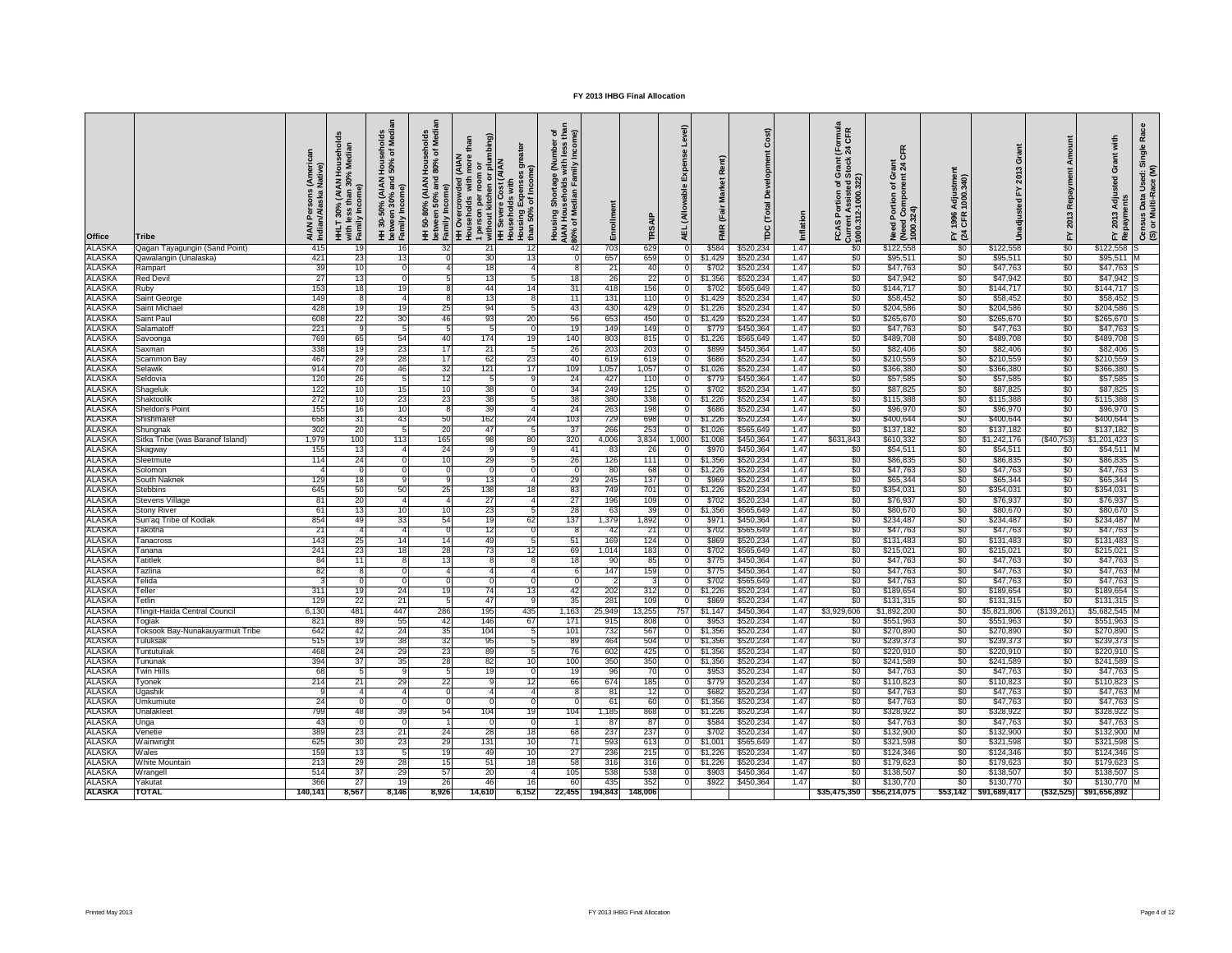| Office                           | Tribe                                                          | AIAN Persons (Americ<br>Indian/Alaska Native) | HHLT 30% (AIAN Househol<br>with less than 30% Median<br>Family Income) | Medi<br>৽<br>Househ<br>50% of<br>and<br>le)<br>(AIAN<br>HH 30-50%<br>between 30'<br>Family Inco | Households<br>180% of Media<br>l 50-80% (AIAN H<br>tween 50% and 8<br>between 50% an<br>Family Income)<br>Ξ | 1 person per room or<br>without kitchen or plumbing)<br>more<br>(AIAN<br>with<br>ouseholds<br>ó | great<br><b>NAIA)</b><br>Income)<br>with<br>Expense<br>ouseholds<br>lousing Exp<br>han 50% of l<br>than | ㅎ 픈<br>mber<br>less<br>Ē<br>Shortage<br>useholds<br>뤖<br>Medi<br>Housing<br>৳<br>10% | rollment<br>띹   | TRSA           | Level)<br>ex⊒<br>wable<br>š<br>AEI. |                    | Cost)<br>Development<br>Total<br>ë | nflation     | ormula<br>4 CFR<br>⊾ี ∡ี<br>Grant<br>Stock<br>'চ মু<br>Portion<br>Assis<br>Current As:<br>1000.312-10<br>CAS | CFR<br>듄 정<br>Need Portion of Gra<br>(Need Component 2)<br>1000.324) | Adjustmen<br>1000.340)<br>1996<br>CFR<br>≿ প্ৰ | ة<br>قا                    | Amount<br>Repayment<br>2013<br>고 | with<br>iant<br>ö<br>Adjusted<br>FY 2013 Adju<br>Repayments | Race<br>Census Data Used: Single<br>(S) or Multi-Race (M) |
|----------------------------------|----------------------------------------------------------------|-----------------------------------------------|------------------------------------------------------------------------|-------------------------------------------------------------------------------------------------|-------------------------------------------------------------------------------------------------------------|-------------------------------------------------------------------------------------------------|---------------------------------------------------------------------------------------------------------|--------------------------------------------------------------------------------------|-----------------|----------------|-------------------------------------|--------------------|------------------------------------|--------------|--------------------------------------------------------------------------------------------------------------|----------------------------------------------------------------------|------------------------------------------------|----------------------------|----------------------------------|-------------------------------------------------------------|-----------------------------------------------------------|
| CHICAGO                          | Aroostook Band of Micmac                                       | 1,257                                         | 9.                                                                     |                                                                                                 | 11                                                                                                          | 24                                                                                              | 56                                                                                                      | 198                                                                                  | 1,100           | 999            | 193                                 | \$584              | \$299,392                          | 1.47         | \$413,018                                                                                                    | \$208,820                                                            | \$0                                            | \$621,838                  | ( \$15,292)                      | \$606,546                                                   |                                                           |
| CHICAGO                          | <b>Bad River Band</b>                                          | 2.443                                         | 179                                                                    | 128                                                                                             | 271                                                                                                         | 95                                                                                              | 86                                                                                                      | 406                                                                                  | 7,596           | 2,338          | 204                                 | \$584              | \$321,523                          | 1.47         | \$999.961                                                                                                    | \$458,123                                                            | \$0                                            | \$1,458,083                | (S18,085)                        | \$1.439.998                                                 |                                                           |
| <b>CHICAGO</b><br><b>CHICAGO</b> | Bay Mills Indian Community                                     | 1,034<br>577                                  | 57<br>52                                                               | 53<br>51                                                                                        | 86<br>35                                                                                                    | 19<br>30                                                                                        | 36<br>10                                                                                                | 52<br>88                                                                             | 1.646<br>2,98   | 1,216<br>1,996 | 194<br>231                          | \$631<br>\$677     | \$275,107<br>\$341,707             | 1.47<br>1.47 | \$629.051<br>\$899,178                                                                                       | \$119,958<br>\$130,783                                               | \$0<br>\$4,219                                 | \$749,010<br>\$1,029,961   | SO.<br>\$0                       | \$749,010                                                   |                                                           |
| <b>CHICAGO</b>                   | Boise Forte Band of Minnesota Chippewa<br>Catawba Indian Tribe | 5,640                                         | 407                                                                    | 347                                                                                             | 607                                                                                                         | 202                                                                                             | 333                                                                                                     | 1,286                                                                                | 2,82            | 1,836          |                                     | \$715              | \$241,607                          | 1.4          | \$317,262                                                                                                    | \$1,128,796                                                          | \$0                                            | \$1,446,057                | \$0                              | \$1,029,961<br>\$1,446,057                                  |                                                           |
| CHICAGO                          | Cayuga Nation                                                  | 950                                           | 103                                                                    | 77                                                                                              | 91                                                                                                          | 44                                                                                              | 88                                                                                                      | 272                                                                                  | 475             | 475            |                                     | \$719              | \$350,494                          | 1.4          | SC.                                                                                                          | \$367,991                                                            | \$0                                            | \$367,991                  | \$0                              | \$367,991                                                   |                                                           |
| CHICAGO                          | Coharie State Tribe                                            | 2,384                                         | 191                                                                    | 227                                                                                             | 143                                                                                                         | 88                                                                                              | 125                                                                                                     | 541                                                                                  | 1,600           | 1,600          | 170                                 | \$625              | \$244,201                          | 1.4          | \$114,029                                                                                                    | \$426,281                                                            | \$32,117                                       | \$540,310                  | \$0                              | \$540,310                                                   |                                                           |
| <b>CHICAGO</b>                   | Eastern Cherokee                                               | 7,784                                         | 446                                                                    | 37C                                                                                             | 450                                                                                                         | 279                                                                                             | 142                                                                                                     | 875                                                                                  | 14,68           | 13,562         | 219                                 | \$630              | \$242,504                          | 1.4          | \$1,944,043                                                                                                  | \$949,600                                                            | \$0                                            | \$2,893,643                | (S8,030)                         | \$2,885,6                                                   |                                                           |
| <b>CHICAGO</b>                   | Fond Du Lac Band of Minnesota Chippewa                         | 6,63                                          | 571                                                                    | 418                                                                                             | 440                                                                                                         | 270                                                                                             | 359                                                                                                     | 1,14'                                                                                | 3,90            | 3,379          | 203                                 | \$687              | \$345,643                          | 1.4          | \$1,758,138                                                                                                  | \$1,767,907                                                          | \$0                                            | \$3,526,045                | \$0                              | \$3,526,045                                                 |                                                           |
| <b>CHICAGO</b>                   | Forest County Potawatami                                       | 743                                           | 12                                                                     |                                                                                                 | 10                                                                                                          | 29                                                                                              | 21                                                                                                      |                                                                                      | 1,29            | 1,352          | 195                                 | \$584              | \$317,853                          | 1.4          | \$273,870                                                                                                    | \$69,153                                                             | \$0                                            | \$343,022                  | \$0                              | \$343,022                                                   |                                                           |
| <b>CHICAGO</b><br><b>CHICAGO</b> | Grand Portage Band of Minn. Chippewa<br>Grand Traverse Band    | 488<br>4,622                                  | 35<br>221                                                              | 35<br>211                                                                                       | 62<br>428                                                                                                   | 20<br>180                                                                                       | 39<br>235                                                                                               | 113<br>78                                                                            | 1,107<br>4,10   | 477<br>3,204   | 175<br>175                          | \$671<br>\$697     | \$345,643<br>\$282,713             | 1.47<br>1.4  | \$217,973<br>\$406,847                                                                                       | \$136,199<br>\$769,157                                               | \$0<br>\$0                                     | \$354,172<br>\$1,176,003   | \$0<br>\$0                       | \$354,172<br>\$1,176,003                                    |                                                           |
| <b>CHICAGO</b>                   | Haliwa-Saponi State Tribe                                      | 2,745                                         | 249                                                                    | 176                                                                                             | 149                                                                                                         | 94                                                                                              | 121                                                                                                     | 543                                                                                  | 3,71            | 3,604          | 170                                 | \$595              | \$245,393                          | 1.4          | \$158,558                                                                                                    | \$489,020                                                            | \$0                                            | \$647,578                  | \$0                              | \$647,578                                                   |                                                           |
| <b>CHICAGO</b>                   | Iannahville Community                                          | 425                                           | 21                                                                     |                                                                                                 | 30                                                                                                          | 21                                                                                              |                                                                                                         | 52                                                                                   | 78              | 611            |                                     | \$584              | \$292,934                          | 1.4          | \$87,382                                                                                                     | \$79,689                                                             | \$0                                            | \$167,070                  | \$0                              | \$167,070                                                   |                                                           |
| <b>CHICAGO</b>                   | <b>Ho-Chunk Nation</b>                                         | 14,756                                        | 970                                                                    | 888                                                                                             | 1,506                                                                                                       | 492                                                                                             | 738                                                                                                     | 3,204                                                                                | 7,37            | 6,611          | 237                                 | \$694              | \$319,165                          | 1.4          | \$1,111,910                                                                                                  | \$3,015,394                                                          | \$0                                            | \$4,127,303                | \$0                              | \$4,127,303                                                 |                                                           |
| <b>CHICAGO</b>                   | Houlton Band of Maliseets                                      | 59'                                           | 44                                                                     | 36                                                                                              | 52                                                                                                          | 11                                                                                              | 26                                                                                                      | 54                                                                                   | 86              | 470            | 193                                 | \$584              | \$299,392                          | 1.4          | \$418,252                                                                                                    | \$92,201                                                             | \$0                                            | \$510,453                  | \$0                              | \$510,453                                                   |                                                           |
| <b>CHICAGO</b>                   | Huron Band of Potawatom                                        | 2,166                                         | 181                                                                    | 184                                                                                             | 264                                                                                                         | 53                                                                                              | 141                                                                                                     | 629                                                                                  | 1,140           | 372            |                                     | \$664              | \$311,559                          | 1.4          |                                                                                                              | \$517,91                                                             | \$0                                            | \$517,91                   | \$0                              | \$517,91                                                    |                                                           |
| <b>CHICAGO</b>                   | Geweenaw Bay Indian Community                                  | 2,406                                         | 131                                                                    | 124                                                                                             | 200                                                                                                         | 43                                                                                              | 83                                                                                                      | 207                                                                                  | 3,31!           | 2,829          | 161                                 | \$591              | \$298,182                          | 1.4          | \$1,412,612                                                                                                  | \$317,482                                                            | \$0                                            | \$1,730,093                | \$0                              | \$1,730,093                                                 |                                                           |
| <b>CHICAGO</b><br><b>CHICAGO</b> | .ac Courte Oreilles<br>.ac Du Flambeau Band                    | 2,979<br>2,288                                | 248<br>128                                                             | 168<br>114                                                                                      | 240<br>171                                                                                                  | 102<br>48                                                                                       | 98<br>50                                                                                                | 308<br>226                                                                           | 6,23<br>3,43    | 8,062<br>2,178 | 159<br>160                          | \$584<br>\$587     | \$321,523<br>\$317,853             | 1.4<br>1.4   | \$2,041,243<br>\$1,099,950                                                                                   | \$591,506<br>\$352,61                                                | \$0<br>\$0                                     | \$2,632,749<br>\$1,452,568 | \$0<br>(\$19,726                 | \$2,632,749<br>\$1,432,842                                  |                                                           |
| <b>CHICAGO</b>                   | ac Vieux Desert Band.                                          | 144                                           |                                                                        |                                                                                                 |                                                                                                             |                                                                                                 |                                                                                                         |                                                                                      | 56              | 310            | 180                                 | \$584              | \$296,870                          | 1.4          | \$225,586                                                                                                    | \$39,715                                                             | \$0                                            | \$265,30                   | \$0                              | \$265,301                                                   |                                                           |
| CHICAGO                          | eech Lake Band of Minnesota Chippewa.                          | 7,324                                         | 678                                                                    | 409                                                                                             | 550                                                                                                         | 320                                                                                             | 297                                                                                                     | 1,263                                                                                | 8,937           | 8,875          | 196                                 | \$599              | \$317,853                          | 1.47         | \$2,080,107                                                                                                  | \$1,698,574                                                          | \$0                                            | \$3,778,681                | \$12,519                         | \$3,791,200                                                 |                                                           |
| <b>CHICAGO</b>                   | Little River Band of Ottawa                                    | 1,254                                         | 96                                                                     | 83                                                                                              | 108                                                                                                         | 67                                                                                              | 68                                                                                                      | 287                                                                                  | 3,396           | 1,540          |                                     | \$620              | \$282,713                          | 1.4          | S0                                                                                                           | \$254,439                                                            | \$0                                            | \$254,439                  | \$0                              | \$254,439                                                   |                                                           |
| CHICAGO                          | ittle Traverse Bay Band.                                       | 3,365                                         | 161                                                                    | 153                                                                                             | 311                                                                                                         | 131                                                                                             | 171                                                                                                     | 626                                                                                  | 4,07            | 2,333          |                                     | \$666              | \$279,043                          | 1.4          | \$0                                                                                                          | \$561,542                                                            | \$0                                            | \$561,542                  | \$0                              | \$561,542                                                   |                                                           |
| <b>CHICAGO</b>                   | ower Sioux.                                                    | 734                                           | 42                                                                     | 45                                                                                              | 22                                                                                                          | 11                                                                                              | 50                                                                                                      | 76                                                                                   | 1,08            | 729            | 232                                 | \$583              | \$319,944                          | 1.47         | \$196,832                                                                                                    | \$151,696                                                            | \$0                                            | \$348,528                  | \$0                              | \$348,528                                                   |                                                           |
| <b>CHICAGO</b><br><b>CHICAGO</b> | umbee State Tribe                                              | 67,670                                        | 4,472                                                                  | 2,982                                                                                           | 4,781                                                                                                       | 2,126                                                                                           | 2,990                                                                                                   | 12,031                                                                               | 43,312          | 32,076         | 170                                 | \$600              | \$244,201                          | 1.47         | \$1,061,050                                                                                                  | \$10,970,212                                                         | \$0                                            | 312,031,262                | \$0                              | \$12,031,262                                                |                                                           |
| CHICAGO                          | Mashantucket Pequot<br>Mashpee Wampanoag                       | 277<br>2,708                                  | 175                                                                    | 134                                                                                             | 242                                                                                                         | 39                                                                                              | 40<br>165                                                                                               | 550                                                                                  | 990<br>1,55     | 796            |                                     | \$1,143<br>\$1,229 | \$348,471<br>\$366,510             | 1.47<br>1.4  | SC<br>\$0                                                                                                    | \$68,434<br>\$600,494                                                | \$0<br>\$0                                     | \$68,434<br>\$600,494      | \$0<br>\$0                       | \$68,434<br>\$600,494                                       |                                                           |
| CHICAGO                          | Aatch-e-be-nash-she-wish Band of Potta                         | 750                                           | 48                                                                     | 48                                                                                              | 67                                                                                                          | 21                                                                                              | 37                                                                                                      | 163                                                                                  | 375             | 192            |                                     | \$720              | \$289,007                          | 1.4          | \$0                                                                                                          | \$160,342                                                            | \$0                                            | \$160,342                  | \$0                              | \$160,342                                                   |                                                           |
| CHICAGO                          | Aenominee Indian Tribe                                         | 3,669                                         | 256                                                                    | 147                                                                                             | 207                                                                                                         | 137                                                                                             | 65                                                                                                      | 326                                                                                  | 8,768           | 5,291          | 15S                                 | \$623              | \$327,027                          | 1.47         | \$1,932,371                                                                                                  | \$594,009                                                            | \$0                                            | \$2,526,380                | \$0                              | \$2,526,380                                                 |                                                           |
| CHICAGO                          | <i>A</i> iccosukee Tribe                                       |                                               |                                                                        |                                                                                                 |                                                                                                             |                                                                                                 |                                                                                                         |                                                                                      | 400             | 589            |                                     | \$1,187            | \$264,926                          | 1.4          | SC.                                                                                                          | \$47,763                                                             | \$0                                            | \$47,763                   | \$0                              | \$47,763                                                    |                                                           |
| CHICAGO                          | <b>Mille Lacs Band of Minnesota Chippewa</b>                   | 3,836                                         | 237                                                                    | 258                                                                                             | 256                                                                                                         | 182                                                                                             | 165                                                                                                     | 637                                                                                  | 3,800           | 2,337          | 228                                 | \$628              | \$341,707                          | 1.47         | \$709,845                                                                                                    | \$787,556                                                            | \$0                                            | \$1,497,401                | (\$36,764)                       | \$1,460,637                                                 |                                                           |
| CHICAGO                          | Aississippi Choctaw Tribe                                      | 10,907                                        | 468                                                                    | 371                                                                                             | 627                                                                                                         | 502                                                                                             | 283                                                                                                     | 978                                                                                  | 9,483           | 8,313          | 152                                 | \$560              | \$242,662                          | 1.47         | \$1,974,376                                                                                                  | \$1,158,834                                                          | \$0                                            | \$3,133,210                | (\$26,558                        | \$3,106,65                                                  |                                                           |
| CHICAGO<br>CHICAGO               | <b>MOWA Band of Choctaw Indians</b><br>Varragansett Tribe      | 1.52<br>2,40                                  | 83<br>164                                                              | 61<br>157                                                                                       | 72<br>214                                                                                                   | 54<br>10                                                                                        | 63<br>141                                                                                               | 149<br>535                                                                           | 3,01            | 3,01           | 161                                 | \$504<br>\$903     | \$246,402<br>\$344,801             | 1.4<br>1.4   | \$292,534                                                                                                    | \$214.375<br>\$499,110                                               | \$0<br>\$0                                     | \$506,909<br>\$499,110     | \$0<br>\$0                       | \$506,909<br>\$499,110                                      |                                                           |
| CHICAGO                          | Oneida Nation of New York                                      | 2.00                                          | 183                                                                    | 113                                                                                             | 164                                                                                                         | 56                                                                                              | 160                                                                                                     | 429                                                                                  | 2,73<br>1.00    | 2,732<br>650   | 251                                 | \$743              | \$325,114                          | 1.47         | \$C<br>\$201.473                                                                                             | \$578,361                                                            | \$0                                            | \$779,834                  | SO.                              | \$779.834                                                   |                                                           |
| CHICAGO                          | Oneida Tribe                                                   | 12,576                                        | 754                                                                    | 584                                                                                             | 1,153                                                                                                       | 405                                                                                             | 461                                                                                                     | 2,289                                                                                | 16,761          | 5,382          | 184                                 | \$674              | \$324,403                          | 1.47         | \$1,263,822                                                                                                  | \$2,227,119                                                          | \$0                                            | \$3,490,941                | \$0                              | \$3.490.941                                                 |                                                           |
| <b>HICAGO</b>                    | Dnondaga Nation                                                |                                               | $\Omega$                                                               |                                                                                                 |                                                                                                             | $\overline{0}$                                                                                  |                                                                                                         |                                                                                      |                 |                |                                     | \$750              | \$325,114                          | 1.47         | SC                                                                                                           | \$47,763                                                             | \$0                                            | \$47,763                   | \$0                              | \$47,763                                                    |                                                           |
| CHICAGO                          | Passamaquoddy Indian Tribe                                     | 637                                           | 55                                                                     | 50                                                                                              | 54                                                                                                          | -5                                                                                              | 14                                                                                                      | 28                                                                                   | 1,364           | 707            | 193                                 | \$611              | \$300,575                          | 1.47         | \$847,310                                                                                                    | \$92,830                                                             | \$0                                            | \$940,139                  | \$7,662                          | \$947,801                                                   |                                                           |
| <b>CHICAGO</b>                   | Penobscot Tribe                                                | 2,192                                         | 224                                                                    | 169                                                                                             | 197                                                                                                         | 54                                                                                              | 198                                                                                                     | 512                                                                                  | 2,367           | 640            | 181                                 | \$624              | \$300,575                          | 1.4          | \$398.495                                                                                                    | \$539,495                                                            | \$0                                            | \$937,990                  | \$0                              | \$937,990                                                   |                                                           |
| CHICAGO<br>CHICAGO               | Pleasant Point                                                 | 1.275<br>6.142                                | 126<br>415                                                             | 82<br>381                                                                                       | 94<br>502                                                                                                   | 32<br>137                                                                                       | 63<br>321                                                                                               | 201<br>1.168                                                                         | 2,014<br>3,07   | 906<br>1,567   | 181<br>157                          | \$611<br>\$693     | \$300,575                          | 1.4<br>1.4   | \$554,700<br>\$647,379                                                                                       | \$234,563<br>\$1,080,356                                             | \$0<br>\$0                                     | \$789,262<br>\$1,727,736   | \$0<br>\$5.646                   | \$789.262                                                   |                                                           |
| CHICAGO                          | Poarch Band of Creek Indians<br>Pokagon Band of Potawatomi     | 8,110                                         | 524                                                                    | 516                                                                                             | 721                                                                                                         | 232                                                                                             | 399                                                                                                     | 1,746                                                                                | 4,05            | 1,712          | 238                                 | \$673              | \$246,402<br>\$330,835             | 1.47         | \$58,414                                                                                                     | \$1,975,122                                                          | \$0                                            | \$2,033,535                | \$0                              | \$1,733,382<br>\$2,033,535                                  |                                                           |
| CHICAGO                          | Red Cliff Band of Lake Superior Chippe                         | 1,019                                         | 97                                                                     | 63                                                                                              | 106                                                                                                         | 26                                                                                              | 32                                                                                                      | 144                                                                                  | 5,414           | 2,504          | 144                                 | \$584              | \$321,523                          | 1.47         | \$897,523                                                                                                    | \$214,326                                                            | \$0                                            | \$1,111,850                | \$0                              | \$1,111,850                                                 |                                                           |
| CHICAGO                          | Red Lake Band of Chippewa                                      | 7,936                                         | 676                                                                    | 374                                                                                             | 370                                                                                                         | 378                                                                                             | 216                                                                                                     | 1,032                                                                                | 11,262          | 10,338         | 186                                 | \$598              | \$317,853                          | 1.47         | \$2,089,760                                                                                                  | \$1,543,146                                                          | \$0                                            | \$3,632,906                | S6.739                           | \$3,626,167                                                 |                                                           |
| CHICAGO                          | Sac & Fox Tribe                                                | 862                                           | 59                                                                     | 68                                                                                              | 67                                                                                                          | 44                                                                                              | 26                                                                                                      | 174                                                                                  | 1,33            | 1,384          | 196                                 | \$557              | \$304,999                          | 1.47         | \$120,595                                                                                                    | \$187,990                                                            | \$0                                            | \$308,586                  | \$0                              | \$308,586                                                   |                                                           |
| CHICAGO                          | Saginaw Chippewa                                               | 6,554                                         |                                                                        |                                                                                                 | 34                                                                                                          | 228                                                                                             | 374                                                                                                     |                                                                                      | 3,27            | 1,799          | 188                                 | \$620              | \$301,852                          | 1.47         | \$292,845                                                                                                    | \$696,475                                                            | \$0                                            | \$989,320                  | \$27,501                         | \$961.819                                                   |                                                           |
| CHICAGO<br>CHICAGO               | Saint Croix Chippewa<br>Sault Ste. Marie Tribe                 | 666<br>13,962                                 | 36<br>763                                                              | 21<br>718                                                                                       | 63<br>1,160                                                                                                 | 14<br>251                                                                                       | 21<br>483                                                                                               |                                                                                      | 1,054<br>38,442 | 2,909          | 171<br>238                          | \$621<br>\$610     | \$321,523                          | 1.47<br>1.47 | \$1,123,806<br>\$2,535,758                                                                                   | \$96,802<br>\$1,946,356                                              | \$0<br>\$0                                     | \$1,220,609<br>\$4,482,114 | \$0<br>\$0                       | \$1.220.609                                                 |                                                           |
| <b>CHICAGO</b>                   | Seminole Tribe                                                 | 1.30 <sub>i</sub>                             | 16                                                                     |                                                                                                 | 27                                                                                                          | 82                                                                                              | 51                                                                                                      | 2,192<br>51                                                                          | 3,99            | 16,415         | 196                                 | \$1,026            | \$288,741<br>\$266,286             | 1.4          | \$0                                                                                                          |                                                                      |                                                | \$1,000,208                | \$0                              | \$4,482,114<br>\$1,000.208                                  |                                                           |
| <b>CHICAGO</b>                   | Seneca Nation of New York                                      | 3.446                                         | 265                                                                    | 194                                                                                             | 251                                                                                                         | 101                                                                                             | 193                                                                                                     | 468                                                                                  | 7,680           | 3,165<br>3,794 | 159                                 | \$721              | \$350,494                          | 1.47         | \$1,510,824                                                                                                  | \$1,000,208<br>\$856,204                                             | \$833,081<br>\$0                               | \$2,367,028                | \$0                              | \$2,367,028                                                 |                                                           |
| CHICAGO                          | Shakopee Sioux                                                 | 324                                           | 33                                                                     |                                                                                                 | 35                                                                                                          |                                                                                                 | 41                                                                                                      | 74                                                                                   | 39'             | 655            | 232                                 | \$904              | \$366,359                          | 1.47         | \$0                                                                                                          | \$127,985                                                            | \$0                                            | \$127,985                  | \$0                              | \$127,985                                                   |                                                           |
| CHICAGO                          | Shinnecock Indian Reservation                                  | 463                                           | 101                                                                    | 10                                                                                              | 15                                                                                                          |                                                                                                 | 60                                                                                                      | 126                                                                                  | 1,292           | 368            |                                     | \$1,682            | \$383,541                          | 1.47         | \$0                                                                                                          | \$173,608                                                            | \$0                                            | \$173,608                  | \$0                              | \$173,608                                                   |                                                           |
| <b>CHICAGO</b>                   | Sokagoan Chippewa Tribe                                        | 700                                           | 51                                                                     | 26                                                                                              | 32                                                                                                          | 28                                                                                              | 20                                                                                                      |                                                                                      | 1,27            | 1,274          | 205                                 | \$584              | \$317,853                          | 1.4          | \$798,824                                                                                                    | \$91,016                                                             | \$0                                            | \$889,840                  | \$0                              | \$889,840                                                   |                                                           |
| <b>CHICAGO</b>                   | St. Regis Mohawk Tribe                                         | 4,216                                         | 257                                                                    | 259                                                                                             | 312                                                                                                         | 150                                                                                             | 230                                                                                                     | 633                                                                                  | 11,70           | 11,702         | 228                                 | \$721              | \$312,424                          | 1.47         | \$1,093,506                                                                                                  | \$939,268                                                            | \$0                                            | \$2,032,774                | \$0                              | \$2,032,774                                                 |                                                           |
| <b>CHICAGO</b><br><b>CHICAGO</b> | Stockbridge-Munsee Tribe                                       | 924                                           | 28                                                                     | 59                                                                                              | 56                                                                                                          | 37                                                                                              |                                                                                                         | 108                                                                                  | 1,569           | 681            | 162                                 | \$584<br>\$795     | \$317,853<br>\$350,494             | 1.47<br>1.47 | \$356,183<br>\$0                                                                                             | \$148,476<br>\$47,763                                                | \$0<br>\$0                                     | \$504,659<br>\$47,763      | \$0<br>\$0                       | \$504,659<br>\$47,763                                       |                                                           |
| <b>CHICAGO</b>                   | "onawanda Band of Senecas<br><sup>r</sup> uscarora Nation      |                                               |                                                                        |                                                                                                 |                                                                                                             | $\circ$                                                                                         |                                                                                                         |                                                                                      |                 |                |                                     | \$719              | \$338,644                          | 1.47         | \$0                                                                                                          | \$47,763                                                             | \$0                                            | \$47,763                   | \$0                              | \$47,763                                                    |                                                           |
| <b>CHICAGO</b>                   | Jpper Sioux Indian Community                                   | 822                                           | 74                                                                     | 52                                                                                              | 66                                                                                                          | 25                                                                                              | 30                                                                                                      | 177                                                                                  | 483             | 439            | 232                                 | \$583              | \$353,239                          | 1.4          | \$61,251                                                                                                     | \$175,185                                                            | \$0                                            | \$236,437                  | \$0                              | \$236,437                                                   |                                                           |
| <b>CHICAGO</b>                   | Waccamaw Siouan State Tribe                                    | 1,676                                         | 96                                                                     | 116                                                                                             | 97                                                                                                          | 37                                                                                              | 73                                                                                                      | 306                                                                                  | 1,450           | 1,450          | 170                                 | \$586              | \$244,201                          | 1.47         | \$15,399                                                                                                     | \$263,945                                                            | \$0                                            | \$279,344                  | \$0                              | \$279,344                                                   |                                                           |
| <b>CHICAGO</b>                   | Wampanoag Tribe                                                | 379                                           | 15                                                                     | 19                                                                                              | 34                                                                                                          |                                                                                                 | 22                                                                                                      | 34                                                                                   | 1,065           | 304            | 644                                 | \$1,447            | \$459,810                          | 1.47         | \$381,762                                                                                                    | \$82,321                                                             | \$0                                            | \$464,083                  | \$0                              | \$464,083 M                                                 |                                                           |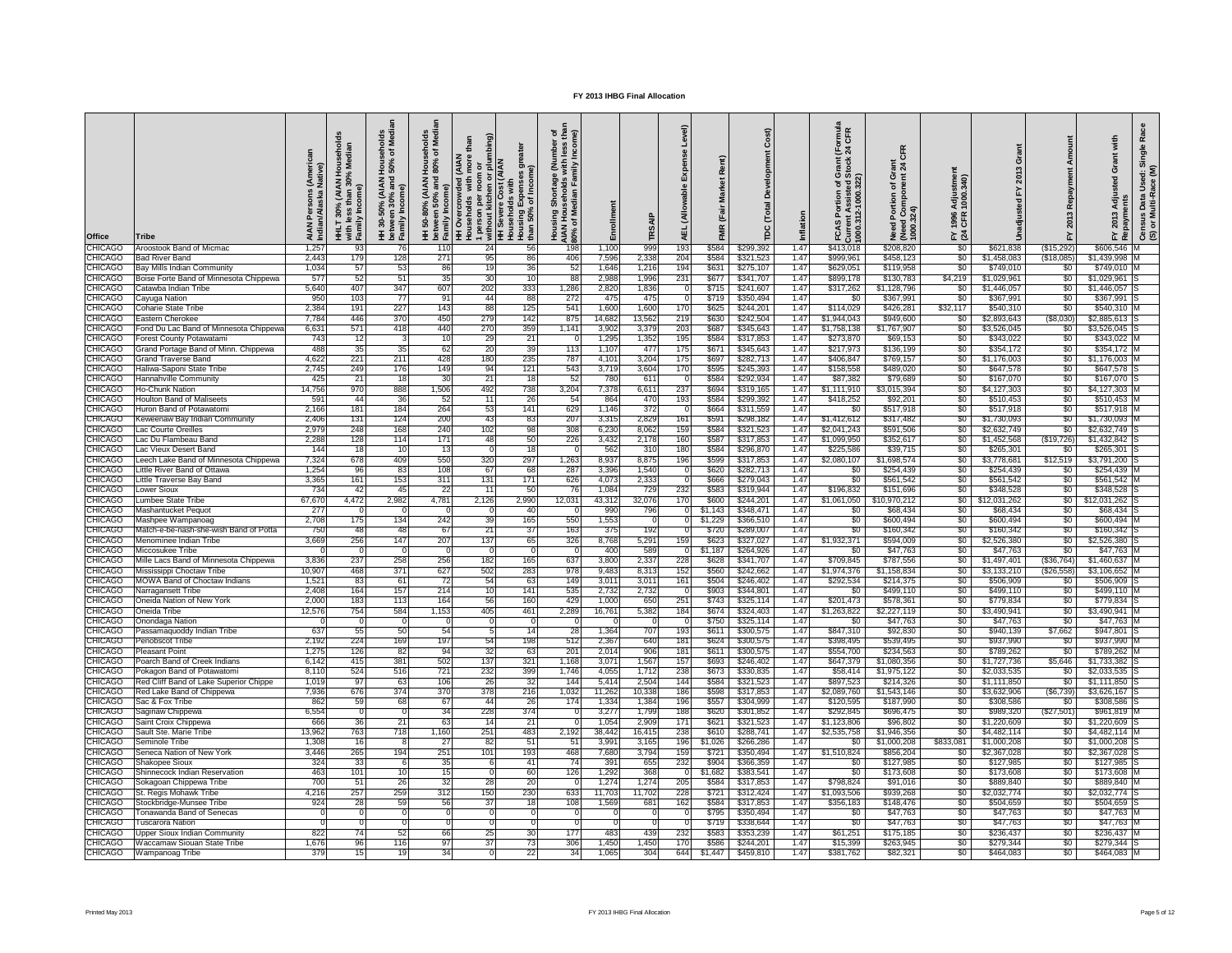| Office         | Tribe                            |         | 工多证    | $\circ$<br>ᆂᄚᄠ | ᆂᄚᄪ    | エ ェ <sub>マ</sub> - 3   エ エ | ಠಾ⇔    | ≐<br>τ.<br>ு<br>$-$ d $\overline{m}$ | ш       |         | $\Rightarrow$ |       |           |      | ن ج<br>ပေ ဟ<br>ລີ<br>≝ 공호 | ant<br>24 Cl<br>すき<br>ិ =<br>rtion<br>amno<br>ու<br>ಕ<br>불혼유 | ≗ ခ<br>$\frac{3}{9}$ 8<br>1996<br>CFR<br>도진 | $\sim$<br>≏<br>$\sim$ | $\sim$<br>e | Ĺκ            | ທ —<br>ලී ගු |
|----------------|----------------------------------|---------|--------|----------------|--------|----------------------------|--------|--------------------------------------|---------|---------|---------------|-------|-----------|------|---------------------------|--------------------------------------------------------------|---------------------------------------------|-----------------------|-------------|---------------|--------------|
| <b>CHICAGO</b> | Earth Band of Minnesota Chippewa | 6,990   | 592    | 430            | 566    | 293                        | 242    | 1,299                                | 19,506  | 7,926   | 195           | \$583 | \$314,962 | 1.47 | \$1,729,289               | \$1,323,525                                                  | \$0                                         | \$3,052,814           | (\$108,946) | \$2,943,868 M |              |
| <b>CHICAGO</b> | <b>TOTAL</b>                     | 254,655 | 16,674 | 12,879         | 18,991 | 8,368                      | 11,103 | 41,797                               | 304,471 | 204,966 |               |       |           |      | \$39,754,892              | \$46,533,661                                                 | \$869,417                                   | \$86,288,554          | (\$241,814) | \$86,046,740  |              |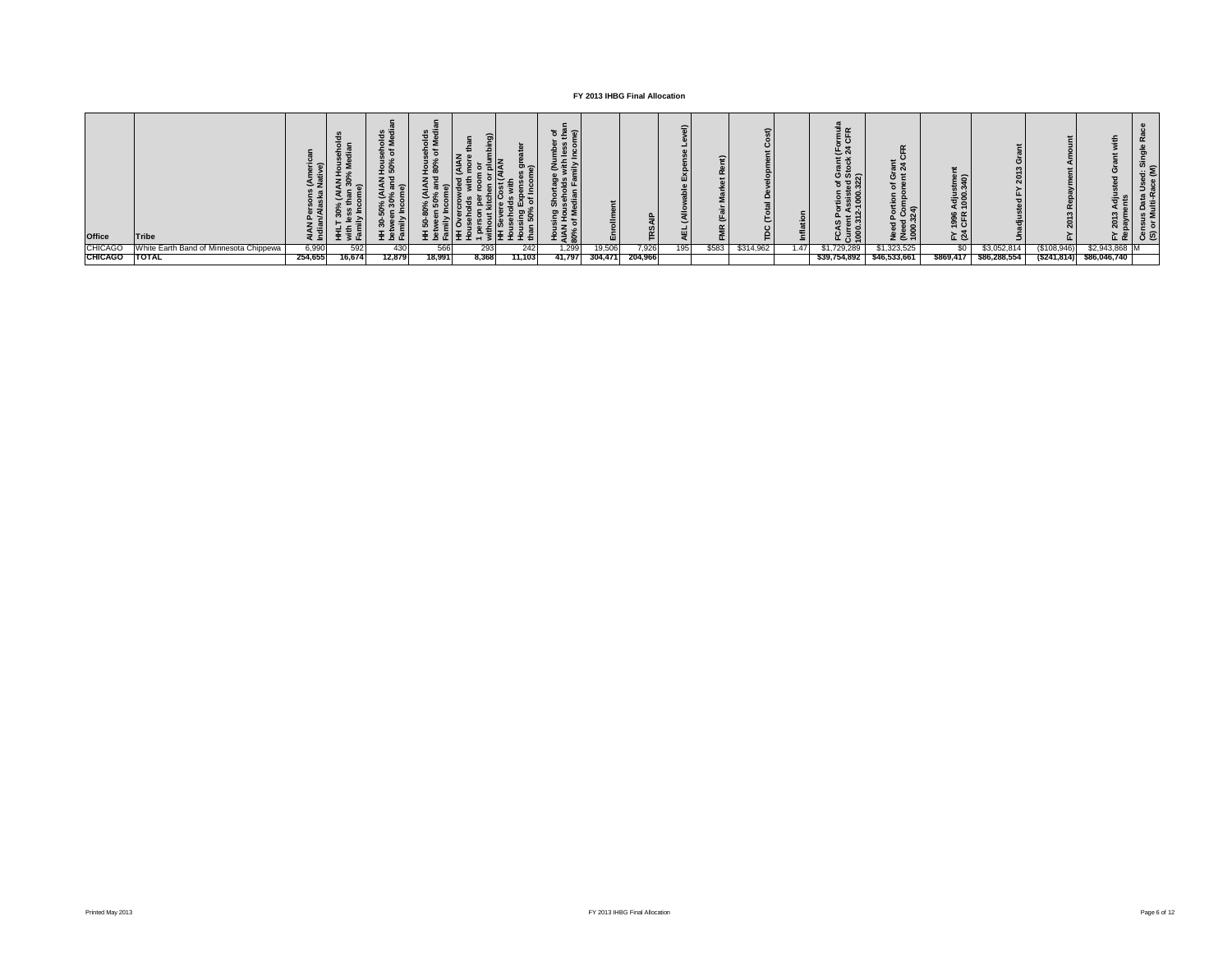| Office        | <b>Tribe</b>                           | : (Ameri<br>Native)<br>Indian/Alaska<br><b>AIAN</b> | 30% (AIAN Household<br>Medi<br>than 3<br>come)<br>£<br>HHLT 30%<br>with less<br>Family Inc | olds<br>Medi<br>ৢ<br>운 용<br><b>AIAN</b><br>등<br>30-50°<br>드<br>HH 30-5<br>betwee<br>Family | Median<br>ᅙ<br>Househ<br>80% of l<br>and<br>(AIAN<br>HH 50-80% (AIAI<br>between 50% an<br>Family Income) | plumbing)<br>more<br>(AIAN<br>HH Overcrowded (AIAN<br>1 person per room or<br>1 person per room or<br>1 without kitchen or plum<br>HH Severe Cost (AIAN | than 50% of Income)<br>than 50% of Income)<br>ouseholds<br>I. | $\epsilon$<br>ិ ក្ន<br>Income)<br>웉<br>٤<br>Family<br>Shortage<br>edian<br><b>Do</b><br>Σ<br>৳<br>gno<br>Hous<br>AIAN<br>80% | 틀<br>흹  |         | Tel)<br>ă<br>(Alloy<br>뭅 |              | È         | $\circ$ | (Formula<br>24 CFR<br>Grant<br>Stock<br>৳<br>ូន<br>ខេ<br>$2-1$<br>Current<br>1000.312<br>$\omega$<br>ပ္ပ | ত<br>೯ ಇ<br>Ō<br>৳<br>Need Portion<br>(Need Compor<br>1000.324) | ⊭<br>Adjustmer<br>1000.340)<br>1996<br>CFR<br>$E \geq 3$ |              |                                             | with<br>ö<br>sted<br>Adju<br>2013<br>로 중 | œ<br>Census Data Used: Single<br>(S) or Multi-Race (M) |
|---------------|----------------------------------------|-----------------------------------------------------|--------------------------------------------------------------------------------------------|--------------------------------------------------------------------------------------------|----------------------------------------------------------------------------------------------------------|---------------------------------------------------------------------------------------------------------------------------------------------------------|---------------------------------------------------------------|------------------------------------------------------------------------------------------------------------------------------|---------|---------|--------------------------|--------------|-----------|---------|----------------------------------------------------------------------------------------------------------|-----------------------------------------------------------------|----------------------------------------------------------|--------------|---------------------------------------------|------------------------------------------|--------------------------------------------------------|
| <b>DENVEF</b> | Blackfeet Tribe                        | 10,406                                              | 778                                                                                        | 466                                                                                        | 623                                                                                                      | 583                                                                                                                                                     | 307                                                           | 933                                                                                                                          | 15,873  | 9,088   | 148                      | \$574        | \$287,952 | 1.47    | \$4,940,444                                                                                              | \$1,825,922                                                     | \$0                                                      | \$6,766,366  | $\$0$                                       | \$6,766,366                              |                                                        |
| <b>DENVER</b> | <b>Cheyenne River Sioux</b>            | 7,727                                               | 668                                                                                        | 341                                                                                        | 435                                                                                                      | 451                                                                                                                                                     | 329                                                           | 642                                                                                                                          | 15,376  | 15,376  | 153                      | \$528        | \$257,281 | 1.47    | \$3,819,769                                                                                              | \$1,353,111                                                     | \$0                                                      | \$5,172,880  | $\$0$                                       | \$5,172,880                              |                                                        |
| <b>DENVER</b> | <b>Crow Creek Sioux</b>                | 2,502                                               | 308                                                                                        | 89                                                                                         | 88                                                                                                       | 171                                                                                                                                                     | 62                                                            | 253                                                                                                                          | 3,507   | 3,002   | 158                      | \$612        | \$259,116 | 1.47    | \$1,182,448                                                                                              | \$432,765                                                       | \$0                                                      | \$1,615,213  | \$0                                         | \$1,615,213                              |                                                        |
| <b>DENVER</b> | Crow Tribe                             | 7,969                                               | 378                                                                                        | 384                                                                                        | 372                                                                                                      | 528                                                                                                                                                     | 188                                                           | 832                                                                                                                          | 11,407  | 8,058   | 206                      | \$579        | \$286,117 | 1.47    | \$1,415,801                                                                                              | \$1,316,162                                                     | \$0                                                      | \$2,731,963  | (S189, 896)                                 | \$2,542,067                              |                                                        |
| <b>DENVER</b> | Flandreau Santee Sioux                 | 1.446                                               |                                                                                            | 14                                                                                         | 13                                                                                                       |                                                                                                                                                         |                                                               |                                                                                                                              | 723     | 1,922   | 204                      | \$528        | \$265,933 | 1.47    | \$284,27                                                                                                 | \$46,465                                                        | \$0                                                      | \$330,736    | \$0                                         | \$330,736                                |                                                        |
| <b>DENVER</b> | Fort Belknap Indian Community          | 3,373                                               | 262                                                                                        | 184                                                                                        | 174                                                                                                      | 198                                                                                                                                                     | 110                                                           | 321                                                                                                                          | 6,304   | 6,035   | 184                      | \$574        | \$275,107 | 1.47    | \$1,500,753                                                                                              | \$596,827                                                       | \$0                                                      | \$2,097,580  | (S562,966)                                  | \$1,534,614                              |                                                        |
| <b>DENVER</b> | Fort Peck Assiniboine and Sioux        | 7,899                                               | 617                                                                                        | 485                                                                                        | 435                                                                                                      | 323                                                                                                                                                     | 286                                                           | 840                                                                                                                          | 12,096  | 7,023   | 145                      | \$574        | \$275,107 | 1.47    | \$3,421,569                                                                                              | \$1,367,07                                                      | \$0                                                      | \$4,788,640  | \$0                                         | \$4,788,640                              |                                                        |
| <b>DENVER</b> | Ft. Berthold Affiliated Tribes         | 4,739                                               | 329                                                                                        | 213                                                                                        | 336                                                                                                      | 243                                                                                                                                                     | 103                                                           | 322                                                                                                                          | 12,001  | 8,773   | 159                      | \$627        | \$279,833 | 1.47    | \$2,851,863                                                                                              | \$728,950                                                       | \$0                                                      | \$3,580,813  | \$0                                         | \$3,580,813                              |                                                        |
| <b>DENVER</b> | Goshute Reservation                    | 1,060                                               | 63                                                                                         | 63                                                                                         | 95                                                                                                       | 57                                                                                                                                                      | 58                                                            | 198                                                                                                                          | 530     | 185     | 402                      | \$688        | \$274,584 | 1.47    | \$214,684                                                                                                | \$196,480                                                       | \$0                                                      | \$411,164    | \$0                                         | \$411,164 M                              |                                                        |
| <b>DENVER</b> | Lower Brule Sioux                      | 1,674                                               | 120                                                                                        | 91                                                                                         | 87                                                                                                       | 152                                                                                                                                                     | 55                                                            | 99                                                                                                                           | 3,036   | 1,496   | 177                      | \$530        | \$259,116 | 1.47    | \$927,578                                                                                                | \$301,194                                                       | \$0                                                      | \$1,228,772  | \$0                                         | \$1,228,772                              |                                                        |
| <b>DENVER</b> | Northern Arapahoe                      | 5,946                                               | 508                                                                                        | 280                                                                                        | 384                                                                                                      | 361                                                                                                                                                     | 208                                                           | 989                                                                                                                          | 8,995   | 6.068   | 149                      | \$602        | \$261,217 | 1.47    | \$952,633                                                                                                | \$1,117,802                                                     | \$0                                                      | \$2.070.435  | \$0                                         | \$2,070,435                              |                                                        |
| <b>DENVER</b> | Northern Cheyenne                      | 5.447                                               | 393                                                                                        | 262                                                                                        | 251                                                                                                      | 472                                                                                                                                                     | 193                                                           | 571                                                                                                                          | 10,496  | 4,986   | 148                      | \$574        | \$286,117 | 1.47    | \$1,741,923                                                                                              | \$1,117,778                                                     | \$0                                                      | \$2,859,701  | (S160, 852)                                 | \$2,698,849                              |                                                        |
| <b>DENVER</b> | NW Band of Shoshone Nation             | 855                                                 | 23                                                                                         | 32                                                                                         | 71                                                                                                       | 54                                                                                                                                                      | 23                                                            | 112                                                                                                                          | 466     | 357     |                          | \$596        | \$277,998 | 1.47    | \$82,608                                                                                                 | \$121,246                                                       | \$0                                                      | \$203,854    | \$0                                         | \$203,854                                |                                                        |
| <b>DENVER</b> | Oglala Sioux of Pine Ridge Reservation | 32,892                                              | 1,809                                                                                      | 1,189                                                                                      | 766                                                                                                      | 2,655                                                                                                                                                   | 603                                                           | 2,388                                                                                                                        | 43,146  | 43,146  | 151                      | \$528        | \$264,098 | 1.47    | \$6,556,469                                                                                              | \$4,171,201                                                     | \$0                                                      | \$10,727,670 | \$0                                         | \$10,727,670 M                           |                                                        |
| <b>DENVER</b> | Omaha Tribe                            | 3,012                                               | 162                                                                                        | 114                                                                                        | 156                                                                                                      | 258                                                                                                                                                     | 56                                                            | 248                                                                                                                          | 5,853   | 1,634   | 194                      | \$589        | \$288,997 | 1.47    | \$1,016,033                                                                                              | \$516,352                                                       | \$0                                                      | \$1,532,385  | (\$14,188)                                  | \$1,518,197                              |                                                        |
| <b>DENVER</b> | Ponca Tribe of Nebraska                | 5,108                                               | 451                                                                                        | 362                                                                                        | 448                                                                                                      | 204                                                                                                                                                     | 244                                                           | 1,189                                                                                                                        | 2,554   | 1,059   | 256                      | \$694        | \$288,997 | 1.47    | \$354,23                                                                                                 | \$1,197,033                                                     | \$0                                                      | \$1,551,264  | (\$6,509                                    | \$1,544,755                              |                                                        |
| <b>DENVER</b> | Rocky Boy Chippewa-Cree                | 3.646                                               | 452                                                                                        | 153                                                                                        | 102                                                                                                      | 421                                                                                                                                                     | 46                                                            | 332                                                                                                                          | 6.932   | 3,379   | 217                      | \$57         | \$275,107 | 1.47    | \$1,904,332                                                                                              | \$735,113                                                       | \$0                                                      | \$2,639,445  | SO.                                         | \$2,639,445                              |                                                        |
| <b>DENVER</b> | Rosebud Sioux                          | 11,342                                              | 1,370                                                                                      | 595                                                                                        | 450                                                                                                      | 881                                                                                                                                                     | 762                                                           | 1,443                                                                                                                        | 26,237  | 22,293  | 127                      | \$529        | \$259,116 | 1.4     | \$4,586,928                                                                                              | \$2,672,328                                                     | \$0                                                      | \$7,259,256  | (S2, 793)                                   | \$7,256,463                              |                                                        |
| <b>DENVER</b> | Salish and Kootenai Tribes             | 8,489                                               | 634                                                                                        | 420                                                                                        | 614                                                                                                      | 292                                                                                                                                                     | 277                                                           | 1,235                                                                                                                        | 7,881   | 9,924   | 211                      | \$583        | \$280,612 | 1.47    | \$2,554,624                                                                                              | \$1,478,637                                                     | \$0                                                      | \$4,033,261  | \$0                                         | \$4,033,261                              |                                                        |
| <b>DENVER</b> | Santee Sioux Tribe                     | 685                                                 | 77                                                                                         | 34                                                                                         | 54                                                                                                       | 19                                                                                                                                                      | 15                                                            | 56                                                                                                                           | 2,766   | 732     | 169                      | \$584        | \$286,640 | 1.47    | \$827,657                                                                                                | \$122,053                                                       | \$76,355                                                 | \$949,710    | \$0                                         | \$949,710                                |                                                        |
| <b>DENVER</b> | Shoshone Tribe of the Wind River Reser | 3,187                                               | 272                                                                                        | 150                                                                                        | 206                                                                                                      | 193                                                                                                                                                     | 111                                                           | 416                                                                                                                          | 3,994   | 4,036   | 149                      | \$602        | \$261,217 | 1.47    | \$971,921                                                                                                | \$578,933                                                       | \$0                                                      | \$1,550,854  | (\$67,392)                                  | \$1,483,462                              |                                                        |
| <b>DENVER</b> | Sisseton-Wahpeton Oyate                | 4,358                                               | 347                                                                                        | 255                                                                                        | 213                                                                                                      | 210                                                                                                                                                     | 115                                                           | 290                                                                                                                          | 11,763  | 11,763  | 133                      | \$528        | \$257,804 | 1.47    | \$2,543,698                                                                                              | \$641,761                                                       | \$0                                                      | \$3,185,460  | $\$0$                                       | \$3,185,460                              |                                                        |
| <b>DENVER</b> | Skull Valley Band of Goshute           | 38                                                  |                                                                                            | $\Omega$                                                                                   |                                                                                                          |                                                                                                                                                         |                                                               |                                                                                                                              | 118     | 26      |                          | \$69         | \$275,897 | 1.47    | \$0                                                                                                      | \$47,763                                                        | \$0                                                      | \$47,763     | \$0                                         | \$47,763 S                               |                                                        |
| <b>DENVER</b> | Southern Ute Tribe                     | 2.012                                               | 135                                                                                        | 112                                                                                        | 164                                                                                                      | 66                                                                                                                                                      | 72                                                            | 270                                                                                                                          | 1,420   | 2,780   | 160                      | \$881        | \$278,511 | 1.47    | \$924,221                                                                                                | \$296,788                                                       | \$0                                                      | \$1,221,009  | $\$0$                                       | \$1,221,009 M                            |                                                        |
| <b>DENVER</b> | Spirit Lake Sioux Tribe                | 4,570                                               | 295                                                                                        | 214                                                                                        | 212                                                                                                      | 362                                                                                                                                                     | 85                                                            | 339                                                                                                                          | 5,927   | 5,759   | 166                      | \$584        | \$260,951 | 1.47    | \$1,912,903                                                                                              | \$703,465                                                       | \$0                                                      | \$2,616,368  | \$0                                         | \$2,616,368                              |                                                        |
| <b>DENVER</b> | Standing Rock Sioux                    | 7,533                                               | 505                                                                                        | 304                                                                                        | 402                                                                                                      | 485                                                                                                                                                     | 121                                                           | 392                                                                                                                          | 14,170  | 11,054  | 164                      | \$566        | \$270,658 | 1.47    | \$3,894,983                                                                                              | \$1,073,840                                                     | SO.                                                      | \$4,968,822  | SO.                                         | \$4,968,822                              |                                                        |
| <b>DENVER</b> | Turtle Mountain Band of Chippewa       | 13,685                                              | 1,205                                                                                      | 627                                                                                        | 796                                                                                                      | 562                                                                                                                                                     | 524                                                           | 1,727                                                                                                                        | 29,852  | 34,398  | 188                      | \$586        | \$268,823 | 1.47    | \$4,635,920                                                                                              | \$2,401,353                                                     | \$0                                                      | \$7,037,273  | \$0                                         | \$7,037,273                              |                                                        |
| <b>DENVER</b> | Uintah & Ouray Ute Indian Tribe        | 3,408                                               | 368                                                                                        | 191                                                                                        | 216                                                                                                      | 207                                                                                                                                                     | 125                                                           | 625                                                                                                                          | 3,174   | 3,174   | 136                      | <b>\$625</b> | \$275,897 | 1.47    | \$804,689                                                                                                | \$732,071                                                       | \$0                                                      | \$1,536,760  | \$1,466                                     | \$1,538,226                              |                                                        |
| <b>DENVER</b> | Utah Paiute Tribe                      | 1,682                                               | 104                                                                                        | 69                                                                                         | -93                                                                                                      | 160                                                                                                                                                     | 54                                                            | 105                                                                                                                          | 841     | 841     | 218                      | \$684        | \$271,437 | 1.47    | \$1,458,011                                                                                              | \$310,289                                                       | \$0                                                      | \$1,768,300  | \$0                                         | \$1,768,300                              |                                                        |
| <b>DENVER</b> | Ute Mountain Tribe                     | 1,923                                               | 195                                                                                        | 136                                                                                        | 114                                                                                                      | 117                                                                                                                                                     | 36                                                            | 262                                                                                                                          | 2,070   | 1,855   | 167                      | \$584        | \$282,181 | 1.47    | \$939,042                                                                                                | \$364,099                                                       | \$0                                                      | \$1,303,141  | $\$0$                                       | \$1,303,141                              |                                                        |
| <b>DENVER</b> | Winnebago Tribe                        | 2.298                                               | 147                                                                                        | 126                                                                                        | 140                                                                                                      | 168                                                                                                                                                     | 34                                                            | 194                                                                                                                          | 4,321   | 1,490   | 140                      | \$589        | \$288,997 | 1.47    | \$1,149,159                                                                                              | \$386,483                                                       | SO.                                                      | \$1,535,642  | SO.                                         | \$1,535,642                              |                                                        |
| <b>DENVER</b> | rankton Sioux                          | 3,338                                               | 284                                                                                        | 162                                                                                        | 219                                                                                                      | 232                                                                                                                                                     | 141                                                           | 379                                                                                                                          | 8,300   | 2,800   | 189                      | \$528        | \$260,428 | 1.4     | \$1,376,638                                                                                              | \$642,295                                                       | \$0                                                      | \$2,018,933  | \$33,563                                    | \$1,985,370                              |                                                        |
| <b>DENVER</b> | TOTAL                                  | 174,252                                             | 13,268                                                                                     | 8.119                                                                                      | 8,730                                                                                                    | 11,095                                                                                                                                                  | 5,346                                                         | 18,000                                                                                                                       | 282,129 | 234,512 |                          |              |           |         | \$61,747,804                                                                                             | \$29,593,631                                                    | \$76,355                                                 |              | \$91,341,433   (\$1,036,693)   \$90,304,740 |                                          |                                                        |
|               |                                        |                                                     |                                                                                            |                                                                                            |                                                                                                          |                                                                                                                                                         |                                                               |                                                                                                                              |         |         |                          |              |           |         |                                                                                                          |                                                                 |                                                          |              |                                             |                                          |                                                        |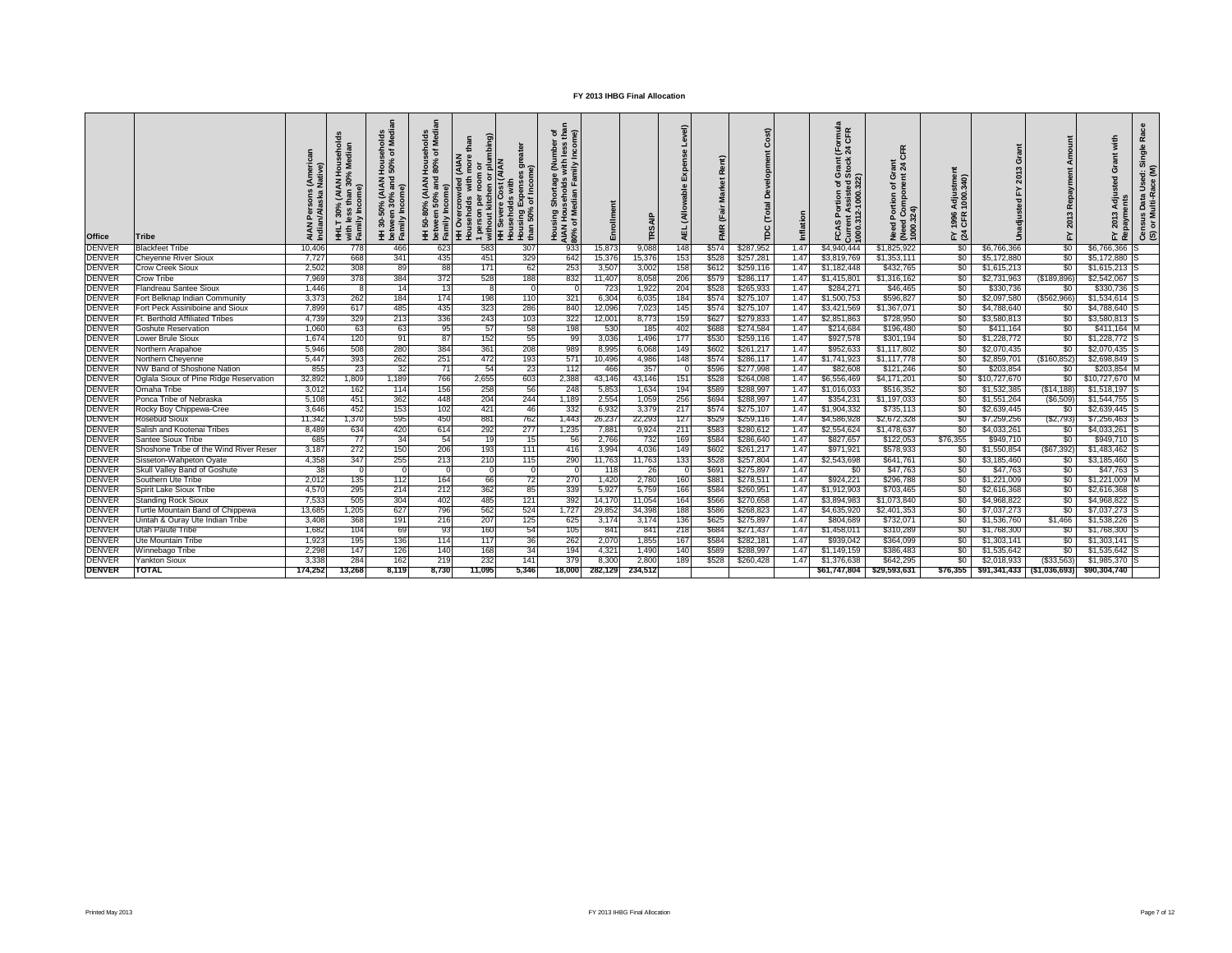| Office                | Tribe                                                             | i (Americ<br>Native)<br>AIAN Persons | HHLT 30% (AIAN Househol<br>with less than 30% Median<br>Family Income) | Medi<br>৳<br>$\approx$<br>និ<br><b>AIAN</b><br>$\boldsymbol{\sigma}$<br>e<br>S<br>30-50%<br>c<br>between<br>Family<br>Ŧ | Medi<br>Househ<br>  80% of  <br>(AIAN H<br>HH 50-80% (AIAI<br>between 50% an<br>Family Income) | <b>Imbing</b> )<br>φ<br><b>AIAN</b><br>HH Overcrowded (AIAN<br>Households with more<br>1 person per room or<br>without kitchen or plun<br>HH Severe Cost (AIAN | ಠಾ<br>್<br>Incom<br>with<br>ouseholds<br>৳<br>50%<br><b>Duisno</b><br>than<br>ᆂᆂ | imber of<br>Iess thai<br>Income)<br>론<br>Family<br>Shortage<br>흏<br>Housing<br>IAN Hou<br>Σ<br>৳<br>I | $\frac{1}{2}$<br>립 | डू      | Level)<br>Εxρ<br>ble<br>(Allowal<br><b>AEL</b> | Rent)<br>$\alpha$ | Cost)<br><b>Development</b><br>$\overline{\mathbf{c}}$<br>ē<br>ă | nflation | ormula<br>CFR<br>$E_{\alpha}$<br>Grant<br>Stock<br><b>PCAS Portion of Gi</b><br>Current Assisted St<br>1000.312-1000.322) | CFR<br>ಕ್ಷ ಇ<br>tion of Gr<br>mponent<br>Need Portion<br>(Need Compor<br>1000.324) | stme<br>340)<br>Adjus<br>1000.<br>1996<br>CFR<br>≧ 조 |                  | S<br>ន្ត      | with<br>Grant<br>sted<br>Adju<br>2013<br>mya<br>도론 | õŽ<br>Census Data Used: Single<br>(S) or Multi-Race (M) |
|-----------------------|-------------------------------------------------------------------|--------------------------------------|------------------------------------------------------------------------|-------------------------------------------------------------------------------------------------------------------------|------------------------------------------------------------------------------------------------|----------------------------------------------------------------------------------------------------------------------------------------------------------------|----------------------------------------------------------------------------------|-------------------------------------------------------------------------------------------------------|--------------------|---------|------------------------------------------------|-------------------|------------------------------------------------------------------|----------|---------------------------------------------------------------------------------------------------------------------------|------------------------------------------------------------------------------------|------------------------------------------------------|------------------|---------------|----------------------------------------------------|---------------------------------------------------------|
|                       | OKLAHOMA Absentee-Shawnee                                         | 6,058                                | 272                                                                    | 317                                                                                                                     | 500                                                                                            | 172                                                                                                                                                            | 257                                                                              | 607                                                                                                   | 3,029              | 25,583  | 138                                            | \$672             | \$235,463                                                        | 1.47     | \$1,924,210                                                                                                               | \$833,598                                                                          | \$0                                                  | \$2,757,809      | ( \$16, 385)  | \$2,741,424                                        |                                                         |
|                       | OKLAHOMA Alabama-Couchatta                                        | 450                                  | 25                                                                     | 21                                                                                                                      | 43                                                                                             | 16                                                                                                                                                             | 14                                                                               | 39                                                                                                    | 1,113              | 511     |                                                | \$646             | \$234,706                                                        | 1.47     | \$146,961                                                                                                                 | \$59,398                                                                           | \$0                                                  | \$206,359        | \$0           | \$206,359                                          |                                                         |
|                       | OKLAHOMA Alabama-Quassarte Tribal Town                            | 672                                  | 32                                                                     | 37                                                                                                                      | 59                                                                                             | 20                                                                                                                                                             | 22                                                                               | 128                                                                                                   | 336                | 988     |                                                | \$732             | \$224,642                                                        | 1.47     | \$0                                                                                                                       | \$93,987                                                                           | \$0                                                  | \$93,987         | \$0           | \$93,987                                           |                                                         |
| <b>OKLAHOMA</b>       | Apache Tribe                                                      | 1,993                                | 118                                                                    | 87                                                                                                                      | 140                                                                                            | 70                                                                                                                                                             | 74                                                                               | 216                                                                                                   | 1,860              | 2,978   |                                                | \$524             | \$231,198                                                        | 1.47     | \$702,665                                                                                                                 | \$444,147                                                                          | \$552,623                                            | \$1,146,812      | \$0           | \$1,146,812                                        |                                                         |
| <b>OKLAHOMA</b>       | Caddo Tribe                                                       | 3,287                                | 195                                                                    | 144                                                                                                                     | 231                                                                                            | 115                                                                                                                                                            | 122                                                                              | 548                                                                                                   | 4,91               | 4,91    | 143                                            | \$526             | \$231,198                                                        | 1.47     | \$100,204                                                                                                                 | \$402,223                                                                          | \$0                                                  | \$502,427        | \$0           | \$502,427                                          |                                                         |
| <b>OKLAHOMA</b>       | <b>Cherokee Nation</b>                                            | 121,742                              | 6,721                                                                  | 6,404                                                                                                                   | 9,444                                                                                          | 3,370                                                                                                                                                          | 4,726                                                                            | 20,77                                                                                                 | 317,858            | 197,684 | 163                                            | \$583             | \$224,642                                                        | 1.47     | \$13,274,306                                                                                                              | \$14,395,500                                                                       | \$0                                                  | \$27,669,807     | \$2,475       | \$27,672,282                                       |                                                         |
| OKLAHOMA              | Cheyenne-Arapaho Tribes                                           | 15,297                               | 791                                                                    | 642                                                                                                                     | 1,11                                                                                           | 570                                                                                                                                                            | 636                                                                              | 2,31                                                                                                  | 12,125             | 7,440   |                                                | \$618             | \$230,144                                                        | 1.4      | \$679,982                                                                                                                 | \$1,873,474                                                                        | \$0                                                  | \$2,553,456      | \$0           | \$2,553,456                                        |                                                         |
| OKLAHOMA              | Chickasaw                                                         | 39,145                               | 2,142                                                                  | 2,180                                                                                                                   | 3,443                                                                                          | 972                                                                                                                                                            | 1,539                                                                            | 6,639                                                                                                 | 38,740             | 38,740  | 171                                            | <b>\$547</b>      | \$226,109                                                        | 1.47     | \$6,726,711                                                                                                               | \$4,687,600                                                                        | SO.                                                  | \$11,414,312     | $($ \$38,283) | \$11,376,029                                       |                                                         |
|                       | OKLAHOMA Chitimacha Tribe                                         | 451                                  | 15                                                                     | 10                                                                                                                      | 42                                                                                             | 10                                                                                                                                                             |                                                                                  | 50                                                                                                    | 1,102              | 565     |                                                | \$547             | \$241,492                                                        | 1.47     | \$49,723                                                                                                                  | \$47,763                                                                           | \$0                                                  | \$97,486         | \$0           | \$97,486                                           |                                                         |
|                       | <b>OKLAHOMA</b> Choctaw Nation                                    | 49,032                               | 2,998                                                                  | 2,980                                                                                                                   | 4,070                                                                                          | 1,422                                                                                                                                                          | 1,972                                                                            | 9,315                                                                                                 | 209,225            | 99,371  | 137                                            | \$537             | \$234,821                                                        | 1.47     | \$4,022,941                                                                                                               | \$6,490,213                                                                        | $\$0$                                                | \$10,513,154     | ( \$10, 220)  | \$10,502,934                                       |                                                         |
| <b>OKLAHOMA</b>       | Citizen Band Potawatomi Tribe                                     | 14,233                               | 625                                                                    | 757                                                                                                                     | 1,210                                                                                          | 387                                                                                                                                                            | 584                                                                              | 2,56                                                                                                  | 25,980             | 24,786  |                                                | \$697             | \$235,463                                                        | 1.47     | \$139,274                                                                                                                 | \$1,774,100                                                                        | \$0                                                  | \$1,913,374      | \$0           | \$1,913,374                                        |                                                         |
| OKLAHOMA              | <b>Comanche Nation</b>                                            | 10,247                               | 609                                                                    | 450                                                                                                                     | 72C                                                                                            | 359                                                                                                                                                            | 379                                                                              | 1,483                                                                                                 | 12,514             | 15,312  |                                                | \$524             | \$234,591                                                        | 1.47     | \$1,103,146                                                                                                               | \$1,242,305                                                                        | \$0                                                  | \$2,345,451      | (S145, 805)   | \$2,199,646                                        |                                                         |
| OKLAHOMA              | Coushatta Tribe                                                   | 28                                   | ĥ                                                                      |                                                                                                                         | 14                                                                                             |                                                                                                                                                                |                                                                                  |                                                                                                       | 914                | 805     |                                                | \$497             | \$241,492                                                        | 1.47     | \$86,20                                                                                                                   | \$47,763                                                                           | \$0                                                  | \$133,964        | \$0           | \$133,964                                          |                                                         |
| <b>OKLAHOMA</b>       | Delaware Nation of West Oklahoma                                  | 190                                  | 11                                                                     | 8                                                                                                                       | 13                                                                                             |                                                                                                                                                                |                                                                                  | 20                                                                                                    | 1,374              | 284     |                                                | \$524             | \$231,198                                                        | 1.47     | \$36,407                                                                                                                  | \$47,763                                                                           | \$0                                                  | \$84,170         | \$0           | \$84,170                                           |                                                         |
| OKLAHOMA              | Eastern Shawnee Tribe                                             | 168                                  | 15                                                                     |                                                                                                                         |                                                                                                |                                                                                                                                                                | 15                                                                               |                                                                                                       | 2,367              | 644     |                                                | \$524             | \$245,940                                                        | 1.47     | \$35,336                                                                                                                  | \$47,763                                                                           | \$0                                                  | \$83,099         | \$0           | \$83,099                                           |                                                         |
| OKLAHOMA              | Fort Sill Apache Tribe                                            | 408                                  | 24                                                                     | 18                                                                                                                      | 29                                                                                             | 14                                                                                                                                                             | 15                                                                               | 56                                                                                                    | 610                | 610     |                                                | \$524             | \$231,198                                                        | 1.47     | \$41,649                                                                                                                  | \$48,723                                                                           | \$0                                                  | \$90,372         | \$0           | \$90,372                                           |                                                         |
| OKLAHOMA              | Iowa Tribe of Kansas and Nebraska                                 | 797                                  | 38                                                                     | 60                                                                                                                      | 66                                                                                             | 17                                                                                                                                                             | 29                                                                               | 108                                                                                                   | 4,220              | 2,729   | 170                                            | \$57              | \$280,858                                                        | 1.47     | \$282,633                                                                                                                 | \$111,592                                                                          | \$0                                                  | \$394,225        | \$0           | \$394,225                                          |                                                         |
|                       | OKLAHOMA Iowa Tribe of Oklahoma                                   | 603                                  | 42                                                                     | 23                                                                                                                      | 63                                                                                             | 33                                                                                                                                                             | 19                                                                               | 126                                                                                                   | 748                | 2,824   | 131                                            | \$564             | \$237,160                                                        | 1.47     | \$5,751                                                                                                                   | \$87,142                                                                           | \$0                                                  | \$92,893         | (S3, 346)     | \$89,547                                           |                                                         |
|                       | OKLAHOMA Jena Band of Choctaw                                     | 486                                  | 23                                                                     | 46                                                                                                                      | 36                                                                                             | 15                                                                                                                                                             | -8                                                                               | 105                                                                                                   | 243                | 133     |                                                | \$621             | \$226,224                                                        | 1.47     | \$0                                                                                                                       | \$66,728                                                                           | \$0                                                  | \$66,728         | \$0           | \$66,728                                           |                                                         |
| OKLAHOMA Kaw Tribe    |                                                                   | 3,271                                | 215                                                                    | 183                                                                                                                     | 307                                                                                            | 94                                                                                                                                                             | 132                                                                              | 637                                                                                                   | 3,239              | 4,295   |                                                | \$592             | \$230,144                                                        | 1.47     | \$355,096                                                                                                                 | \$434,305                                                                          | \$0                                                  | \$789,401        | \$0           | \$789,401                                          |                                                         |
| OKLAHOMA              | Kialegee Tribal Town                                              | 712                                  | 34                                                                     | 39                                                                                                                      | 62                                                                                             | 21                                                                                                                                                             | 24                                                                               | 136                                                                                                   | 356                | 350     |                                                | \$732             | \$233,125                                                        | 1.47     | \$0                                                                                                                       | \$103,288                                                                          | \$0                                                  | \$103,288        | \$0           | \$103,288                                          |                                                         |
| OKLAHOMA              | Kickapoo Tribe                                                    | 765                                  | 51                                                                     | 31                                                                                                                      | 57                                                                                             | 24                                                                                                                                                             | 15                                                                               | 72                                                                                                    | 1,654              | 1,178   | 128                                            | \$543             | \$245,231                                                        | 1.47     | \$724,373                                                                                                                 | \$96,042                                                                           | \$10,814                                             | \$820,415        | \$0           | \$820,415                                          |                                                         |
|                       | OKLAHOMA Kickapoo Tribe of Oklahoma                               | 2,87'                                | 184                                                                    | 165                                                                                                                     | 251                                                                                            | 73                                                                                                                                                             | 126                                                                              | 582                                                                                                   | 2,675              | 2,675   |                                                | \$558             | \$227,278                                                        | 1.47     | \$87,087                                                                                                                  | \$377,386                                                                          | \$0                                                  | \$464,473        | \$0           | \$464,473                                          |                                                         |
| <b>OKLAHOMA</b>       | Kiowa Tribe                                                       | 7,313                                | 434                                                                    | 321                                                                                                                     | 514                                                                                            | 256                                                                                                                                                            | 270                                                                              | 1.181                                                                                                 | 11.000             | 10,927  |                                                | \$597             | \$231,198                                                        | 1.47     | \$297,430                                                                                                                 | \$888,213                                                                          | SO.                                                  | \$1,185,642      | ( \$34, 698)  | \$1,150,944                                        |                                                         |
| <b>OKLAHOMA</b>       | Miami Tribe                                                       | 461                                  | 17                                                                     | 18                                                                                                                      | 39                                                                                             |                                                                                                                                                                | 16                                                                               |                                                                                                       | 4.099              | 575     |                                                | \$524             | \$245,940                                                        | 1.47     | \$0                                                                                                                       | \$50,633                                                                           | \$0                                                  | \$50,633         | \$0           | \$50,633                                           |                                                         |
| OKLAHOMA              | Modoc Tribe                                                       | 89                                   | -5                                                                     | $\Omega$                                                                                                                |                                                                                                | $\Omega$                                                                                                                                                       |                                                                                  |                                                                                                       | 181                | 181     | 152                                            | \$524             | \$245,940                                                        | 1.47     | \$73,491                                                                                                                  | \$47,763                                                                           | \$0                                                  | \$121,254        | \$0           | \$121,254                                          |                                                         |
|                       | OKLAHOMA Muscogee (Creek) Nation                                  | 94,295                               | 4,689                                                                  | 5,249                                                                                                                   | 8,247                                                                                          | 2,502                                                                                                                                                          | 3,435                                                                            | 17,569                                                                                                | 72,169             | 55,817  | 144                                            | \$674             | \$224,642                                                        | 1.47     | \$2,566,256                                                                                                               | \$11,170,718                                                                       |                                                      | \$0 \$13,736,974 | \$0           | \$13,736,974                                       |                                                         |
| OKLAHOMA Osage Tribe  |                                                                   | 10,836                               | 634                                                                    | 695                                                                                                                     | 924                                                                                            | 198                                                                                                                                                            | 286                                                                              | 2,111                                                                                                 | 19,929             | 11,960  | - 0                                            | \$732             | \$230,144                                                        | 1.47     | \$424,904                                                                                                                 | \$1,233,869                                                                        | \$0                                                  | \$1,658,773      | \$0           | \$1,658,773                                        |                                                         |
|                       | OKLAHOMA Otoe-Missouria Tribe                                     | 459                                  | 44                                                                     | 34                                                                                                                      | 42                                                                                             | 15                                                                                                                                                             | 17                                                                               | 71                                                                                                    | 2,779              | 1,903   | 146                                            | \$525             | \$230,144                                                        | 1.47     | \$266,439                                                                                                                 | \$75,457                                                                           | \$0                                                  | \$341,896        | \$0           | \$341,896                                          |                                                         |
| OKLAHOMA              | Ottawa Tribe                                                      | 1,483                                | 99                                                                     | 139                                                                                                                     | 115                                                                                            | 37                                                                                                                                                             | 80                                                                               | 352                                                                                                   | 2,536              | 911     |                                                | \$524             | \$245,940                                                        | 1.47     | \$0                                                                                                                       | \$240,638                                                                          | \$0                                                  | \$240,638        | \$0           | \$240,638                                          |                                                         |
| <b>OKLAHOMA</b>       | Pawnee Tribe                                                      | 3,134                                | 157                                                                    | 154                                                                                                                     | 211                                                                                            | 98                                                                                                                                                             | 125                                                                              | 496                                                                                                   | 3,248              | 1,361   | 138                                            | \$61              | \$230,144                                                        | 1.47     | \$163,524                                                                                                                 | \$372,927                                                                          | \$0                                                  | \$536,451        | \$0           | \$536,451                                          |                                                         |
| <b>OKLAHOMA</b>       | Peoria Tribe                                                      | 2,215                                | 81                                                                     | 87                                                                                                                      | <b>189</b>                                                                                     | 26                                                                                                                                                             | 79                                                                               | 120                                                                                                   | 2,761              | 2,761   | 137                                            | \$524             | \$245,940                                                        | 1.47     | \$1,152,527                                                                                                               | \$208,242                                                                          | \$0                                                  | \$1,360,769      | \$0           | \$1,360,769                                        |                                                         |
| <b>OKLAHOMA</b>       | Ponca Tribe                                                       | 2,396                                | 158                                                                    | 134                                                                                                                     | 225                                                                                            | 69                                                                                                                                                             | 96                                                                               | 466                                                                                                   | 3,195              | 3,146   | 129                                            | \$588             | \$230,144                                                        | 1.47     | \$570,791                                                                                                                 | \$316,212                                                                          | SO.                                                  | \$887,003        | SO.           | \$887,003                                          |                                                         |
| OKLAHOMA              | Prairie Band of Potawatom                                         | 545                                  |                                                                        | 37                                                                                                                      | 24                                                                                             | 46                                                                                                                                                             |                                                                                  | 56                                                                                                    | 4,84'              | 2,622   | 166                                            | \$649             | \$245,231                                                        | 1.47     | \$120,684                                                                                                                 | \$128,746                                                                          | \$101,988                                            | \$249,430        | \$0           | \$249,430                                          |                                                         |
| OKLAHOMA              | Quapaw Tribe                                                      | 2,073                                | 117                                                                    | 141                                                                                                                     | 195                                                                                            | 49                                                                                                                                                             | 67                                                                               | 454                                                                                                   | 4,103              | 1,765   |                                                | \$524             | \$245,940                                                        | 1.47     | \$0                                                                                                                       | \$278,963                                                                          | \$0                                                  | \$278,963        | \$0           | \$278,963                                          |                                                         |
|                       | OKLAHOMA Sac and Fox of Missouri                                  | 55                                   |                                                                        |                                                                                                                         |                                                                                                | $^{\circ}$                                                                                                                                                     |                                                                                  |                                                                                                       | 443                | 442     | 163                                            | \$548             | \$245,231                                                        | 1.47     | \$215,517                                                                                                                 | \$2,849                                                                            | \$0                                                  | \$218,366        | ( \$10, 185]  | \$208,181                                          |                                                         |
| <b>OKLAHOMA</b>       |                                                                   | 7,898                                | 543                                                                    | 586                                                                                                                     | 591                                                                                            | 213                                                                                                                                                            | 327                                                                              | 1,586                                                                                                 | 3,949              | 9,277   | 131                                            | \$563             | \$235,463                                                        | 1.47     | \$538,954                                                                                                                 | \$1,088,136                                                                        | \$0                                                  | \$1,627,090      | $($ \$37,168) | \$1,589,922                                        |                                                         |
| <b>OKLAHOMA</b>       | Sac and Fox Tribe<br>Seminole Nation                              | 6,007                                | 348                                                                    | 341                                                                                                                     | 454                                                                                            | 210                                                                                                                                                            | 169                                                                              | 1,076                                                                                                 | 15,123             | 4,504   | 157                                            | \$524             | \$227,278                                                        | 1.47     | \$876,861                                                                                                                 | \$706,294                                                                          | \$0                                                  | \$1,583,155      | \$392         | \$1,583,547                                        |                                                         |
| <b>OKLAHOMA</b>       |                                                                   | 816                                  | 29                                                                     | 50                                                                                                                      | 86                                                                                             | 29                                                                                                                                                             | 29                                                                               |                                                                                                       | 4,262              | 1,290   |                                                | \$524             | \$245,940                                                        | 1.47     | \$0                                                                                                                       | \$111,163                                                                          | \$0                                                  | \$111,163        | \$0           | \$111,163                                          |                                                         |
| OKLAHOMA              | Seneca-Cayuga<br>Shawnee                                          |                                      | n                                                                      | $\Omega$                                                                                                                |                                                                                                | $\Omega$                                                                                                                                                       |                                                                                  | 165                                                                                                   | 2,113              | 912     |                                                |                   | \$251,787                                                        | 1.47     | S0                                                                                                                        | \$47,763                                                                           | \$0                                                  | \$47,763         | SO.           | \$47,763                                           |                                                         |
| OKLAHOMA              |                                                                   | 702                                  | 141                                                                    |                                                                                                                         |                                                                                                |                                                                                                                                                                | 18                                                                               | 168                                                                                                   | 459                | 366     | 180                                            | \$584             | \$218,680                                                        | 1.47     | \$97,678                                                                                                                  | \$136,023                                                                          | \$0                                                  | \$233,701        | \$0           | \$233,701                                          |                                                         |
| <b>OKLAHOMA</b>       | Texas Band of Kickapoo Indians<br><b>Thiopthiocco Tribal Town</b> | 1,668                                | 80                                                                     | 39<br>92                                                                                                                | 146                                                                                            | 85<br>49                                                                                                                                                       | 55                                                                               | 319                                                                                                   | 834                | 25,097  |                                                | \$732             | \$233,125                                                        | 1.47     | \$0                                                                                                                       | \$241,255                                                                          | \$0                                                  | \$241,255        | \$0           | \$241,255                                          |                                                         |
|                       |                                                                   |                                      |                                                                        |                                                                                                                         |                                                                                                |                                                                                                                                                                |                                                                                  |                                                                                                       |                    |         |                                                |                   |                                                                  |          |                                                                                                                           |                                                                                    |                                                      | \$523,149        | \$0           |                                                    |                                                         |
| OKLAHOMA              | Tonkawa Tribe                                                     | 666                                  | 74                                                                     | 27                                                                                                                      | 42                                                                                             | 22                                                                                                                                                             | 35                                                                               | 60                                                                                                    | 576                | 959     | 169                                            | \$592<br>\$578    | \$230,144                                                        | 1.47     | \$432,796                                                                                                                 | \$90,353                                                                           | \$0                                                  |                  | \$0           | \$523,149                                          |                                                         |
| OKLAHOMA              | Tunica-Biloxi Tribe                                               | 1,807                                | 169                                                                    | 35                                                                                                                      | 130                                                                                            | 56                                                                                                                                                             | 126                                                                              | 334                                                                                                   | 1,040              | 332     |                                                |                   | \$226,224                                                        | 1.47     | \$0                                                                                                                       | \$271,810                                                                          | \$0                                                  | \$271,810        |               | \$271,810                                          |                                                         |
| OKLAHOMA              | United Keetoowah                                                  | 6,497                                | 359                                                                    | 342                                                                                                                     | 504                                                                                            | 180                                                                                                                                                            | 252                                                                              | 1,204                                                                                                 | 14,500             | 10,550  |                                                | \$524             | \$224,642                                                        | 1.47     | \$0                                                                                                                       | \$780,108                                                                          | \$0                                                  | \$780,108        | \$0           | \$780,108                                          |                                                         |
| <b>OKLAHOMA</b>       | <b>Wichita Tribe</b>                                              | 1,148                                | 68                                                                     | 50                                                                                                                      | 81                                                                                             | 40                                                                                                                                                             | 42                                                                               | 103                                                                                                   | 2,586              | 1,715   |                                                | \$524             | \$231,198                                                        | 1.47     | \$344,076                                                                                                                 | \$128,786                                                                          | \$0                                                  | \$472,862        | \$0           | \$472,862                                          |                                                         |
|                       | OKLAHOMA Wyandotte Nation                                         | 3,021                                | 192                                                                    | 141                                                                                                                     | 274                                                                                            | 91                                                                                                                                                             | 188                                                                              | 591                                                                                                   | 4,279              | 2,179   |                                                | \$582             | \$245,940                                                        | 1.47     | \$44,679                                                                                                                  | \$475,936                                                                          | \$0                                                  | \$520,614        | \$0           | \$520,614                                          |                                                         |
| <b>OKLAHOMA TOTAL</b> |                                                                   | 428,491                              | 23,635                                                                 | 23,323                                                                                                                  | 34,963                                                                                         | 12,058                                                                                                                                                         | 6,441                                                                            | 75,093                                                                                                | 828,198            | 586,948 |                                                |                   |                                                                  |          | \$38,711,260                                                                                                              | \$52,905,659                                                                       | \$665,426                                            | \$91,616,924     | (\$293,223)   | \$91,323,701                                       |                                                         |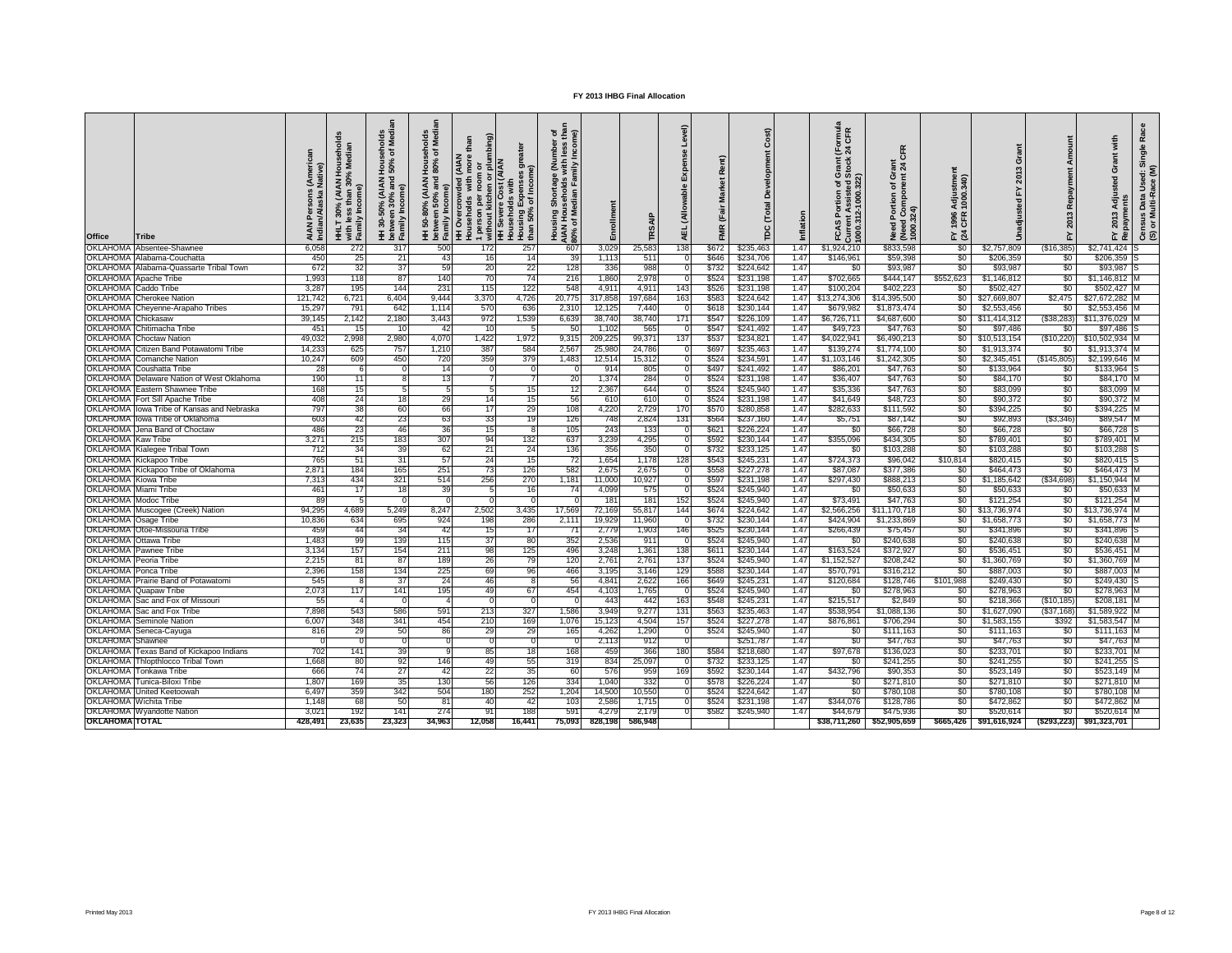| Office                           | <b>Tribe</b>                                           | Persons (Americ<br>AIAN Persons (Ameri<br>Indian/Alaska Native) | HHLT 30% (AIAN Households<br>with less than 30% Median<br>iless<br>Saal<br>mily<br>多些 | Medi<br>ъ<br>Hous<br>50%<br>(AIAN)<br><sup>19%</sup> and<br>icome)<br>30-50%<br>$\epsilon$<br>twee<br>mily<br>로 홀 로 | 50-80% (AIAN Households<br>ween 50% and 80% of Medi<br>etween 50% an<br>amily Income)<br>회효로 | person per room or<br>ithout kitchen or plumbing)<br>than<br>more<br>(AIAN<br>with<br>Households<br>Over<br>$-3$ | great<br><b>AIAN</b><br>Housing Expenses g<br>than 50% of Income)<br>Households with | $\sigma \frac{1}{2}$ $\frac{1}{2}$<br>(Number<br>Family<br>Shortage (<br>seholds w<br>of Medi<br>Housing S<br>AIAN Hous<br>80% of Me | ollment<br>띹           | $\mathfrak{F}$  | Level)<br>Exp<br>(Allowable<br>AEL. | Rent)                 | Development Cost)<br><b>TDC</b> (Total | Inflation    | : (Formula<br>: 24 CFR<br>Grant (<br>Stock 2<br>ិ ទី<br>Portion<br><b>Current Assiste<br/>1000.312-1000.</b><br>CASI | CFR<br>는 설<br>Need Portion of Gra<br>(Need Component 2)<br>1000.324) | Adjustment<br>1000.340)<br>1996<br>CFR<br>도 진 | <u>ចិ</u>                | Repayment Amoun<br>2013<br>고 | with<br>Grant<br>Adjusted<br>Repaymen<br>2013<br>노 | Race<br>Single<br>Census Data Used: S<br>(S) or Multi-Race (M) |
|----------------------------------|--------------------------------------------------------|-----------------------------------------------------------------|---------------------------------------------------------------------------------------|---------------------------------------------------------------------------------------------------------------------|----------------------------------------------------------------------------------------------|------------------------------------------------------------------------------------------------------------------|--------------------------------------------------------------------------------------|--------------------------------------------------------------------------------------------------------------------------------------|------------------------|-----------------|-------------------------------------|-----------------------|----------------------------------------|--------------|----------------------------------------------------------------------------------------------------------------------|----------------------------------------------------------------------|-----------------------------------------------|--------------------------|------------------------------|----------------------------------------------------|----------------------------------------------------------------|
| PHOENIX                          | Acoma Pueblo                                           | 3.11                                                            | 119                                                                                   |                                                                                                                     | 169                                                                                          | 229                                                                                                              |                                                                                      | 276                                                                                                                                  | 4,81                   | 4,762           | 278                                 | <b>\$542</b>          | \$273,006                              | 1.4          | \$555,922                                                                                                            | \$470,967                                                            | \$0                                           | \$1.026.888              | \$0                          | \$1,026,888                                        |                                                                |
| PHOENIX                          | Agua Caliente Band of Cahuilla                         | 324                                                             | 39                                                                                    |                                                                                                                     |                                                                                              | 18                                                                                                               |                                                                                      | R                                                                                                                                    | 41                     | 418             |                                     | \$1,149               | \$319,514                              | 1.4          | \$C                                                                                                                  | \$107,390                                                            | \$0                                           | \$107,390                | \$0                          | \$107,390                                          |                                                                |
| PHOENIX<br>PHOENIX               | Ak-Chin                                                | 798                                                             | 59                                                                                    | 43                                                                                                                  |                                                                                              | 71                                                                                                               |                                                                                      | 144                                                                                                                                  | 730<br>1 <sup>1</sup>  | 984             | 329                                 | \$870                 | \$283,236                              | 1.4          | \$219,623                                                                                                            | \$150,186                                                            | \$0<br>\$0                                    | \$369,809                | \$0                          | \$369,809                                          |                                                                |
| PHOENIX                          | Alturas Rancheria<br>Auburn Rancheria                  | 526                                                             |                                                                                       |                                                                                                                     | 26                                                                                           | 19                                                                                                               |                                                                                      | 68                                                                                                                                   | 263                    | 11<br>214       |                                     | \$584<br>\$1,021      | \$358,497<br>\$360,332                 | 1.47<br>1.4  | \$0<br>\$0                                                                                                           | \$47,763<br>\$133,508                                                | \$0                                           | \$47,763<br>\$133,508    | \$0<br>\$0                   | \$47,763<br>\$133,508                              |                                                                |
| PHOENIX                          | Augustine Band of Cahuilla                             |                                                                 |                                                                                       |                                                                                                                     |                                                                                              |                                                                                                                  |                                                                                      |                                                                                                                                      |                        |                 |                                     | \$1,149               | \$319,514                              | 1.4          | S0                                                                                                                   | \$47,763                                                             | \$0                                           | \$47,763                 | \$0                          | \$47,763                                           |                                                                |
| PHOENIX                          | Barona Group of Capitan Grande                         | 396                                                             |                                                                                       |                                                                                                                     |                                                                                              |                                                                                                                  |                                                                                      |                                                                                                                                      | 47                     | 550             | 395                                 | \$1,378               | \$312,728                              | 1.4          | \$89,771                                                                                                             | \$87,057                                                             | \$79,813                                      | \$176,82                 | \$0                          | \$176,828                                          |                                                                |
| <b>PHOENIX</b>                   | Berry Creek Rancheria                                  | 1,252                                                           |                                                                                       |                                                                                                                     | 123                                                                                          | 61                                                                                                               | 106                                                                                  | 275                                                                                                                                  | 626                    | 427             | 380                                 | \$896                 | \$358,497                              | 1.47         | \$218,094                                                                                                            | \$366,127                                                            | \$0                                           | \$584,22                 | \$0                          | \$584,221                                          |                                                                |
| <b>PHOENIX</b>                   | Big Lagoon Rancheria                                   | 22                                                              |                                                                                       |                                                                                                                     |                                                                                              |                                                                                                                  |                                                                                      |                                                                                                                                      |                        |                 |                                     | \$882                 | \$372,140                              | 1.4          | \$0                                                                                                                  | \$47,763                                                             | \$0                                           | \$47,763                 | \$0                          | \$47,763                                           |                                                                |
| <b>PHOENIX</b>                   | Big Pine Band                                          | 335                                                             |                                                                                       |                                                                                                                     |                                                                                              |                                                                                                                  |                                                                                      | 51                                                                                                                                   | 627                    | 414             | 233                                 | \$788                 | \$347,487                              | 1.4          | \$293,988                                                                                                            | \$86,331                                                             | \$0                                           | \$380,31                 | \$0                          | \$380,319                                          |                                                                |
| PHOENIX<br>PHOENIX               | Big Sandy Rancheria<br><b>Big Valley Rancheria</b>     | 988<br>1,624                                                    | 69<br>99                                                                              | 48<br>98                                                                                                            | 67<br>128                                                                                    | 86<br>81                                                                                                         | 64<br>110                                                                            | 184<br>324                                                                                                                           | 494<br>812             | 405<br>382      |                                     | <b>\$815</b><br>\$895 | \$366,369<br>\$375,011                 | 1.47<br>1.47 | \$0<br>\$0                                                                                                           | \$329,900<br>\$432,097                                               | \$0<br>\$0                                    | \$329,900<br>\$432,097   | \$0<br>\$0                   | \$329,900<br>\$432,097                             |                                                                |
| PHOENIX                          | Blue Lake Rancheria                                    | 39                                                              |                                                                                       |                                                                                                                     |                                                                                              |                                                                                                                  |                                                                                      |                                                                                                                                      | -51                    | 84              |                                     | \$882                 | \$372,140                              | 1.4          | \$0                                                                                                                  | \$47,763                                                             | \$0                                           | \$47,763                 | \$0                          | \$47,763                                           |                                                                |
| <b>PHOENIX</b>                   | Bridgeport Paiute Indian Colony                        | 24                                                              |                                                                                       |                                                                                                                     |                                                                                              |                                                                                                                  |                                                                                      |                                                                                                                                      | 131                    | 85              | 233                                 | \$1,225               | \$347,487                              | 1.47         | \$193,820                                                                                                            | \$47,763                                                             | \$0                                           | \$241,583                | \$0                          | \$241,583                                          |                                                                |
| PHOENIX                          | Buena Vista Rancheria                                  | 14                                                              |                                                                                       |                                                                                                                     |                                                                                              | 0                                                                                                                |                                                                                      |                                                                                                                                      |                        |                 |                                     | \$1,088               | \$360,332                              | 1.47         | \$0                                                                                                                  | \$47,763                                                             | \$0                                           | \$47,763                 | \$0                          | \$47,763                                           |                                                                |
| PHOENIX                          | Cabazon Band                                           | 21                                                              |                                                                                       |                                                                                                                     |                                                                                              |                                                                                                                  |                                                                                      |                                                                                                                                      | 30                     | 46              |                                     | \$1,149               | \$319,514                              | 1.47         | \$0                                                                                                                  | \$47,763                                                             | \$0                                           | \$47,763                 | \$0                          | \$47,763                                           |                                                                |
| PHOENIX                          | Cahuilla Band                                          | 122                                                             |                                                                                       |                                                                                                                     |                                                                                              | 18                                                                                                               |                                                                                      |                                                                                                                                      | 307                    | 293             | 395                                 | \$1,149               | \$319,514                              | 1.47         | \$43,079                                                                                                             | \$47,763                                                             | \$0                                           | \$90,842                 | \$0                          | \$90,842                                           |                                                                |
| PHOENIX                          | California Valley Miwok Tribe                          | $\Omega$                                                        |                                                                                       |                                                                                                                     |                                                                                              |                                                                                                                  |                                                                                      | $\Omega$                                                                                                                             | 10                     |                 |                                     | \$851                 | \$358,497                              | 1.47         | \$0                                                                                                                  | \$47,763                                                             | \$0                                           | \$47,763                 | \$0                          | \$47,763                                           |                                                                |
| PHOENIX<br>PHOENIX               | Campo Band<br>Cedarville Rancheria                     | 272<br>24                                                       | 39                                                                                    | 30                                                                                                                  |                                                                                              | 24                                                                                                               | 22                                                                                   | 42<br>13                                                                                                                             | 302<br>33              | 304<br>37       | 391                                 | \$1,378<br>\$584      | \$312,728<br>\$358,497                 | 1.47<br>1.47 | \$539,178<br>S0                                                                                                      | \$129,077<br>\$47,763                                                | \$168,316<br>\$0                              | \$668,255<br>\$47,763    | \$0<br>\$0                   | \$668,255<br>\$47,763                              |                                                                |
| PHOENIX                          | Chemehuevi                                             | 163                                                             | 29                                                                                    |                                                                                                                     | 21                                                                                           |                                                                                                                  |                                                                                      |                                                                                                                                      | 928                    | 226             | 374                                 | \$1,149               | \$316,121                              | 1.47         | \$822,109                                                                                                            | \$41,180                                                             | \$60,212                                      | \$863,289                | \$0                          | \$863,289                                          |                                                                |
| 'HOENIX                          | Chicken Ranch Rancheria                                |                                                                 | $\Omega$                                                                              |                                                                                                                     |                                                                                              |                                                                                                                  |                                                                                      |                                                                                                                                      | 25                     | 25              |                                     | \$929                 | \$356,662                              | 1.47         | \$13,334                                                                                                             | \$47,763                                                             | \$0                                           | \$61,097                 | \$0                          | \$61,097                                           |                                                                |
| 'HOENIX                          | Chico Rancheria                                        | 1,008                                                           | 77                                                                                    | 68                                                                                                                  | 99                                                                                           | 49                                                                                                               | 85                                                                                   | 244                                                                                                                                  | 504                    | 442             |                                     | \$896                 | \$358,497                              | 1.47         | \$0                                                                                                                  | \$298,926                                                            | \$0                                           | \$298,926                | \$0                          | \$298,926                                          |                                                                |
| 'HOENIX                          | Cloverdale Rancheria                                   | 872                                                             | 55                                                                                    | 55                                                                                                                  | 65                                                                                           | 49                                                                                                               | 54                                                                                   | 175                                                                                                                                  | 436                    | 436             |                                     | \$1,178               | \$377,635                              | 1.47         | \$0                                                                                                                  | \$276,859                                                            | \$0                                           | \$276,859                | \$0                          | \$276,859                                          |                                                                |
| <b>PHOENIX</b>                   | Cochiti Pueblo                                         | 827                                                             | 27                                                                                    | 51                                                                                                                  | 51                                                                                           | 43                                                                                                               | 17                                                                                   | 90                                                                                                                                   | 1,180                  | 641             | 300                                 | \$701                 | \$273,006                              | 1.47         | \$174,378                                                                                                            | \$120,464                                                            | \$0                                           | \$294,842                | \$0                          | \$294,842                                          |                                                                |
| 'HOENIX<br><b>HOENIX</b>         | Cocopah Tribe                                          | 628<br>202                                                      | 62<br>14                                                                              | 52<br>11                                                                                                            | 35<br>21                                                                                     | 54                                                                                                               |                                                                                      | 74                                                                                                                                   | 940<br>213             | $1,08^{\circ}$  | 376<br>378                          | \$732<br>\$829        | \$282,447                              | 1.47<br>1.47 | \$717,684<br>\$328,968                                                                                               | \$121,095<br>\$39,309                                                | \$0                                           | \$838,779<br>\$368,27    | \$0<br>(\$13,641             | \$838,779<br>\$354,636                             |                                                                |
| <b>HOENIX</b>                    | Cold Springs Rancheria<br>Colorado River Indian Tribes | 2,722                                                           | 188                                                                                   | 124                                                                                                                 | 157                                                                                          | 9<br>89                                                                                                          | 75                                                                                   | 112                                                                                                                                  | 3,705                  | 213<br>2,304    | 194                                 | \$688                 | \$366,369<br>\$316,121                 | 1.47         | \$1,919,983                                                                                                          | \$427,226                                                            | \$0<br>\$0                                    | \$2,347,209              | \$0                          | \$2,347,209                                        |                                                                |
| PHOENIX                          | Colusa Rancheria                                       | 72                                                              | 14                                                                                    | -5                                                                                                                  |                                                                                              | -9                                                                                                               |                                                                                      | 23                                                                                                                                   | -69                    | 10 <sup>c</sup> |                                     | \$756                 | \$358,497                              | 1.47         | \$0                                                                                                                  | \$47,763                                                             | \$0                                           | \$47,763                 | \$0                          | \$47,763                                           |                                                                |
| 'HOENIX                          | Cortina Rancheria                                      | 304                                                             | 18                                                                                    | 22                                                                                                                  | 21                                                                                           | 12                                                                                                               | 24                                                                                   | 61                                                                                                                                   | 152                    | 164             |                                     | \$767                 | \$360,332                              | 1.47         | \$0                                                                                                                  | \$94,968                                                             | \$0                                           | \$94,968                 | SO.                          | \$94,968                                           |                                                                |
| <b>HOENIX</b>                    | Coyote Valley Band                                     | 704                                                             | 45                                                                                    | 44                                                                                                                  | 53                                                                                           | 39                                                                                                               | 44                                                                                   | 112                                                                                                                                  | 373                    | 320             | 222                                 | \$973                 | \$375,011                              | 1.47         | \$247,315                                                                                                            | \$214,672                                                            | \$0                                           | \$461,987                | \$0                          | \$461,987                                          |                                                                |
| <b>PHOENIX</b>                   | Death Valley Timba-Sha                                 | 662                                                             | 85                                                                                    | 42                                                                                                                  | 61                                                                                           | 13                                                                                                               | 44                                                                                   | 188                                                                                                                                  | 331                    | 273             | - 0                                 | \$788                 | \$347,487                              | 1.47         | \$0                                                                                                                  | \$178,316                                                            | \$0                                           | \$178,316                | \$0                          | \$178,316                                          |                                                                |
| <b>PHOENIX</b>                   | Dry Creek Rancheria                                    | 2.082                                                           | 127                                                                                   | 125                                                                                                                 | 163                                                                                          | 104                                                                                                              | 141                                                                                  | 416                                                                                                                                  | 1,041                  | 591             | 380                                 | \$1,178               | \$377,635                              | 1.47         | \$0                                                                                                                  | \$557,676                                                            | \$0                                           | \$557,676                | \$0                          | \$557,676                                          |                                                                |
| 'HOENIX<br>'HOENIX               | Duck Valley Shoshone-Paiute<br>Duckwater Shoshone      | 4.060<br>737                                                    | 239<br>44                                                                             | 266<br>44                                                                                                           | 372<br>66                                                                                    | 242<br>40                                                                                                        | 205<br>41                                                                            | 785<br>136                                                                                                                           | 2,030<br>387           | 1,427<br>114    | 377<br>402                          | \$722<br>\$776        | \$303,953<br>\$326,495                 | 1.47<br>1.4  | \$1,021,277<br>\$339.091                                                                                             | \$993,011<br>\$162,396                                               | \$0<br>\$0                                    | \$2,014,289<br>\$501,488 | \$1,619<br>\$0               | \$2,015,908<br>\$501,488                           |                                                                |
| <b>PHOENIX</b>                   | Elk Valley Rancheria                                   | 47                                                              | $\Omega$                                                                              | 14                                                                                                                  |                                                                                              | -5                                                                                                               |                                                                                      | 24                                                                                                                                   | q.                     | 48              |                                     | \$767                 | \$360,332                              | 1.47         | \$0                                                                                                                  | \$47,763                                                             | \$0                                           | \$47,763                 | \$0                          | \$47,763                                           |                                                                |
| <b>PHOENIX</b>                   | Ely Shoshone                                           | 1,155                                                           | 68                                                                                    | 76                                                                                                                  | 106                                                                                          | 69                                                                                                               | 58                                                                                   | 214                                                                                                                                  | 599                    | 300             | 402                                 | \$713                 | \$317,320                              | 1.47         | \$332,248                                                                                                            | \$293,450                                                            | \$0                                           | \$625,698                | \$0                          | \$625,698                                          |                                                                |
| 'HOENIX                          | Enterprise Rancheria                                   | 1,599                                                           | 121                                                                                   | 107                                                                                                                 | 158                                                                                          | 78                                                                                                               | 135                                                                                  | 370                                                                                                                                  | 889                    | 438             |                                     | \$896                 | \$358,497                              | 1.47         | \$70,251                                                                                                             | \$470,560                                                            | \$0                                           | \$540,811                | \$0                          | \$540,811                                          |                                                                |
| <b>HOENIX</b>                    | Ewiiaapaayp Band of Kumeyaay                           |                                                                 |                                                                                       |                                                                                                                     |                                                                                              |                                                                                                                  |                                                                                      |                                                                                                                                      |                        | 14              |                                     | \$1,378               | \$312,728                              | 1.47         | \$0                                                                                                                  | \$47,763                                                             | \$0                                           | \$47,763                 | \$0                          | \$47,763                                           |                                                                |
| 'HOENIX                          | allon Paiute-Shoshone                                  | 754                                                             | 64                                                                                    | 67                                                                                                                  | 54                                                                                           | 24                                                                                                               |                                                                                      | 64                                                                                                                                   | 1.002                  | 1,692           | 336                                 | \$801                 | \$299,494                              | 1.4          | \$835,200                                                                                                            | \$142,847                                                            | \$102,251                                     | \$978,047                | \$0                          | \$978,047                                          |                                                                |
| <b>PHOENIX</b><br><b>PHOENIX</b> | Fort Bidwell<br>Fort Independence                      | 608<br>48                                                       | 40                                                                                    | 38                                                                                                                  | 51                                                                                           | 26                                                                                                               |                                                                                      | 103<br>14                                                                                                                            | 31<br>10 <sup>7</sup>  | 306<br>90       | 387<br>233                          | \$584<br>\$788        | \$355,873<br>\$347,487                 | 1.47<br>1.47 | \$247,832<br>\$36,283                                                                                                | \$174,795<br>\$47,763                                                | \$0<br>\$0                                    | \$422,628<br>\$84,046    | \$0<br>\$27,843              | \$422,628<br>\$56,203                              |                                                                |
| 'HOENIX                          | ort McDermitt Paiute and Shoshone                      | 2,058                                                           | 121                                                                                   | 135                                                                                                                 | 189                                                                                          | 122                                                                                                              | 104                                                                                  | 444                                                                                                                                  | 1,029                  | 846             |                                     | \$645                 | \$313,394                              | 1.47         | \$0                                                                                                                  | \$527,915                                                            | \$0                                           | \$527,915                | \$0                          | \$527,915                                          |                                                                |
| <b>PHOENIX</b>                   | Fort McDowell Yavapai Nation                           | 1,00                                                            |                                                                                       |                                                                                                                     |                                                                                              | 60                                                                                                               | 20                                                                                   |                                                                                                                                      | 927                    | 1,120           | 315                                 | \$870                 | \$283,236                              | 1.47         | \$0                                                                                                                  | \$91,214                                                             | \$0                                           | \$91,214                 | \$0                          | \$91,214                                           |                                                                |
| PHOENIX                          | ort Mojave Tribe <sup>:</sup>                          | 642                                                             | 39                                                                                    | 47                                                                                                                  | 40                                                                                           | 18                                                                                                               |                                                                                      |                                                                                                                                      | 1,19                   | 1.102           | 359                                 | \$902                 | \$306,330                              | 1.47         | \$1,248,198                                                                                                          | \$98,607                                                             | \$0                                           | \$1,346,805              | \$0                          | \$1,346,805                                        |                                                                |
| <b>PHOENIX</b>                   | 3ila River                                             | 21,271                                                          | 1,438                                                                                 | 588                                                                                                                 | 541                                                                                          | 1,309                                                                                                            | 258                                                                                  | 1,785                                                                                                                                | 20,479                 | 14,966          | 187                                 | \$870                 | \$285,071                              | 1.47         | \$5,084,814                                                                                                          | \$2,973,108                                                          | \$0                                           | \$8,057,922              | \$0                          | \$8,057,922                                        |                                                                |
| <b>PHOENIX</b>                   | <b>Graton Rancheria</b>                                | 1,937                                                           | 118                                                                                   | 117                                                                                                                 | 152                                                                                          | 96                                                                                                               | 131                                                                                  | 387                                                                                                                                  | 1,08                   | 445             |                                     | \$1,905               | \$398,884                              | 1.47         | \$0                                                                                                                  | \$547,973                                                            | \$0                                           | \$547,973                | \$0                          | \$547,973                                          |                                                                |
| <b>PHOENIX</b><br><b>PHOENIX</b> | Sreenville Rancheria<br>3rindstone Rancheria           | 288<br>274                                                      | 25<br>24                                                                              | 19<br>29                                                                                                            | 24<br>23                                                                                     | 17<br>31                                                                                                         | 25<br>12                                                                             | 68<br>44                                                                                                                             | 14 <sub>4</sub><br>137 | 103<br>168      | 387                                 | \$869<br>\$739        | \$358,497<br>\$355,873                 | 1.47<br>1.47 | \$0<br>\$279,953                                                                                                     | \$105,483<br>\$94,699                                                | \$0<br>\$0                                    | \$105,483<br>\$374,652   | \$0<br>\$0                   | \$105,483<br>\$374,652                             |                                                                |
| PHOENIX                          | Suidiville Rancheria                                   | 140                                                             | 21                                                                                    | 43                                                                                                                  | 14                                                                                           | 20                                                                                                               | 20                                                                                   | 59                                                                                                                                   | 114                    | 114             | 380                                 | \$971                 | \$375,011                              | 1.47         | \$163,994                                                                                                            | \$102,723                                                            | \$0                                           | \$266,717                | \$0                          | \$266,717                                          |                                                                |
| PHOENIX                          | Havasupai                                              | 556                                                             | 68                                                                                    | 29                                                                                                                  | 22                                                                                           | 112                                                                                                              | 10                                                                                   | 119                                                                                                                                  | 679                    | 679             |                                     | \$887                 | \$491,312                              | 1.47         | \$0                                                                                                                  | \$293,926                                                            | $\$0$                                         | \$293,926                | \$0                          | \$293,926                                          |                                                                |
| PHOENIX                          | Hoopa Valley                                           | 2,632                                                           | 183                                                                                   | 151                                                                                                                 | 181                                                                                          | 137                                                                                                              | 90                                                                                   | 310                                                                                                                                  | 1,893                  | 1,983           | 381                                 | \$882                 | \$372,140                              | 1.47         | \$1,164,882                                                                                                          | \$636,350                                                            | \$0                                           | \$1,801,232              | 0.918<br>(S1                 | \$1,681,314                                        |                                                                |
| PHOENIX                          | Hopi                                                   | 24,409                                                          | 1,512                                                                                 | 1,001                                                                                                               | 1,355                                                                                        | 2,327                                                                                                            | 787                                                                                  | 3,691                                                                                                                                | 13,72                  | 8,160           | 311                                 | \$712                 | \$289,007                              | 1.47         | \$758,830                                                                                                            | \$5,217,242                                                          | \$0                                           | \$5,976,072              | \$0                          | \$5,976,072                                        |                                                                |
| PHOENIX                          | Hopland Rancheria                                      | 1,758                                                           | 107                                                                                   | 106                                                                                                                 | 138                                                                                          | 87                                                                                                               | 119                                                                                  | 331                                                                                                                                  | 879                    | 521             | 380                                 | \$971                 | \$375,011                              | 1.47         | \$172,823                                                                                                            | \$463,883                                                            | \$0                                           | \$636,706                | \$0                          | \$636,706                                          |                                                                |
| PHOENIX<br>PHOENIX               | Hualapa                                                | 1,553                                                           | 210                                                                                   | 68                                                                                                                  | 62                                                                                           | 333                                                                                                              | 46                                                                                   | 142                                                                                                                                  | 2,133<br>-1            | 1,504           | 358                                 | \$768                 | \$272,493                              | 1.47         | \$1,231,147                                                                                                          | \$462,426                                                            | \$0                                           | \$1,693,573              | \$0                          | \$1,693,573                                        |                                                                |
| PHOENIX                          | naia Bano<br>one Band of Miwok Indians                 | 1,182                                                           | 25                                                                                    | $^{\circ}$<br>44                                                                                                    | 50                                                                                           | $^{\circ}$<br>39                                                                                                 | 32                                                                                   | 119                                                                                                                                  | 768                    | 20<br>652       |                                     | \$1,378<br>\$1,088    | \$312,728<br>\$360,332                 | 1.47<br>1.47 | \$0<br>\$0                                                                                                           | \$47,763<br>\$162,362                                                | \$0<br>\$0                                    | \$47,763<br>\$162,362    | \$0<br>\$0                   | \$47,763<br>\$162,362                              |                                                                |
| PHOENIX                          | sleta Pueblo                                           | 3,388                                                           | 228                                                                                   | 209                                                                                                                 | 280                                                                                          | 99                                                                                                               | 62                                                                                   | 662                                                                                                                                  | 3,980                  | 3,980           |                                     | \$701                 | \$273,006                              | 1.47         | \$364,257                                                                                                            | \$545,429                                                            | \$0                                           | \$909,686                | \$0                          | \$909,686                                          |                                                                |
| PHOENIX                          | Jackson Rancheria                                      |                                                                 | $^{\circ}$                                                                            | $^{\circ}$                                                                                                          |                                                                                              | $^{\circ}$                                                                                                       |                                                                                      |                                                                                                                                      | 3 <sup>0</sup>         | 30              |                                     | \$1,088               | \$360,332                              | 1.47         | \$0                                                                                                                  | \$47,763                                                             | \$0                                           | \$47,763                 | \$0                          | \$47,763                                           |                                                                |
| <b>PHOENIX</b>                   | Jamul Indian Village                                   |                                                                 | $\Omega$                                                                              | $\Omega$                                                                                                            |                                                                                              | $\overline{0}$                                                                                                   | $\Omega$                                                                             | $\Omega$                                                                                                                             | 63                     | 63              |                                     | \$1,378               | \$312,728                              | 1.47         | \$0                                                                                                                  | \$47,763                                                             | \$0                                           | \$47,763                 | \$0                          | \$47,763                                           |                                                                |
| <b>PHOENIX</b>                   | Jemez Pueblo                                           | 2,309                                                           | 128                                                                                   | 83                                                                                                                  | 133                                                                                          | 176                                                                                                              | 46                                                                                   | 317                                                                                                                                  | 3,628                  | 3,776           | 01                                  | \$701                 | \$273,006                              | 1.47         | \$160,425                                                                                                            | \$389,491                                                            | \$0                                           | \$549,916                | (\$43.950                    | \$505,966                                          |                                                                |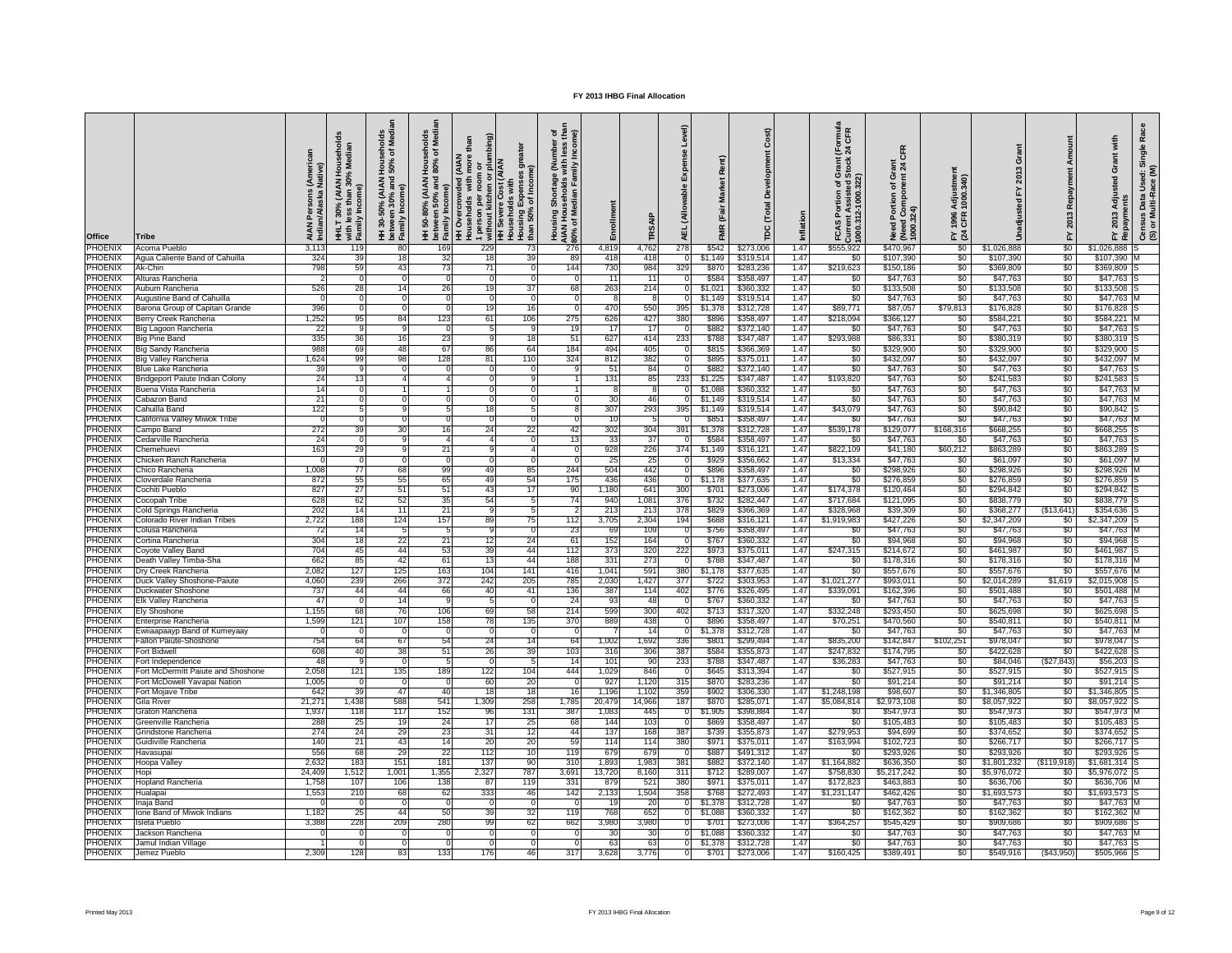| Office                         | Tribe                                                                   | AIAN Persons (Americ.<br>Indian/Alaska Native) | HHLT 30% (AIAN Househol<br>with less than 30% Median<br>Family Income) | holds<br>f Med<br>Househ<br>  50% of<br>(AIAN I)<br>$\widehat{\mathbf{e}}$<br>HH 30-50%<br>between 30'<br>Family Inco | Households<br>I 80% of Media<br>HH 50-80% (AIAN H<br>between 50% and &<br>Family Income) | HH Overcrowded (AIAN<br>  Households with more than<br>  person per room or<br>  שונוחטות kitchen or plumbing | e Cost (AIAN<br>ā<br>than 50% of Income)<br>ă<br>HH Sever<br>Housing | ិ ក្ន<br>ି<br>(Number<br>lncor<br>Family<br>Shortage<br>ã<br>Media<br>Housing \$<br>AIAN Hous<br>80% of Me | Enrollment               | 흔              | Level)<br>Exp<br><b>AEL</b> (Allowable | Rent)<br><b>Market</b><br>(Fair | Cost)<br><b>Development</b><br>Total<br>ě | Inflation    | ormula<br>1 CFR<br>E 2<br>Grant<br>Stock<br><b>Current Assisted St</b><br>1000.312-1000.322)<br>চ র<br>Portion<br>FCAS | CFR<br>ಕ್ಷ ಸ<br>Need Portion of Gra<br>(Need Component 2)<br>100.324) | Adjustmen<br>1000.340)<br>1996<br>CFR<br>도질 | ة<br>قا<br>준             | Repayment Amount<br>2013<br>모 | with<br>Adjusted Grant<br>FY 2013 Adju<br>Repayments | Race<br>Census Data Used: Single<br>(S) or Multi-Race (M) |
|--------------------------------|-------------------------------------------------------------------------|------------------------------------------------|------------------------------------------------------------------------|-----------------------------------------------------------------------------------------------------------------------|------------------------------------------------------------------------------------------|---------------------------------------------------------------------------------------------------------------|----------------------------------------------------------------------|------------------------------------------------------------------------------------------------------------|--------------------------|----------------|----------------------------------------|---------------------------------|-------------------------------------------|--------------|------------------------------------------------------------------------------------------------------------------------|-----------------------------------------------------------------------|---------------------------------------------|--------------------------|-------------------------------|------------------------------------------------------|-----------------------------------------------------------|
| <b>PHOENIX</b>                 | Jicarilla Reservation                                                   | 2,980                                          | 172                                                                    | 81                                                                                                                    | 164                                                                                      | 143                                                                                                           | 51                                                                   | 269                                                                                                        | 3,578                    | 3,578          | 225                                    | S641                            | \$273,006                                 | 1.47         | \$927,241                                                                                                              | \$399,228                                                             | \$0                                         | \$1,326,469              | (\$817)                       | \$1,325,652                                          |                                                           |
| PHOENIX                        | Kaibab Band of Paiute                                                   | 383                                            | 24                                                                     | 16                                                                                                                    | 21                                                                                       | 37                                                                                                            | 12                                                                   | 11                                                                                                         | 288                      | 128            | 346                                    | \$701                           | \$289,007                                 | 1.47         | \$326,202                                                                                                              | \$72,868                                                              | \$0                                         | \$399.070                | \$0                           | \$399,070                                            |                                                           |
| <b>PHOENIX</b>                 | Karuk                                                                   | 7.002                                          | 464                                                                    | 435                                                                                                                   | 582                                                                                      | 304                                                                                                           | 448                                                                  | 1.306                                                                                                      | 3.638                    | 13,197         | 380                                    | <b>\$747</b>                    | \$372,140                                 | 1.47         | \$1.517.069                                                                                                            | \$2.125.051                                                           | SO.                                         | \$3,642,120              | (\$8,255)                     | \$3.633.865                                          |                                                           |
| <b>PHOENIX</b><br>PHOENIX      | La Jolla Band<br>La Posta Band                                          | 326<br>17                                      | 13                                                                     | $\overline{1}$                                                                                                        | 32                                                                                       | 24                                                                                                            |                                                                      | 28<br>1:                                                                                                   | 604<br>16                | 293<br>34      | 395                                    | \$1,378<br>\$1,378              | \$312,728<br>\$314,424                    | 1.47<br>1.47 | \$210,219<br>30                                                                                                        | \$64,288<br>\$47,763                                                  | \$0<br>\$0                                  | \$274,507<br>\$47,763    | \$0<br>\$0                    | \$274,507<br>\$47,763                                |                                                           |
| PHOENIX                        | aquna Pueblo                                                            | 4,350                                          | 187                                                                    | 285                                                                                                                   | 431                                                                                      | 506                                                                                                           | 53                                                                   | 818                                                                                                        | 8,092                    | 4,289          | 203                                    | \$543                           | \$273,006                                 | 1.47         | \$538,651                                                                                                              | \$971,470                                                             | \$267,945                                   | \$1,510,121              | \$0                           | \$1,510,121                                          |                                                           |
| PHOENIX                        | Las Vegas Colony                                                        | 108                                            |                                                                        |                                                                                                                       |                                                                                          |                                                                                                               |                                                                      | 26                                                                                                         | 54                       | 1,810          |                                        | \$1,024                         | \$326,495                                 | 1.47         | S0                                                                                                                     | \$47,763                                                              | \$0                                         | \$47,763                 | SO.                           | \$47,763                                             |                                                           |
| <b>HOENIX</b>                  | aytonville Rancheria                                                    | 24                                             |                                                                        |                                                                                                                       |                                                                                          |                                                                                                               |                                                                      |                                                                                                            | 121                      | 293            | 380                                    | <b>\$97</b>                     | \$375,011                                 | 1.47         | \$285,800                                                                                                              | \$68,135                                                              | \$0                                         | \$353,93                 | \$0                           | \$353,935                                            |                                                           |
| <b>HOENIX</b>                  | one Pine Paiute-Shoshone                                                | 526                                            | 31                                                                     | 33                                                                                                                    |                                                                                          |                                                                                                               | 13                                                                   | 39                                                                                                         | 295                      | 350            | 233                                    | \$1,094                         | \$344,863                                 | 1.47         | \$414,912                                                                                                              | \$71,633                                                              | \$0                                         | \$486,545                | \$0                           | \$486,545                                            |                                                           |
| <b>HOENIX</b>                  | Los Coyotes Band of Cahuilla                                            | 62                                             | 13                                                                     |                                                                                                                       |                                                                                          |                                                                                                               |                                                                      | 22                                                                                                         | 288                      | 288            |                                        | \$1,378                         | \$312,728                                 | 1.47         | \$0                                                                                                                    | \$47,763                                                              | \$0                                         | \$47,763                 | \$0                           | \$47,763                                             |                                                           |
| <b>HOENIX</b>                  | _ovelock Colony                                                         | 564                                            | 33                                                                     | 37                                                                                                                    | 52                                                                                       | 34                                                                                                            | 28                                                                   | 122                                                                                                        | 282                      | 268            |                                        | \$632                           | \$300,806                                 | 1.47         | \$0                                                                                                                    | \$139,262                                                             | \$0                                         | \$139,262                | \$0                           | \$139,262                                            |                                                           |
| <b>HOENIX</b>                  | Lower Lake Rancheria                                                    |                                                |                                                                        |                                                                                                                       |                                                                                          |                                                                                                               |                                                                      |                                                                                                            |                          |                |                                        | \$1,178                         | \$377,635                                 | 1.47         | \$0                                                                                                                    | \$47,763                                                              | \$0                                         | \$47,763                 | \$0                           | \$47,763                                             |                                                           |
| <b>HOENIX</b>                  | ytton Rancheria of California                                           | 546                                            |                                                                        |                                                                                                                       | 41                                                                                       | 30                                                                                                            | 34                                                                   | 11                                                                                                         | 273                      | 273            |                                        | \$1,178                         | \$377,635                                 | 1.47         | \$0                                                                                                                    | \$173,556                                                             | \$0                                         | \$173,556                | \$0                           | \$173,556                                            |                                                           |
| HOENIX                         | Manchester Point Arena Rancheria                                        | 2,03                                           | 129                                                                    | 128                                                                                                                   | 152                                                                                      | 113                                                                                                           | 127                                                                  | 369                                                                                                        | 1,074                    | 923            | 380                                    | \$97                            | \$375,011                                 | 1.47         | \$338,011                                                                                                              | \$630,408                                                             | \$0                                         | \$968,419                | \$0                           | \$968,419                                            |                                                           |
| <b>HOENIX</b><br><b>HOENIX</b> | Manzanita Band<br><i>l</i> lesa Grande Banc                             | 6                                              |                                                                        |                                                                                                                       |                                                                                          |                                                                                                               |                                                                      | зс                                                                                                         | 105<br>690               | 105<br>117     | 391                                    | \$1,37                          | \$312,728                                 | 1.4          | SС                                                                                                                     | \$47,763<br>\$25,314                                                  | \$0<br>\$0                                  | \$47,763<br>\$235,52     | \$0<br>\$0                    | \$47,763<br>\$235,528                                |                                                           |
| HOENIX                         | <b>Mescalero Reservation</b>                                            | 3,64                                           | 253                                                                    |                                                                                                                       |                                                                                          | 206                                                                                                           | 56                                                                   | 248                                                                                                        | 4,309                    | 4,447          | 287                                    | \$1,37<br>\$54                  | \$312,728<br>\$269,070                    | 1.47<br>1.47 | \$210,214<br>\$1,983,550                                                                                               | \$498,596                                                             | \$0                                         | \$2,482,146              | \$0                           | \$2,482,146                                          |                                                           |
| <b>HOENIX</b>                  | Middletown Rancheria                                                    | 182                                            |                                                                        |                                                                                                                       |                                                                                          | 10                                                                                                            | 11                                                                   | 37                                                                                                         | -9                       | 163            |                                        | \$895                           | \$375,011                                 | 1.47         | \$C                                                                                                                    | \$57,810                                                              | \$0                                         | \$57,810                 | \$0                           | \$57,810                                             |                                                           |
| <b>PHOENIX</b>                 | Moapa Band of Paiute                                                    | 214                                            | 26                                                                     | 10                                                                                                                    |                                                                                          |                                                                                                               | 10                                                                   |                                                                                                            | 311                      | 313            | 388                                    | \$1,024                         | \$326,495                                 | 1.47         | \$330,828                                                                                                              | \$45,072                                                              | \$0                                         | \$375,900                | (\$7,363                      | \$368,537                                            |                                                           |
| <b>HOENIX</b>                  | Mooretown Rancheria                                                     | 2,28i                                          | 173                                                                    | 153                                                                                                                   | 225                                                                                      | 112                                                                                                           | 193                                                                  | 517                                                                                                        | 1,141                    | 1,002          | 380                                    | \$896                           | \$358,497                                 | 1.47         | \$284,609                                                                                                              | \$670,168                                                             | \$0                                         | \$954,776                | \$0                           | \$954,776                                            |                                                           |
| <b>HOENIX</b>                  | Morongo Band of Cahuilla                                                | 622                                            |                                                                        |                                                                                                                       |                                                                                          | 25                                                                                                            | 28                                                                   |                                                                                                            | 1,01                     | 2,44           | 395                                    | \$1,149                         | \$316,763                                 | 1.47         | \$36,85                                                                                                                | \$321,955                                                             | \$275,440                                   | \$358,806                | \$0                           | \$358,806                                            |                                                           |
| <b>HOENIX</b>                  | Nambe Pueblo                                                            | 546                                            | 94                                                                     | 52                                                                                                                    | 56                                                                                       | 29                                                                                                            | 52                                                                   | 103                                                                                                        | 643                      | 448            | 300                                    | \$880                           | \$284,025                                 | 1.47         | \$428,661                                                                                                              | \$181,368                                                             | \$0                                         | \$610,029                | \$0                           | \$610,029                                            |                                                           |
| <b>HOENIX</b>                  | Navajo Nation                                                           | 205,813                                        | 17,669                                                                 | 9,016                                                                                                                 | 9,479                                                                                    | 32,018                                                                                                        | 4,290                                                                | 30,947                                                                                                     | 277,840                  | 192,067        | 293                                    | \$654                           | \$289,007                                 | 1.47         | \$29,961,262                                                                                                           | \$52,032,937                                                          | \$0                                         | \$81,994,199             | \$82,865                      | \$82,077,064                                         |                                                           |
| <b>HOENIX</b>                  | North Fork Rancheria                                                    | 3,560                                          | 250                                                                    | 172                                                                                                                   | 240                                                                                      | 309                                                                                                           | 232                                                                  | 662                                                                                                        | 1,780                    | 1,37           |                                        | \$806                           | \$358,497                                 | 1.47         | S0                                                                                                                     | \$1,161,809                                                           | \$0                                         | \$1,161,809              | \$0                           | \$1,161,809                                          |                                                           |
| <b>HOENIX</b><br><b>HOENIX</b> | Ohkay Owingeh (was San Juan Pueblo)<br>Paiute-Shoshone of Bishop Colony | 2,505<br>1,526                                 | 72<br>484                                                              | 124<br>227                                                                                                            | 94<br>256                                                                                | 104<br>140                                                                                                    | 70<br>140                                                            | 250<br>859                                                                                                 | 2,79'<br>1,760           | 2,721<br>1,651 | 233                                    | <b>\$641</b><br>\$788           | \$274,841<br>\$347,487                    | 1.47<br>1.47 | \$401,798<br>\$769,562                                                                                                 | \$291,413<br>\$967,834                                                | \$0<br>\$0                                  | \$693,212<br>\$1,737,396 | \$0<br>(\$25, 267)            | \$693,212<br>\$1,712,129                             |                                                           |
| <b>HOENIX</b>                  | Pala Band                                                               | 769                                            | 72                                                                     | 26                                                                                                                    | 58                                                                                       | 43                                                                                                            | 37                                                                   | 125                                                                                                        | 906                      | 1,049          | 395                                    | \$1,378                         | \$312,728                                 | 1.47         | \$417,006                                                                                                              | \$184,862                                                             | \$0                                         | \$601,868                | \$0                           | \$601,868                                            |                                                           |
| PHOENIX                        | Pascua Yaqui Tribe                                                      | 8,688                                          | 592                                                                    | 371                                                                                                                   | 484                                                                                      | 548                                                                                                           | 388                                                                  | 1,066                                                                                                      | 17,790                   | 14,787         | 356                                    | \$864                           | \$280,089                                 | 1.47         | \$2,788,494                                                                                                            | \$1,462,245                                                           | \$0                                         | \$4,250,739              | \$0                           | \$4,250,739                                          |                                                           |
| <b>HOENIX</b>                  | askenta Band of Nomlaki Indian                                          | 540                                            | 47                                                                     | 36                                                                                                                    | 45                                                                                       | 31                                                                                                            | 47                                                                   | 128                                                                                                        | 270                      | 206            |                                        | \$777                           | \$358,497                                 | 1.47         | \$0                                                                                                                    | \$197,310                                                             | \$0                                         | \$197,310                | \$0                           | \$197,31                                             |                                                           |
| <b>PHOENIX</b>                 | <sup>9</sup> auma Band                                                  | 175                                            |                                                                        |                                                                                                                       | 11                                                                                       |                                                                                                               |                                                                      | 23                                                                                                         | 189                      | 132            | 395                                    | \$1,378                         | \$312,728                                 | 1.47         | \$26,865                                                                                                               | \$47,763                                                              | \$0                                         | \$74,628                 | \$0                           | \$74,628                                             |                                                           |
| <b>HOENIX</b>                  | Pechanga Band                                                           | 397                                            | 36                                                                     | 18                                                                                                                    | 16                                                                                       | 34                                                                                                            | 14                                                                   | 70                                                                                                         | 1,342                    | 1,032          |                                        | \$1,149                         | \$319,514                                 | 1.47         | \$0                                                                                                                    | \$98,861                                                              | \$0                                         | \$98,861                 | \$0                           | \$98,861                                             |                                                           |
| <b>HOENIX</b>                  | icayune Rancheria                                                       | 2,468                                          | 173                                                                    | 119                                                                                                                   | 166                                                                                      | 214                                                                                                           | 161                                                                  | 438                                                                                                        | 1,234                    | 798            | 378                                    | \$824                           | \$358,497                                 | 1.47         | \$153,986                                                                                                              | \$800,980                                                             | \$0                                         | \$954,966                | \$0                           | \$954,966                                            |                                                           |
| <b>HOENIX</b>                  | icuris Pueblo                                                           | 194                                            | 19                                                                     | 26                                                                                                                    | 14                                                                                       | 19                                                                                                            |                                                                      | 58                                                                                                         | 302                      | 309            |                                        | \$779                           | \$274,841                                 | 1.47         | \$0                                                                                                                    | \$83,947                                                              | \$26,060                                    | \$83,947                 | \$0                           | \$83,947                                             |                                                           |
| <b>HOENIX</b><br><b>HOENIX</b> | <sup>9</sup> inoleville Rancheria<br><sup>9</sup> it River Tribe        | 474<br>4,762                                   | 30<br>295                                                              | 30<br>296                                                                                                             | 35<br>406                                                                                | 26<br>258                                                                                                     | 30<br>340                                                            | 90<br>996                                                                                                  | 237<br>2,38'             | 237<br>5,634   | 380                                    | \$97<br>\$598                   | \$375,011<br>\$367,68                     | 1.47<br>1.47 | \$43,156                                                                                                               | \$148,365<br>\$1,305,293                                              | SO.<br>\$0                                  | \$191,52<br>\$1,305,293  | \$0<br>\$0                    | \$191,521                                            |                                                           |
| <b>HOENIX</b>                  | Poioague Pueblo                                                         | 317                                            | 47                                                                     | 32                                                                                                                    | 35                                                                                       | 19                                                                                                            | 14                                                                   | 84                                                                                                         | 367                      | 376            |                                        | \$880                           | \$284,025                                 | 1.47         | \$0<br>\$110,175                                                                                                       | \$91,518                                                              | \$0                                         | \$201,694                | \$6,372                       | \$1.305.293<br>\$195.322                             |                                                           |
| HOENIX                         | Potter Vallev Rancheria                                                 | 12                                             |                                                                        |                                                                                                                       |                                                                                          |                                                                                                               |                                                                      |                                                                                                            |                          |                |                                        | \$97'                           | \$375,011                                 | 1.47         | SС                                                                                                                     | \$47,763                                                              | \$0                                         | \$47,763                 | \$0                           | \$47,763                                             |                                                           |
| HOENIX                         | yramid Lake Paiute                                                      | 4,058                                          | 239                                                                    | 265                                                                                                                   | 372                                                                                      | 241                                                                                                           | 205                                                                  | 733                                                                                                        | 2,263                    | 1,054          | 379                                    | \$929                           | \$306,054                                 | 1.47         | \$769,065                                                                                                              | \$989,913                                                             | \$0                                         | \$1,758,97               | (\$3,789)                     | \$1.755.189                                          |                                                           |
| <b>HOENIX</b>                  | <b>Quartz Valley Reservation</b>                                        | 543                                            | 36                                                                     | 34                                                                                                                    | 45                                                                                       | 24                                                                                                            | 35                                                                   | 89                                                                                                         | 282                      | 104            | 387                                    | \$720                           | \$370,305                                 | 1.47         | \$205,718                                                                                                              | \$160,877                                                             | \$0                                         | \$366,595                | \$0                           | \$366,595                                            |                                                           |
| <b>HOENIX</b>                  | Quechan Tribe                                                           | 4.882                                          | 284                                                                    | 204                                                                                                                   | 358                                                                                      | 343                                                                                                           | 197                                                                  | 687                                                                                                        | 3,388                    | 2,668          | 389                                    | \$738                           | \$312,085                                 | 1.47         | \$1,070,436                                                                                                            | \$931,787                                                             | \$0                                         | \$2,002,223              | \$0                           | \$2.002.223                                          |                                                           |
| <b>HOENIX</b>                  | Ramona Band                                                             |                                                |                                                                        |                                                                                                                       |                                                                                          |                                                                                                               |                                                                      |                                                                                                            |                          |                |                                        | \$1,149                         | \$319,514                                 | 1.47         | .SO                                                                                                                    | \$47,763                                                              | $\$0$                                       | \$47,763                 | \$0                           | \$47,763                                             |                                                           |
| HOENIX                         | रेedding Rancheria                                                      | 466                                            | 32                                                                     | 24                                                                                                                    | 34                                                                                       | 28                                                                                                            | 30                                                                   | 91                                                                                                         | 233                      | 5.689          |                                        | \$843                           | \$367,681                                 | 1.47         | SO.                                                                                                                    | \$146,244                                                             | \$0                                         | \$146,244                | \$0                           | \$146,244                                            |                                                           |
| <b>HOENIX</b><br><b>HOENIX</b> | Redwood Valley Rancheria<br>रेeno-Sparks Colony                         | 324<br>2,172                                   | 21<br>128                                                              | 20<br>142                                                                                                             | 24<br>199                                                                                | 18<br>129                                                                                                     | 20<br>110                                                            | 56<br>303                                                                                                  | 162<br>1,086             | 162<br>985     | 380<br>260                             | \$973<br>\$928                  | \$375,011<br>\$306,054                    | 1.47<br>1.47 | \$77,999<br>\$920,265                                                                                                  | \$100,508<br>\$509,373                                                | \$0<br>\$0                                  | \$178,507<br>\$1,429,638 | \$0<br>\$7,152)               | \$178,507<br>\$1,422,486                             |                                                           |
| HOENIX                         | Resighini Rancheria                                                     | 43                                             |                                                                        |                                                                                                                       |                                                                                          |                                                                                                               |                                                                      | 11                                                                                                         | 133                      | 89             |                                        | \$767                           | \$360,332                                 | 1.47         | \$0                                                                                                                    | \$47,763                                                              | \$0                                         | \$47,763                 | \$0                           | \$47,763                                             |                                                           |
| <b>HOENIX</b>                  | Rincon Reservation                                                      | 456                                            | 60                                                                     | 21                                                                                                                    | 30                                                                                       | 30                                                                                                            | 16                                                                   | 65                                                                                                         | 575                      | 574            | 395                                    | \$1,378                         | \$312,728                                 | 1.47         | \$282,796                                                                                                              | \$111,360                                                             | \$0                                         | \$394,156                | \$0                           | \$394,156                                            |                                                           |
| HOENIX                         | ≷obinson Rancheria                                                      | 866                                            | 55                                                                     | 55                                                                                                                    | 65                                                                                       | 48                                                                                                            | 54                                                                   | 133                                                                                                        | 433                      | 433            | 380                                    | \$895                           | \$375,011                                 | 1.47         | \$236,991                                                                                                              | \$262,742                                                             | \$0                                         | \$499,733                | \$0                           | \$499,733                                            |                                                           |
| <b>HOENIX</b>                  | Rohnerville Rancheria (Bear River Bd)                                   | 113                                            | 25                                                                     |                                                                                                                       |                                                                                          | 12                                                                                                            | 10                                                                   | 43                                                                                                         | 291                      | 231            |                                        | \$882                           | \$372,140                                 | 1.47         | \$0                                                                                                                    | \$61,104                                                              | \$0                                         | \$61,104                 | \$0                           | \$61,104                                             |                                                           |
| <b>HOENIX</b>                  | ound Vallev Reservation                                                 | 7,570                                          | 461                                                                    | 456                                                                                                                   | 594                                                                                      | 377                                                                                                           | 512                                                                  | 1,400                                                                                                      | 3,785                    | 2,777          | 222                                    | \$97 <sup>-</sup>               | \$375,011                                 | 1.47         | \$697,498                                                                                                              | \$1,990,197                                                           | \$0                                         | \$2,687,695              | \$0                           | \$2,687,695                                          |                                                           |
| HOENIX                         | Rumsev Rancheria                                                        | R۶                                             |                                                                        |                                                                                                                       |                                                                                          |                                                                                                               |                                                                      |                                                                                                            | $\overline{\mathcal{A}}$ | -44            | 380                                    | \$992                           | \$360,332                                 | 1.47         | SC.                                                                                                                    | \$47,763                                                              | \$0                                         | \$47,763                 | \$0                           | \$47,763                                             |                                                           |
| <b>HOENIX</b>                  | Salt River PIma-Maricopa                                                | 4.479                                          | 306                                                                    | 210                                                                                                                   | 204                                                                                      | 309                                                                                                           | 80                                                                   | 391                                                                                                        | 9,220                    | 7,313          | 333                                    | \$870                           | \$285,071                                 | 1.47         | $$1,\overline{817},\overline{438}$                                                                                     | \$731,453                                                             | \$0                                         | \$2,548,890              | \$0                           | \$2.548.890                                          |                                                           |
| <b>HOENIX</b>                  | San Carlos Apache                                                       | 2.09                                           | 884                                                                    | 472                                                                                                                   | 596<br>70                                                                                | 1,176                                                                                                         | 336                                                                  | 1,421                                                                                                      | 14,654                   | 10,709         | 368                                    | \$693                           | \$266,722                                 | 1.47         | \$3,525,782                                                                                                            | \$2,298,874                                                           | $\$0$                                       | \$5,824,655              | \$0                           | \$5,824,655                                          |                                                           |
| <b>HOENIX</b><br><b>HOENIX</b> | San Felipe Pueblo<br>San Ildefonso Pueblo                               | 2,932<br>634                                   | 182<br>66                                                              | 116<br>50                                                                                                             | 56                                                                                       | 268<br>19                                                                                                     | 56<br>14                                                             | 369<br>114                                                                                                 | 3,37<br>672              | 3,377<br>773   |                                        | \$701<br>\$880                  | \$273,006<br>\$273,006                    | 1.47<br>1.47 | \$16,016<br>\$276,178                                                                                                  | \$503,989<br>\$117,450                                                | \$0<br>\$0                                  | \$520,005<br>\$393,628   | \$0<br>\$0                    | \$520,005<br>\$393,628                               |                                                           |
| <b>HOENIX</b>                  | San Juan Southern Paiute Tribe                                          | 416                                            | 26                                                                     | 17                                                                                                                    |                                                                                          | 40                                                                                                            |                                                                      | 66                                                                                                         | 208                      | 208            |                                        | \$887                           | \$289,007                                 | 1.47         | \$0                                                                                                                    | \$89,926                                                              | \$0                                         | \$89,926                 | \$0                           | \$89,926                                             |                                                           |
| HOENIX                         | San Manuel Band                                                         | 45                                             |                                                                        |                                                                                                                       |                                                                                          |                                                                                                               |                                                                      |                                                                                                            | 178                      | 156            |                                        | \$1,149                         | \$316,121                                 | 1.47         | \$0                                                                                                                    | \$47,763                                                              | \$0                                         | \$47,763                 | \$0                           | \$47,763                                             |                                                           |
| <b>HOENIX</b>                  | San Pasqual Band                                                        | 375                                            | 34                                                                     | 16                                                                                                                    |                                                                                          | 13                                                                                                            | 11                                                                   | 29                                                                                                         | 429                      | 294            | 395                                    | \$1,378                         | \$312,728                                 | 1.47         | \$370,586                                                                                                              | \$70,709                                                              | \$0                                         | \$441,296                | \$0                           | \$441,296                                            |                                                           |
| <b>PHOENIX</b>                 | San Rosa Band of Cahuilla                                               | 61                                             |                                                                        |                                                                                                                       |                                                                                          |                                                                                                               |                                                                      | 10                                                                                                         | 141                      | 141            | 395                                    | \$1,149                         | \$319,514                                 | 1.47         | \$17,232                                                                                                               | \$47,763                                                              | \$0                                         | \$64,995                 | \$0                           | \$64,995                                             |                                                           |
| <b>HOENIX</b>                  | Sandia Pueblo                                                           | 595                                            | 37                                                                     | 33                                                                                                                    | 62                                                                                       | 19                                                                                                            | 27                                                                   | 110                                                                                                        | 487                      | 413            |                                        | \$701                           | \$273,006                                 | 1.47         | \$147,021                                                                                                              | \$116,351                                                             | \$0                                         | \$263,372                | \$0                           | \$263,372                                            |                                                           |
| <b>PHOENIX</b>                 | Santa Ana Pueblo                                                        | 563                                            | 19                                                                     | 17                                                                                                                    | 39                                                                                       | 44                                                                                                            | 10                                                                   | 69                                                                                                         | 765                      | 681            |                                        | \$701                           | \$273,006                                 | 1.47         | \$103,105                                                                                                              | \$88,258                                                              | \$0                                         | \$191,363                | \$0                           | \$191,363                                            |                                                           |
| PHOENIX                        | Santa Clara Pueblo                                                      | 1,600                                          | 123                                                                    | 90                                                                                                                    | 123                                                                                      | 75                                                                                                            | 59                                                                   | 232                                                                                                        | 2,200                    | 2,764          | 300                                    | \$653                           | \$273,006                                 | 1.47         | \$551,430                                                                                                              | \$298,824                                                             | \$0                                         | \$850,254                | \$0                           | \$850,254                                            |                                                           |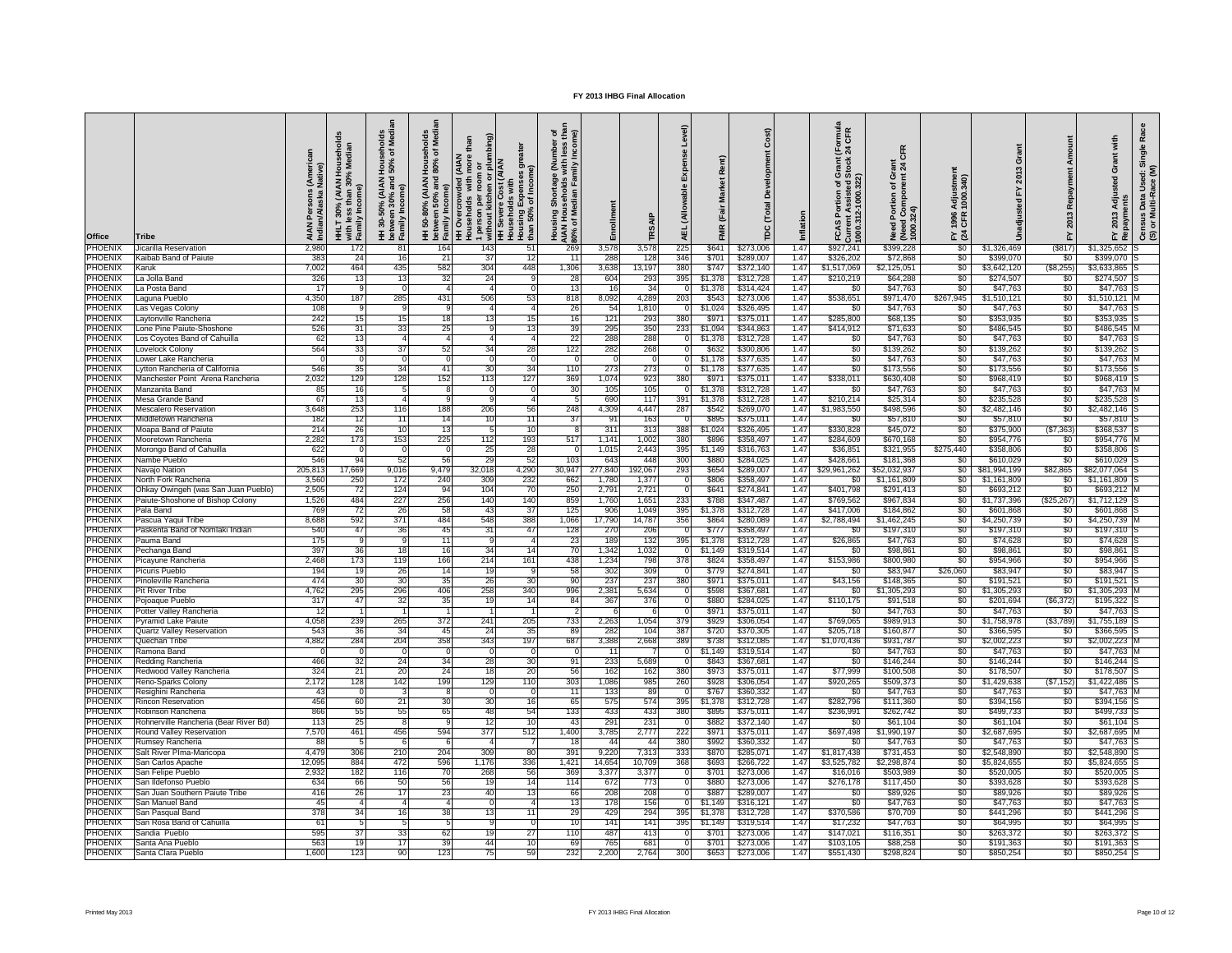| Office         | Tribe                                        | (Americ<br>Native)<br>sons<br>AIAN<br>Indiar | 30% (AIAN Household<br><b>COM</b><br>HHLT 30%<br>with less t<br>Family Inc | <b>buseholds</b><br>I% of Media<br>훈 흚<br><b>AIAN</b><br>ã<br>com<br>30-50%<br>$\epsilon$<br>Family<br>Ξ | Median<br>50-80% (AIAN Households<br>ween 50% and 80% of Med<br>between 50% and<br>Family Income)<br>Ĩ | HH Overcrowded (AIAN<br>Households with more than<br>1 person per room or<br>: without kitchen or plumbing)<br>vded (AIAN<br>with more t | Expenses greater<br>of Income)<br>vere Cost (AIAN<br>50%<br>Househol<br>Housing I<br>than 50%<br>HH Sev | ច ខ្មី<br>Income)<br>ぎ<br>Family<br>Median<br>အိ<br><b>Pa</b><br>৳<br>Hous<br>AIAN<br>80% o | Enrollme        | Æ       | Level)<br>ιã<br>⊾<br>(Allowable<br>AEL |              | Cost)<br>Development<br>$\overline{a}$<br>ĕ<br>ě |      | ormula<br>I CFR<br>≝ี ส<br>Grant<br>Stock<br>ិ<br>ខេត្ត<br>ភូមិ<br>rtion<br><b>Current Assiste<br/>1000.312-1000.3</b><br>ဥ<br>S<br>Š | CFR<br>೯ ಸ<br>(Need Component<br>1000.324)<br>of Gi<br>Need Portion | Adjustme<br>1000.340)<br>1996<br>CFR<br>$\geq \frac{3}{2}$ |                           | Repayment<br>2013<br>놊 | with<br>Grant<br>Adjusted<br>2013<br>도론 | œ<br>Census Data Used: Single<br>(S) or Multi-Race (M) |
|----------------|----------------------------------------------|----------------------------------------------|----------------------------------------------------------------------------|----------------------------------------------------------------------------------------------------------|--------------------------------------------------------------------------------------------------------|------------------------------------------------------------------------------------------------------------------------------------------|---------------------------------------------------------------------------------------------------------|---------------------------------------------------------------------------------------------|-----------------|---------|----------------------------------------|--------------|--------------------------------------------------|------|---------------------------------------------------------------------------------------------------------------------------------------|---------------------------------------------------------------------|------------------------------------------------------------|---------------------------|------------------------|-----------------------------------------|--------------------------------------------------------|
| PHOENIX        | Santa Rosa Rancheria                         | 521                                          | 34                                                                         | 17                                                                                                       | 23                                                                                                     | 44                                                                                                                                       |                                                                                                         | 30                                                                                          | 738             | 701     | 378                                    | <b>\$815</b> | \$344,074                                        | 1.47 | \$366,725                                                                                                                             | \$103,891                                                           | \$0                                                        | \$470,616                 | \$0                    | \$470,616                               |                                                        |
| PHOENIX        | Santa Ynez Band of Chumash                   | 89                                           |                                                                            |                                                                                                          |                                                                                                        |                                                                                                                                          |                                                                                                         | 0                                                                                           | 154             | 400     | 395                                    | \$1,344      | \$358,240                                        | 1.47 | \$0                                                                                                                                   | \$259,497                                                           | \$211,734                                                  | \$259,497                 | \$0                    | \$259,497                               |                                                        |
| PHOENIX        | Santa Ysabel Reservation                     | 250                                          | 24                                                                         | 20                                                                                                       | 31                                                                                                     | 29                                                                                                                                       |                                                                                                         | 75                                                                                          | 768             | 768     |                                        | \$1,378      | \$312,728                                        | 1.47 | \$0                                                                                                                                   | \$70,783                                                            | \$0                                                        | \$70,783                  | \$0                    | \$70,783                                |                                                        |
| PHOENIX        | Santo Domingo Pueblo                         | 3,670                                        | 195                                                                        | 153                                                                                                      | 172                                                                                                    | 330                                                                                                                                      | 23                                                                                                      | 448                                                                                         | 4,492           | 4,807   | 278                                    | \$70'        | \$273,006                                        | 1.47 | \$342,445                                                                                                                             | \$575,348                                                           | \$0                                                        | \$917,792                 | \$0                    | \$917,792                               |                                                        |
| PHOENIX        | Scotts Valley (Pomo)                         | 456                                          | 29                                                                         | 29                                                                                                       | 34                                                                                                     | 25                                                                                                                                       | 28                                                                                                      | 92                                                                                          | 228             | 294     |                                        | \$1,330      | \$375,01                                         | 1.47 | \$0                                                                                                                                   | \$144,032                                                           | \$0                                                        | \$144,032                 | \$0                    | \$144,032                               |                                                        |
| PHOENI)        | Sherwood Valley Rancheria                    | 932                                          | 59                                                                         | 59                                                                                                       | 70                                                                                                     | 52                                                                                                                                       | 58                                                                                                      | 154                                                                                         | 466             | 644     | 380                                    | \$97         | \$375,01                                         | 1.47 | \$269,703                                                                                                                             | \$285,595                                                           | \$0                                                        | \$555,298                 | \$0                    | \$555,298                               |                                                        |
| <b>PHOENIX</b> | Shingle Springs Rancheria                    | 898                                          | 63                                                                         | 60                                                                                                       | 91                                                                                                     | 36                                                                                                                                       | 118                                                                                                     | 213                                                                                         | 449             | 1,688   |                                        | \$1,02       | \$360,332                                        | 1.47 | \$0                                                                                                                                   | \$372,794                                                           | \$0                                                        | \$372,794                 | \$0                    | \$372,794                               |                                                        |
| PHOENIX        | Smith River Rancheria                        | 2,883                                        | 191                                                                        | 179                                                                                                      | 240                                                                                                    | 125                                                                                                                                      | 184                                                                                                     | 610                                                                                         | 1,498           | 3,191   |                                        | \$764        | \$360,332                                        | 1.47 | \$0                                                                                                                                   | \$864,663                                                           | \$0                                                        | \$864,663                 | \$0                    | \$864,663                               |                                                        |
| PHOENIX        | Soboba Band                                  | 496                                          | 21                                                                         | 14                                                                                                       | 17                                                                                                     | 16                                                                                                                                       | 25                                                                                                      | 36                                                                                          | 963             | 963     | 395                                    | \$1,149      | \$319,514                                        | 1.47 | \$179,357                                                                                                                             | \$140,020                                                           | \$120,316                                                  | \$319,377                 | $($ \$101,308)         | \$218,069                               |                                                        |
| PHOENIX        | Stewarts Point Rancheria                     | 1,716                                        | 104                                                                        | 103                                                                                                      | 135                                                                                                    | 85                                                                                                                                       | 116                                                                                                     | 342                                                                                         | 858             | 565     | 380                                    | \$1,178      | \$377,635                                        | 1.47 | \$0                                                                                                                                   | \$459,735                                                           | \$0                                                        | \$459,735                 | \$0                    | \$459,735                               |                                                        |
| PHOENIX        | Sulphur Bank Rancheria                       | 238                                          | 15                                                                         | 15                                                                                                       | 18                                                                                                     | 13                                                                                                                                       |                                                                                                         | 48                                                                                          | 11 <sub>S</sub> | 246     |                                        | \$895        | \$375,01                                         | 1.47 | \$0                                                                                                                                   | \$75,432                                                            | \$0                                                        | \$75,432                  | \$0                    | \$75,432                                |                                                        |
| PHOENIX        | Summit Lake Paiute Tribe                     | 12                                           | $\Omega$                                                                   |                                                                                                          | $\Omega$                                                                                               | $\Omega$                                                                                                                                 |                                                                                                         | 0                                                                                           | 106             | 133     |                                        | \$640        | \$300,806                                        | 1.47 | SO.                                                                                                                                   | \$47,763                                                            | \$0                                                        | \$47,763                  | \$0                    | \$47,763                                |                                                        |
| PHOENIX        | Susanville Rancheria                         | 1,747                                        | 84                                                                         | 229                                                                                                      | 134                                                                                                    | 62                                                                                                                                       | 80                                                                                                      | 407                                                                                         | 1,018           | 1,757   | 387                                    | \$88         | \$355,873                                        | 1.47 | \$464,046                                                                                                                             | \$413,967                                                           | \$0                                                        | \$878,013                 | ( \$36, 337)           | \$841,676                               |                                                        |
| <b>PHOENIX</b> | Sycuan Band of Kumeyaay Nation               | 23                                           | $\overline{4}$                                                             |                                                                                                          |                                                                                                        | $\Omega$                                                                                                                                 |                                                                                                         |                                                                                             | 73              | 153     | 395                                    | \$1,378      | \$312,728                                        | 1.47 | \$0                                                                                                                                   | \$47,763                                                            | \$0                                                        | \$47,763                  | \$0                    | \$47,763                                |                                                        |
| PHOENIX        | Table Bluff Rancheria, Wiyot Tribe           | 81                                           | 14                                                                         |                                                                                                          |                                                                                                        |                                                                                                                                          |                                                                                                         | 28                                                                                          | 526             | 96      |                                        | \$882        | \$372,140                                        | 1.47 | \$0                                                                                                                                   | \$47,763                                                            | \$0                                                        | \$47,763                  | \$0                    | \$47,763                                |                                                        |
| <b>PHOENIX</b> | Table Mountain Rancheria                     |                                              |                                                                            |                                                                                                          |                                                                                                        |                                                                                                                                          |                                                                                                         |                                                                                             | 115             | 115     |                                        | \$829        | \$366,369                                        | 1.47 | \$0                                                                                                                                   | \$47,763                                                            | \$0                                                        | \$47,763                  | \$0                    | \$47,763                                |                                                        |
| PHOENIX        | Taos Pueblo                                  | 1,555                                        | 133                                                                        | 91                                                                                                       | 107                                                                                                    | 124                                                                                                                                      | 39                                                                                                      | 309                                                                                         | 2,543           | 2,410   |                                        | \$779        | \$274,841                                        | 1.47 | \$95,978                                                                                                                              | \$392,164                                                           | \$79,895                                                   | \$488,142                 | ( \$29, 423)           | \$458,719                               |                                                        |
| <b>PHOENIX</b> | 「ejon Indian Tribe                           |                                              |                                                                            |                                                                                                          |                                                                                                        |                                                                                                                                          |                                                                                                         |                                                                                             |                 |         |                                        | \$793        |                                                  | 1.47 | \$0                                                                                                                                   | \$47,763                                                            | \$0                                                        | \$47,763                  | \$0                    | \$47,763                                |                                                        |
| PHOENIX        | "e-Moak                                      | 1,014                                        | 104                                                                        | 82                                                                                                       | 101                                                                                                    | 23                                                                                                                                       | 36                                                                                                      | 108                                                                                         | 2,597           | 2,597   | 418                                    | \$707        | \$303,953                                        | 1.47 | \$1,124,153                                                                                                                           | \$206,278                                                           | \$0                                                        | \$1,330,43                | $($ \$49,834)          | \$1,280,597                             |                                                        |
| PHOENIX        | esuque Pueblo                                | 426                                          | 32                                                                         | 28                                                                                                       | 42                                                                                                     | 26                                                                                                                                       |                                                                                                         | 89                                                                                          | 481             | 435     |                                        | \$880        | \$284,025                                        | 1.4  | \$47,86                                                                                                                               | \$83,342                                                            | \$0                                                        | \$131,203                 | (\$3,391               | \$127,812                               |                                                        |
| PHOENIX        | Tohono O'Odham Nation                        | 14,917                                       | 1,227                                                                      | 559                                                                                                      | 470                                                                                                    | 1,508                                                                                                                                    | 308                                                                                                     | 1,827                                                                                       | 26,673          | 26,673  | 170                                    | \$86         | \$285,07                                         | 1.47 | \$1,953,731                                                                                                                           | \$2,944,264                                                         | \$0                                                        | \$4,897,995               | \$16,749               | \$4,914,744                             |                                                        |
| PHOENIX        | Tonto Apache of Arizona                      | 147                                          | 10                                                                         | 5                                                                                                        | 15                                                                                                     | 20                                                                                                                                       |                                                                                                         | 31                                                                                          | 125             | 131     |                                        | \$750        | \$270,658                                        | 1.47 | \$0                                                                                                                                   | \$47,763                                                            | \$0                                                        | \$47,763                  | \$0                    | \$47,763                                |                                                        |
| PHOENIX        | <sup>r</sup> orres-Martinez Band of Cahuilla | 224                                          | 30                                                                         | 14                                                                                                       | 33                                                                                                     | 34                                                                                                                                       |                                                                                                         | 47                                                                                          | 573             | 321     | 395                                    | \$1,145      | \$316,763                                        | 1.47 | \$174.631                                                                                                                             | \$85,997                                                            | \$0                                                        | \$260,628                 | \$0                    | \$260,628                               |                                                        |
| PHOENIX        | rinidad Rancheria                            | 70                                           |                                                                            |                                                                                                          |                                                                                                        |                                                                                                                                          |                                                                                                         | 19                                                                                          | 214             | 186     |                                        | \$882        | \$372,140                                        | 1.47 | SO.                                                                                                                                   | \$47,763                                                            | \$0                                                        | \$47,763                  | \$0                    | \$47,763                                |                                                        |
| <b>PHOENIX</b> | Tule River Indian Tribe                      | 3,202                                        | 193                                                                        | 158                                                                                                      | 204                                                                                                    | 232                                                                                                                                      | 205                                                                                                     | 464                                                                                         | 1,601           | 1,205   | 373                                    | \$725        | \$357,195                                        | 1.47 | \$647,776                                                                                                                             | \$946,864                                                           | \$0                                                        | \$1,594,640               | \$0                    | \$1,594,640                             |                                                        |
| PHOENIX        | uolumne Band of Me-Wuk Indians               | 726                                          | 48                                                                         | 75                                                                                                       | 54                                                                                                     | 41                                                                                                                                       | 43                                                                                                      | 146                                                                                         | 363             | 2,812   | 378                                    | \$929        | \$356,662                                        | 1.47 | \$175,719                                                                                                                             | \$226,770                                                           | \$0                                                        | \$402,489                 | \$0                    | \$402,489                               |                                                        |
| PHOENIX        | Twenty Nine Palms Band                       | $\Omega$                                     | $\Omega$                                                                   |                                                                                                          | $\Omega$                                                                                               | $\Omega$                                                                                                                                 |                                                                                                         |                                                                                             | -13             | 13      |                                        | \$1,149      | \$316,12                                         | 1.47 | \$0                                                                                                                                   | \$47,763                                                            | \$0                                                        | \$47,763                  | \$0                    | \$47,763                                |                                                        |
| PHOENIX        | Jpper Lake Rancheria (Habematolel Pom        | 454                                          | 28                                                                         | 27                                                                                                       | 36                                                                                                     | 23                                                                                                                                       | 31                                                                                                      | 91                                                                                          | 227             | 151     |                                        | \$895        | \$375,011                                        | 1.47 | \$0                                                                                                                                   | \$121,183                                                           | \$0                                                        | \$121,183                 | \$0                    | \$121,183                               |                                                        |
| <b>PHOENIX</b> | Utu Utu Gwaiti Paiute                        | 42                                           | 13                                                                         |                                                                                                          |                                                                                                        |                                                                                                                                          |                                                                                                         | 26                                                                                          | 136             | 67      |                                        | \$1,225      | \$347,487                                        | 1.47 | \$0                                                                                                                                   | \$47,763                                                            | \$0                                                        | \$47,763                  | \$0                    | \$47,763                                |                                                        |
| PHOENIX        | Viejas Group of Capitan Grande               | 162                                          | 13                                                                         | 9                                                                                                        | 20                                                                                                     | 24                                                                                                                                       |                                                                                                         | 38                                                                                          | 268             | 224     | 395                                    | \$1,378      | \$312,728                                        | 1.47 | \$75,742                                                                                                                              | \$112,102                                                           | \$105,180                                                  | \$187,844                 | \$0                    | \$187,844                               |                                                        |
| PHOENIX        | Walker River Paiute Tribe                    | 6,016                                        | 354                                                                        | 394                                                                                                      | 552                                                                                                    | 358                                                                                                                                      | 303                                                                                                     | 1,143                                                                                       | 3,008           | 1,740   | 349                                    | \$756        | \$300,806                                        | 1.47 | \$856,173                                                                                                                             | \$1,451,293                                                         | \$0                                                        | \$2,307,467               | \$0                    | \$2,307,467                             |                                                        |
| PHOENIX        | Washoe Tribe                                 | 3.164                                        | 186                                                                        | 207                                                                                                      | 290                                                                                                    | 188                                                                                                                                      | 160                                                                                                     | 567                                                                                         | 1,582           | 1,580   | 385                                    | \$968        | \$300,806                                        | 1.47 | \$784,322                                                                                                                             | \$755,650                                                           | \$0                                                        | \$1,539,972               | \$0                    | \$1,539,972                             |                                                        |
| PHOENIX        | White Mountain Apache (Fort Apache)          | 14,042                                       | 1,147                                                                      | 586                                                                                                      | 644                                                                                                    | 1,578                                                                                                                                    | 335                                                                                                     | 1,549                                                                                       | 13,230          | 12,213  | 163                                    | \$697        | \$268,557                                        | 1.47 | \$4,163,788                                                                                                                           | \$2,794,671                                                         | \$0                                                        | \$6,958,459               | $($ \$86,679)          | \$6,871,780                             |                                                        |
| PHOENIX        | Wilton Rancheria                             |                                              |                                                                            |                                                                                                          |                                                                                                        |                                                                                                                                          |                                                                                                         |                                                                                             | 658             |         |                                        | \$1,021      | \$319,102                                        | 1.47 | \$0                                                                                                                                   | \$47,763                                                            | \$0                                                        | \$47,763                  | \$0                    | \$47,763                                |                                                        |
| PHOENIX        | Winnemucca Colony                            | 48                                           |                                                                            |                                                                                                          |                                                                                                        |                                                                                                                                          |                                                                                                         | 13                                                                                          | - 77            | 66      |                                        | \$640        | \$300,806                                        | 1.47 | \$0                                                                                                                                   | \$47,763                                                            | \$0                                                        | \$47,763                  | \$0                    | \$47,763                                |                                                        |
| PHOENIX        | Yavapai-Apache (Camp Verde)                  | 865                                          | 102                                                                        | 44                                                                                                       | 46                                                                                                     | 187                                                                                                                                      | 44                                                                                                      | 102                                                                                         | 2,134           | 2,011   | 356                                    | \$798        | \$272,493                                        | 1.47 | \$933,728                                                                                                                             | \$282,265                                                           | \$0                                                        | \$1,215,993               | (\$1,532)              | \$1,214,461                             |                                                        |
| PHOENIX        | Yavapai-Prescotl                             | 141                                          |                                                                            |                                                                                                          |                                                                                                        |                                                                                                                                          |                                                                                                         |                                                                                             | 167             | 272     |                                        | \$798        | \$272,493                                        | 1.47 | SO.                                                                                                                                   | \$47,763                                                            | \$0                                                        | \$47,763                  | \$0                    | \$47,763                                |                                                        |
| PHOENIX        | erington Paiute Tribe                        | 1,798                                        | 106                                                                        | 118                                                                                                      | 165                                                                                                    | 107                                                                                                                                      |                                                                                                         | 347                                                                                         | 1,026           | 467     | 335                                    | \$740        | \$300,806                                        | 1.47 | \$304,845                                                                                                                             | \$435,672                                                           | \$0                                                        | \$740,517                 | \$0                    | \$740,517                               |                                                        |
| <b>PHOENIX</b> | Yomba Shoshone Tribe                         | 378                                          | 22                                                                         | 25                                                                                                       | 35                                                                                                     | 22                                                                                                                                       |                                                                                                         | 60                                                                                          | 189             | 116     | 382                                    | \$785        | \$326,495                                        | 1.47 | \$180,358                                                                                                                             | \$96,570                                                            | \$0                                                        | \$276,928                 | \$0                    | \$276,928                               |                                                        |
| PHOENIX        | Ysleta Del Suı                               | 3,288                                        | 195                                                                        | 134                                                                                                      | 221                                                                                                    | 239                                                                                                                                      | 137                                                                                                     | 526                                                                                         | 1,644           | 901     |                                        | \$665        | \$256,492                                        | 1.47 | \$457,397                                                                                                                             | \$618,262                                                           | \$0                                                        | \$1,075,659               | \$0                    | \$1,075,659                             |                                                        |
| PHOENIX        | Yurok Tribe                                  | 11,026                                       | 731                                                                        | 685                                                                                                      | 917                                                                                                    | 480                                                                                                                                      | 705                                                                                                     | 2,258                                                                                       | 5,729           | 21,961  | 380                                    | \$865        | \$372,140                                        | 1.47 | \$523,664                                                                                                                             | \$3,393,805                                                         | \$0                                                        | \$3,917,470               | \$0                    | \$3,917,470                             |                                                        |
| PHOENIX        | Zia Pueblo                                   | 767                                          | 24                                                                         | 36                                                                                                       | 39                                                                                                     | 48                                                                                                                                       |                                                                                                         | 69                                                                                          | 83              | 865     |                                        | \$70         | \$273,006                                        | 1.47 | \$124,436                                                                                                                             | \$96,757                                                            | \$0                                                        | \$221,193                 | $($ \$3,314)           | \$217,879                               |                                                        |
| PHOENIX        | Zuni Tribe                                   | 8,632                                        | 442                                                                        | 384                                                                                                      | 448                                                                                                    | 529                                                                                                                                      | 208                                                                                                     | 1,041                                                                                       | 10.258          | 10,369  | 278                                    | \$542        | \$273,006                                        | 1.4  | \$1,360,489                                                                                                                           | \$1,375,827                                                         | \$0                                                        | \$2,736,316               | (\$39,778)             | \$2,696,538                             |                                                        |
| <b>PHOENIX</b> | TOTAL                                        | 486,032                                      | 36,727                                                                     | 23,137                                                                                                   | 27,224                                                                                                 | 51,858                                                                                                                                   | 15,401                                                                                                  | 72,908                                                                                      | 548,428         | 466,037 |                                        |              |                                                  |      | \$89,086,500                                                                                                                          | \$116,728,252                                                       |                                                            | \$1,497,162 \$205,814,754 | (\$514,730)            | \$205,300,024                           |                                                        |